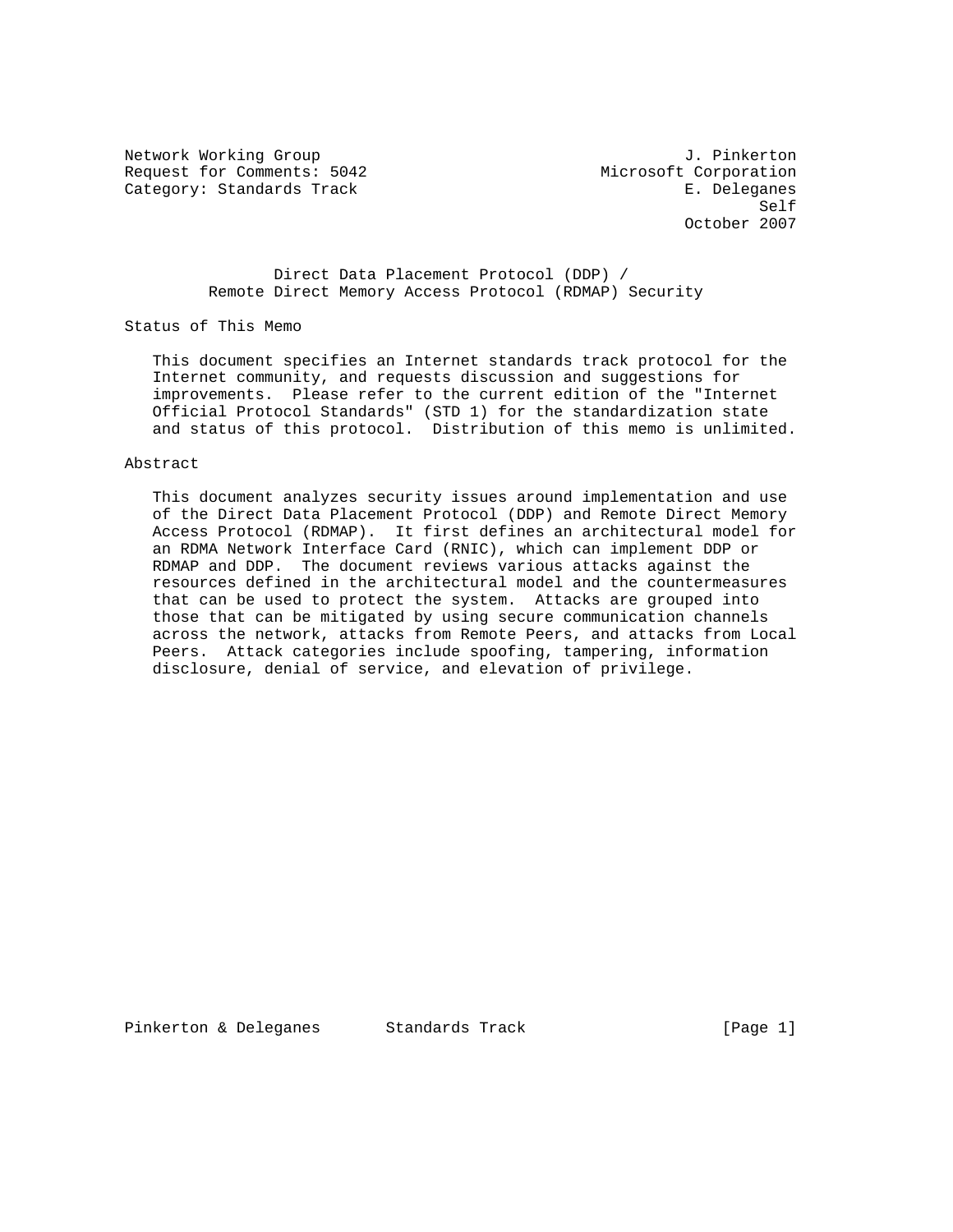Table of Contents

| 2.2.3. Page Translation Tables 10                                |  |  |  |
|------------------------------------------------------------------|--|--|--|
| 2.2.4. Protection Domain (PD) 11                                 |  |  |  |
| 2.2.5. STag Namespace and Scope 11                               |  |  |  |
|                                                                  |  |  |  |
| 2.2.7. Asynchronous Event Queue 12                               |  |  |  |
| 2.2.8. RDMA Read Request Queue 13                                |  |  |  |
|                                                                  |  |  |  |
| 2.3.1. Privileged Control Interface Semantics 13                 |  |  |  |
| 2.3.2. Non-Privileged Data Interface Semantics 13                |  |  |  |
| 2.3.3. Privileged Data Interface Semantics 14                    |  |  |  |
| 2.3.4. Initialization of RNIC Data Structures for                |  |  |  |
|                                                                  |  |  |  |
| 2.3.5. RNIC Data Transfer Interactions 16                        |  |  |  |
|                                                                  |  |  |  |
|                                                                  |  |  |  |
| 5. Attacks That Can Be Mitigated with End-to-End Security  18    |  |  |  |
|                                                                  |  |  |  |
|                                                                  |  |  |  |
|                                                                  |  |  |  |
| 5.1.3. Man-in-the-Middle Attack 20                               |  |  |  |
| 5.2. Tampering - Network-Based Modification of Buffer Content 21 |  |  |  |
| 5.3. Information Disclosure - Network-Based Eavesdropping 21     |  |  |  |
| 5.4. Specific Requirements for Security Services 21              |  |  |  |
| 5.4.1. Introduction to Security Options 21                       |  |  |  |
| 5.4.2. TLS Is Inappropriate for DDP/RDMAP Security 22            |  |  |  |
|                                                                  |  |  |  |
| 5.4.4. ULPs That Provide Security 23                             |  |  |  |
| 5.4.5. Requirements for IPsec Encapsulation of DDP 23            |  |  |  |
|                                                                  |  |  |  |
|                                                                  |  |  |  |
| 6.1.1. Using an STag on a Different Stream 25                    |  |  |  |
| 6.2.                                                             |  |  |  |
| 6.2.1. Buffer Overrun - RDMA Write or Read Response 26           |  |  |  |
| 6.2.2. Modifying a Buffer after Indication 27                    |  |  |  |
| 6.2.3. Multiple STags to Access the Same Buffer 27               |  |  |  |
| 6.3.                                                             |  |  |  |
| 6.3.1. Probing Memory Outside of the Buffer Bounds 28            |  |  |  |
| 6.3.2. Using RDMA Read to Access Stale Data 28                   |  |  |  |
| 6.3.3. Accessing a Buffer after the Transfer 28                  |  |  |  |
| 6.3.4. Accessing Unintended Data with a Valid STag 29            |  |  |  |

Pinkerton & Deleganes Standards Track (Page 2)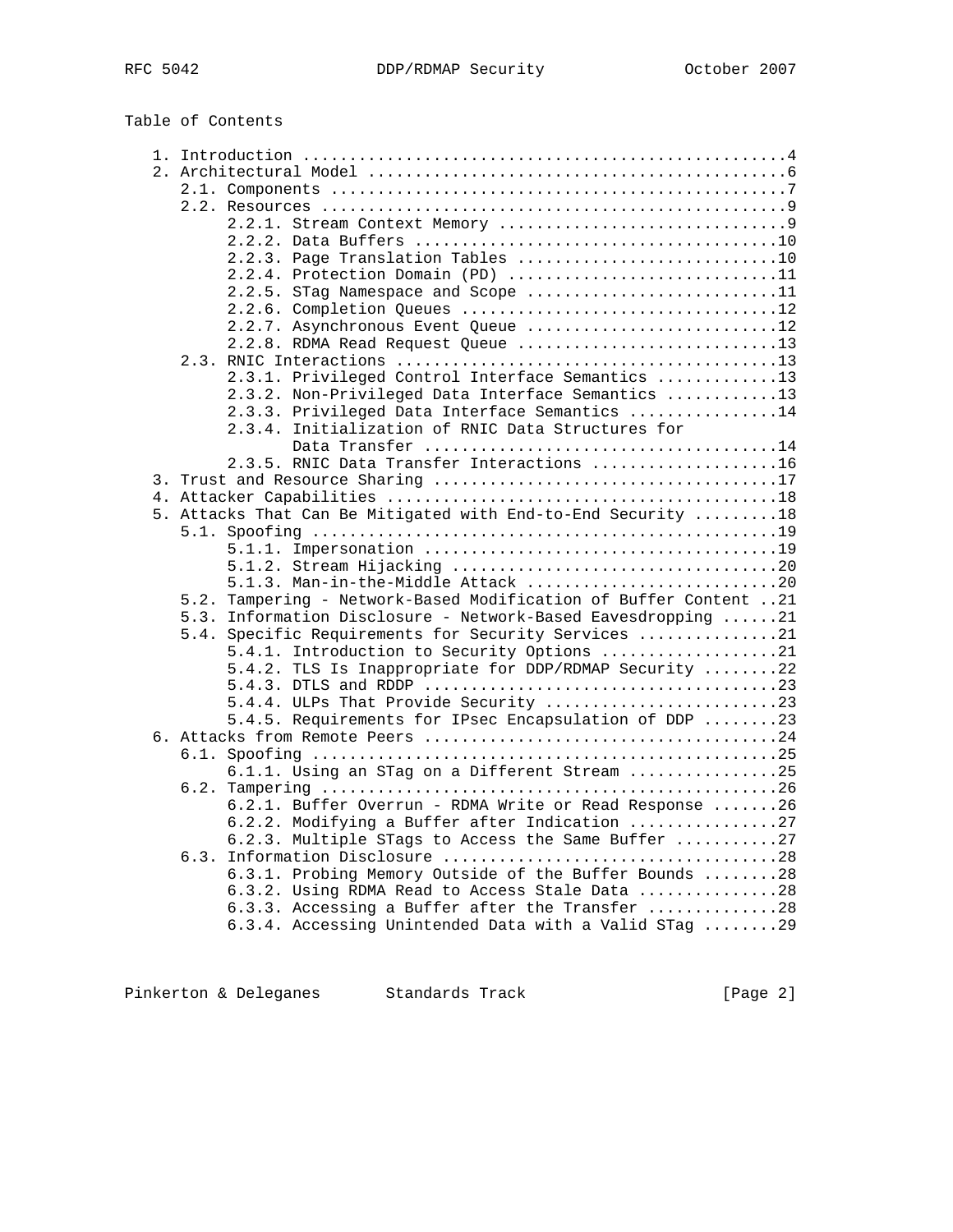|  | 6.3.5. RDMA Read into an RDMA Write Buffer $\ldots \ldots \ldots \ldots$ |
|--|--------------------------------------------------------------------------|
|  | 6.3.6. Using Multiple STags That Alias to the Same                       |
|  |                                                                          |
|  |                                                                          |
|  | 6.4.1. RNIC Resource Consumption 30                                      |
|  | 6.4.2. Resource Consumption by Idle ULPs 31                              |
|  | 6.4.3. Resource Consumption by Active ULPs 32                            |
|  | 6.4.3.1. Multiple Streams Sharing Receive Buffers 32                     |
|  | 6.4.3.2. Remote or Local Peer Attacking a                                |
|  | Shared CQ 34                                                             |
|  | 6.4.3.3. Attacking the RDMA Read Request Queue 36                        |
|  | 6.4.4. Exercise of Non-Optimal Code Paths 37                             |
|  | 6.4.5. Remote Invalidate an STag Shared on                               |
|  | Multiple Streams 37                                                      |
|  | 6.4.6. Remote Peer Attacking an Unshared CQ 38                           |
|  |                                                                          |
|  |                                                                          |
|  | 7.1. Local ULP Attacking a Shared CQ 39                                  |
|  | 7.2. Local Peer Attacking the RDMA Read Request Queue 39                 |
|  | 7.3. Local ULP Attacking the PTT and STag Mapping 39                     |
|  |                                                                          |
|  |                                                                          |
|  |                                                                          |
|  |                                                                          |
|  | Appendix A. ULP Issues for RDDP Client/Server Protocols  43              |
|  | Appendix B. Summary of RNIC and ULP Implementation Requirements  46      |
|  | Appendix C. Partial Trust Taxonomy 47                                    |
|  |                                                                          |
|  |                                                                          |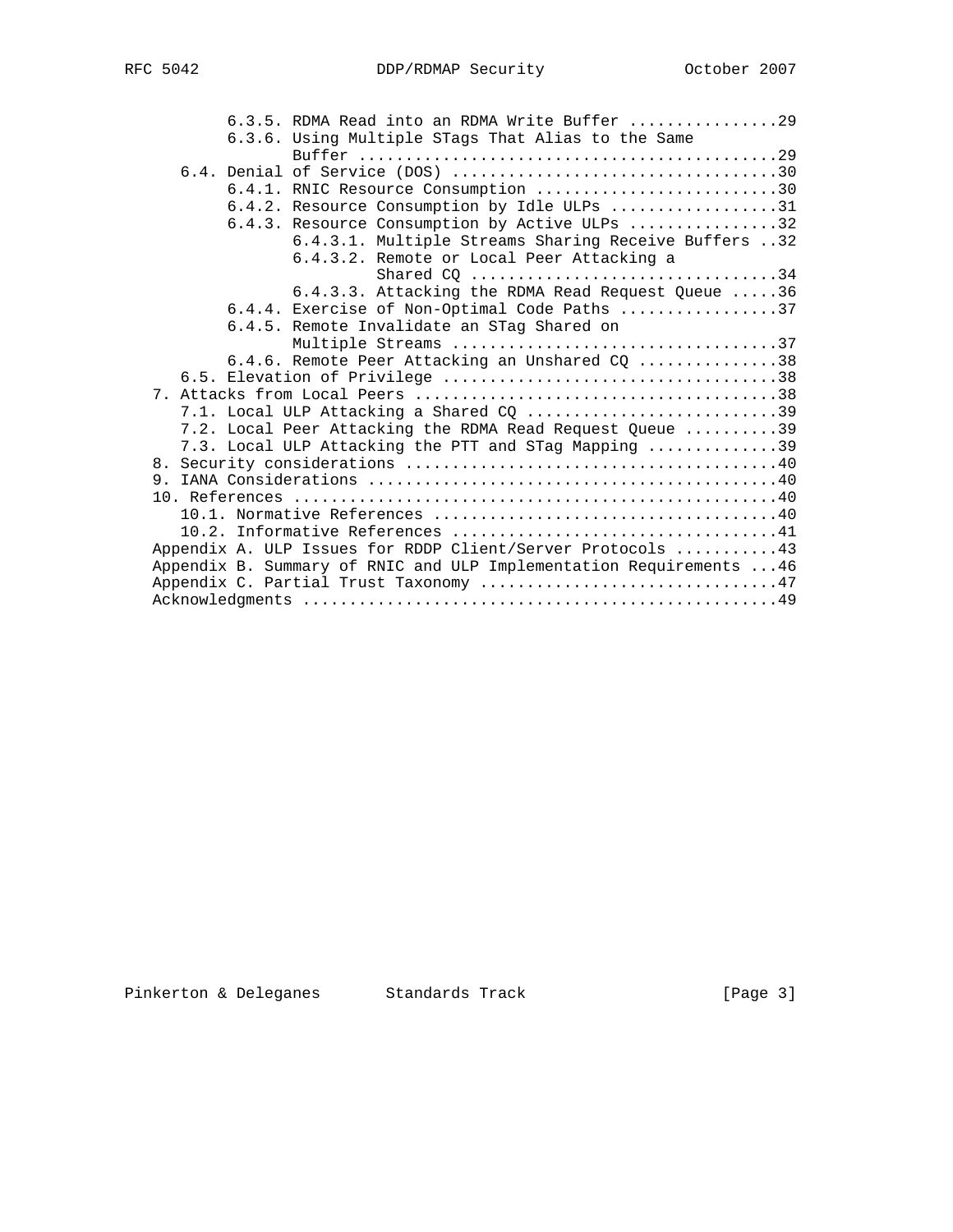## 1. Introduction

 RDMA enables new levels of flexibility when communicating between two parties compared to current conventional networking practice (e.g., a stream-based model or datagram model). This flexibility brings new security issues that must be carefully understood when designing Upper Layer Protocols (ULPs) utilizing RDMA and when implementing RDMA-aware NICs (RNICs). Note that for the purposes of this security analysis, an RNIC may implement RDMAP [RDMAP] and DDP [DDP], or just DDP. Also, a ULP may be an application or it may be a middleware library.

 The key words "MUST", "MUST NOT", "REQUIRED", "SHALL", "SHALL NOT", "SHOULD", "SHOULD NOT", "RECOMMENDED", "MAY", and "OPTIONAL" in this document are to be interpreted as described in RFC 2119. Additionally, the security terminology defined in [RFC4949] is used in this specification.

 The document first develops an architectural model that is relevant for the security analysis. Section 2 details components, resources, and system properties that may be attacked. The document uses Local Peer to represent the RDMA/DDP protocol implementation on the local end of a Stream (implemented with a transport protocol, such as [RFC793] or [RFC4960]). The local Upper-Layer-Protocol (ULP) is used to represent the application or middle-ware layer above the Local Peer. The document does not attempt to differentiate between a Remote Peer and a Remote ULP (an RDMA/DDP protocol implementation on the remote end of a Stream versus the application on the remote end) for several reasons: often, the source of the attack is difficult to know for sure and, regardless of the source, the mitigations required of the Local Peer or local ULP are the same. Thus, the document generically refers to a Remote Peer rather than trying to further delineate the attacker.

 The document then defines what resources a local ULP may share across Streams and what resources the local ULP may share with the Remote Peer across Streams in Section 3.

 Intentional sharing of resources between multiple Streams may imply some level of trust between the Streams. However, some types of resource sharing have unmitigated security attacks, which would mandate not sharing a specific type of resource unless there is some level of trust between the Streams sharing resources.

Pinkerton & Deleganes Standards Track [Page 4]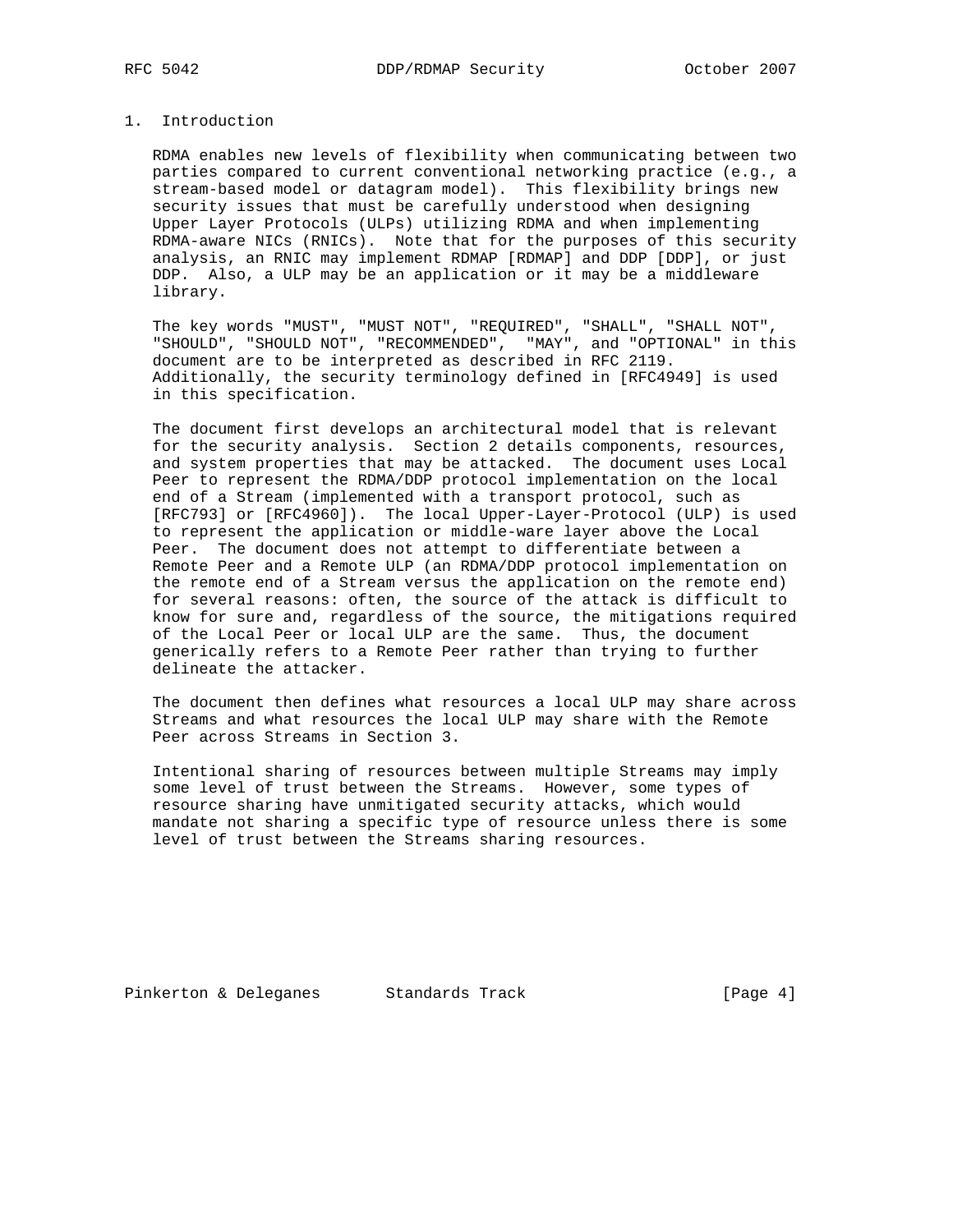This document defines a new term, "Partial Mutual Trust", to address this concept:

 Partial Mutual Trust - a collection of RDMAP/DDP Streams, which represent the local and remote end points of the Stream that are willing to assume that the Streams from the collection will not perform malicious attacks against any of the other Streams in the collection.

 ULPs have explicit control of which collection of endpoints is in a Partial Mutual Trust collection through tools discussed in Appendix C, Partial Trust Taxonomy.

 An untrusted peer relationship is appropriate when a ULP wishes to ensure that it will be robust and uncompromised even in the face of a deliberate attack by its peer. For example, a single ULP that concurrently supports multiple unrelated Streams (e.g., a server) would presumably treat each of its peers as an untrusted peer. For a collection of Streams that share Partial Mutual Trust, the assumption is that any Stream not in the collection is untrusted. For the untrusted peer, a brief list of capabilities is enumerated in Section 4.

 The rest of the document is focused on analyzing attacks and recommending specific mitigations to the attacks. Attacks are categorized into attacks mitigated by end-to-end security, attacks initiated by Remote Peers, and attacks initiated by Local Peers. For each attack, possible countermeasures are reviewed.

 ULPs within a host are divided into two categories - Privileged and Non-Privileged. Both ULP types can send and receive data and request resources. The key differences between the two are:

 The Privileged ULP is trusted by the local system not to maliciously attack the operating environment, but it is not trusted to optimize resource allocation globally. For example, the Privileged ULP could be a kernel ULP; thus, the kernel presumably has in some way vetted the ULP before allowing it to execute.

 A Non-Privileged ULP's capabilities are a logical sub-set of the Privileged ULP's. It is assumed by the local system that a Non- Privileged ULP is untrusted. All Non-Privileged ULP interactions with the RNIC Engine that could affect other ULPs need to be done through a trusted intermediary that can verify the Non-Privileged ULP requests.

Pinkerton & Deleganes Standards Track [Page 5]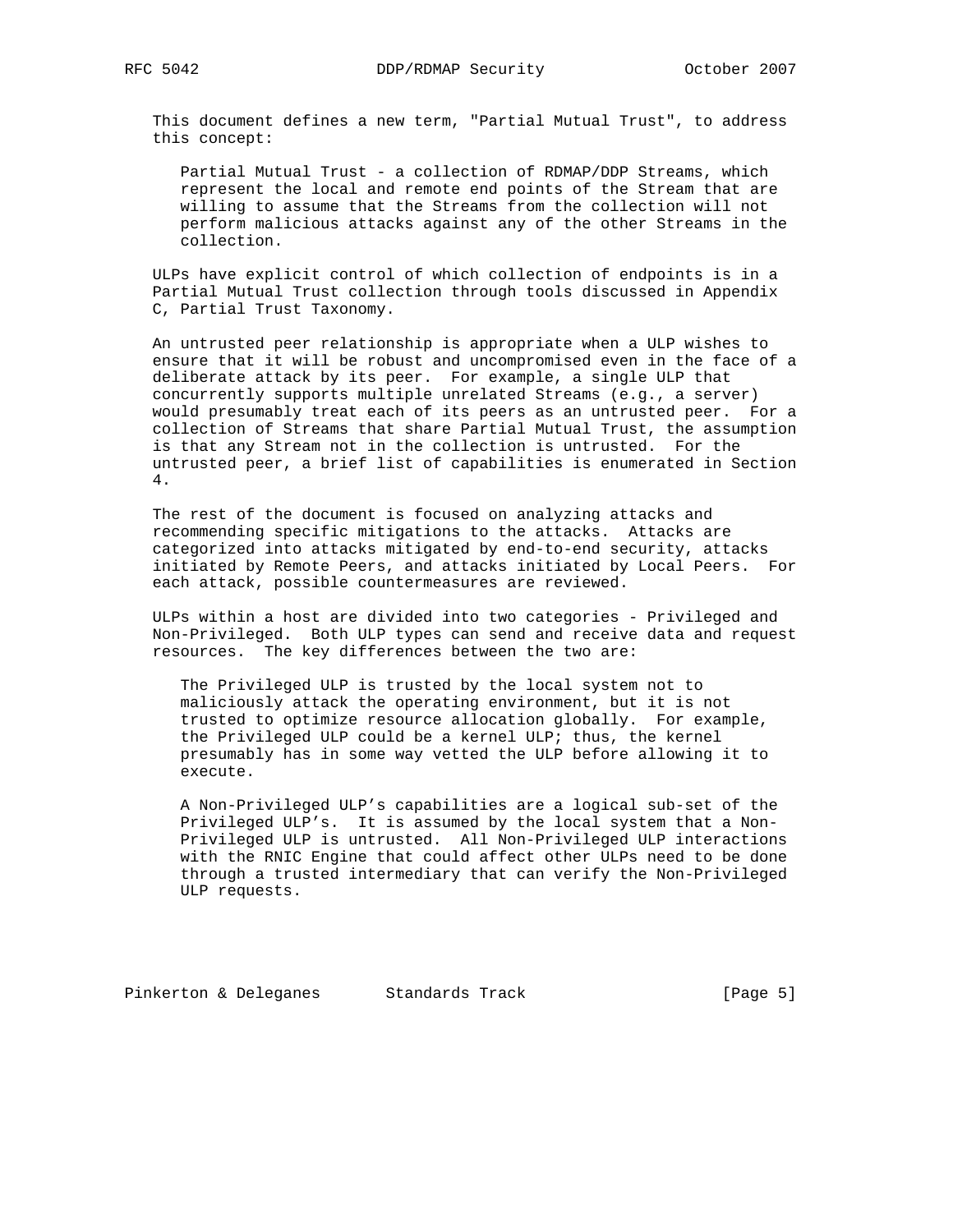The appendices provide focused summaries of this specification. Appendix A, ULP Issues for RDDP Client/Server Protocols, focuses on implementers of traditional client/server protocols. Appendix B, Summary of RNIC and ULP Implementation Requirements, summarizes all normative requirements in this specification. Appendix C, Partial Trust Taxonomy, provides an abstract model for categorizing trust boundaries.

 If an RDMAP/DDP protocol implementation uses the mitigations recommended in this document, that implementation should not exhibit additional security vulnerabilities above and beyond those of an implementation of the transport protocol (i.e., TCP or SCTP) and protocols beneath it (e.g., IP) without RDMAP/DDP.

2. Architectural Model

 This section describes an RDMA architectural reference model that is used as security issues are examined. It introduces the components of the model, the resources that can be attacked, the types of interactions possible between components and resources, and the system properties that must be preserved.

 Figure 1 shows the components comprising the architecture and the interfaces where potential security attacks could be launched. External attacks can be injected into the system from a ULP that sits above the RNIC Interface or from the network.

 The intent here is to describe high level components and capabilities that affect threat analysis, and not focus on specific implementation options. Also note that the architectural model is an abstraction, and an actual implementation may choose to subdivide its components along different boundary lines from those defined here. For example, the Privileged Resource Manager may be partially or completely encapsulated in the Privileged ULP. Regardless, it is expected that the security analysis of the potential threats and countermeasures still apply.

 Note that the model below is derived from several specific RDMA implementations. A few of note are [VERBS-RDMAC], [VERBS-RDMAC- Overview], and [INFINIBAND].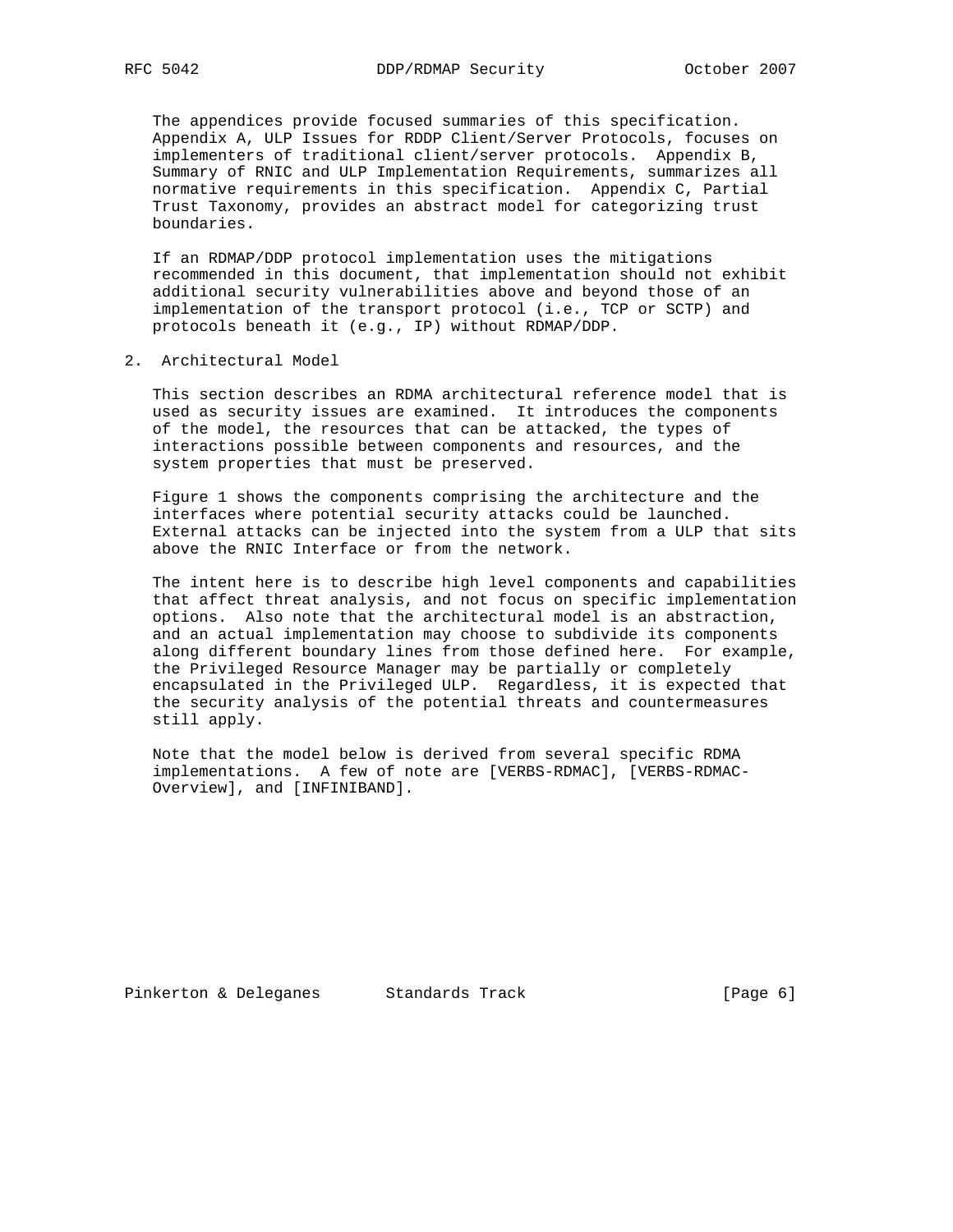

Figure 1 - RDMA Security Model

2.1. Components

The components shown in Figure 1 - RDMA Security Model are:

- \* RDMA Network Interface Controller Engine (RNIC) The component that implements the RDMA protocol and/or DDP protocol.
- \* Privileged Resource Manager The component responsible for managing and allocating resources associated with the RNIC Engine. The Resource Manager does not send or receive data. Note that whether the Resource Manager is an independent component, part of the RNIC, or part of the ULP is implementation dependent.

Pinkerton & Deleganes Standards Track [Page 7]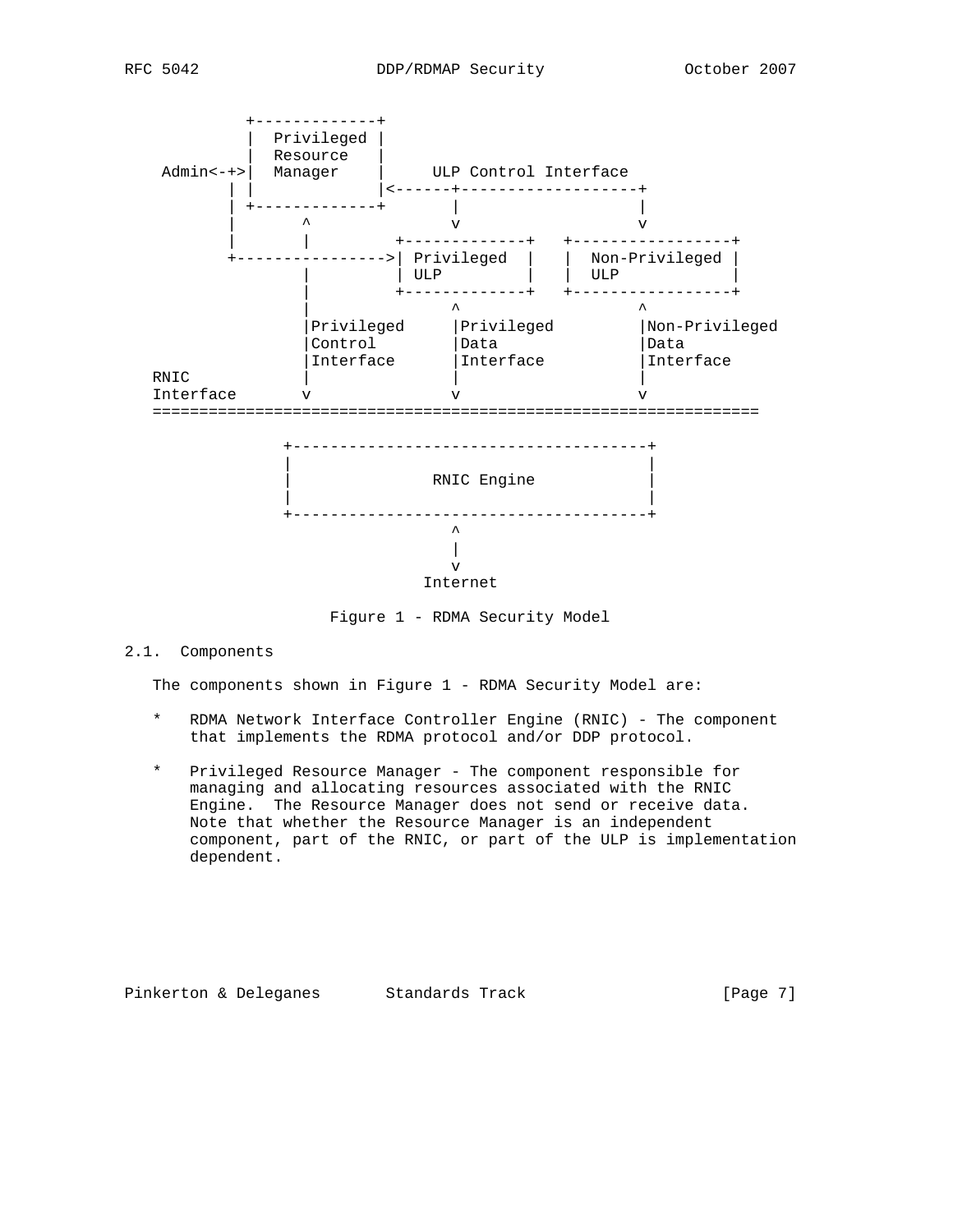- \* Privileged ULP See Section 1, Introduction, for a definition of Privileged ULP. The local host infrastructure can enable the Privileged ULP to map a Data Buffer directly from the RNIC Engine to the host through the RNIC Interface, but it does not allow the Privileged ULP to directly consume RNIC Engine resources.
- \* Non-Privileged ULP See Section 1, Introduction, for a definition of Non-Privileged ULP.

 A design goal of the DDP and RDMAP protocols is to allow, under constrained conditions, Non-Privileged ULP to send and receive data directly to/from the RDMA Engine without Privileged Resource Manager intervention, while ensuring that the host remains secure. Thus, one of the primary goals of this document is to analyze this usage model for the enforcement that is required in the RNIC Engine to ensure that the system remains secure.

DDP provides two mechanisms for transferring data:

- Untagged Data Transfer The incoming payload simply consumes the first buffer in a queue of buffers that are in the order specified by the receiving Peer (commonly referred to as the Receive Queue), and
- \* Tagged Data Transfer The Peer transmitting the payload explicitly states which destination buffer is targeted, through use of an STag. STag-based transfers allow the receiving ULP to be indifferent to what order (or in what messages) the opposite Peer sent the data, or in what order packets are received.

 Both data transfer mechanisms are also enabled through RDMAP, with additional control semantics. Typically, Tagged Data Transfer can be used for payload transfer, while Untagged Data Transfer is best used for control messages. However, each Upper Layer Protocol can determine the optimal use of Tagged and Untagged messages for itself. See [APPLICABILITY] for more information on application applicability for the two transfer mechanisms.

 For DDP, the two forms correspond to Untagged and Tagged DDP Messages, respectively. For RDMAP, the two forms correspond to Send Type Messages and RDMA Messages (either RDMA Read or RDMA Write Messages), respectively.

Pinkerton & Deleganes Standards Track [Page 8]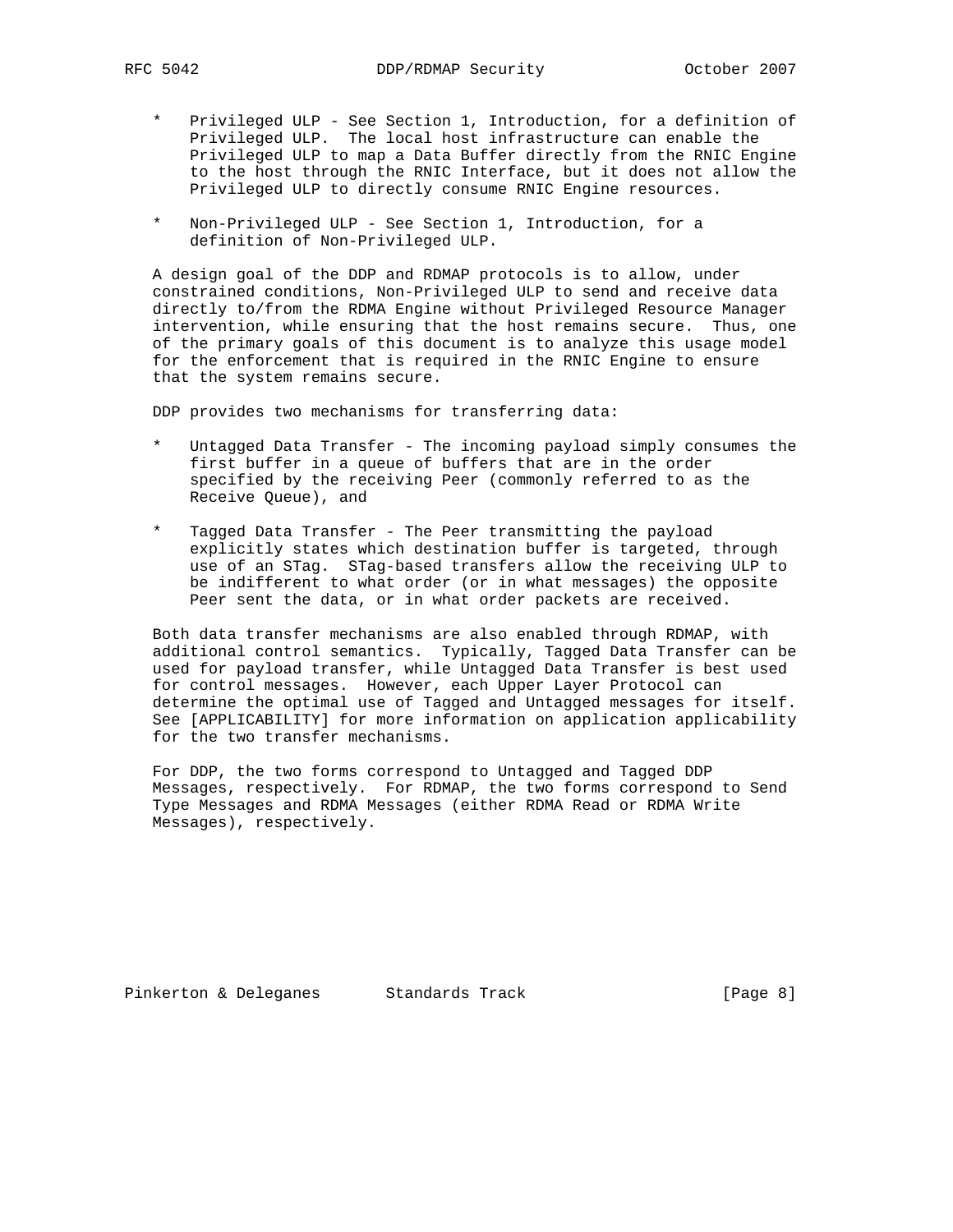The host interfaces that could be exercised include:

- Privileged Control Interface A Privileged Resource Manager uses the RNIC Interface to allocate and manage RNIC Engine resources, control the state within the RNIC Engine, and monitor various events from the RNIC Engine. It also uses this interface to act as a proxy for some operations that a Non-Privileged ULP may require (after performing appropriate countermeasures).
- ULP Control Interface A ULP uses this interface to the Privileged Resource Manager to allocate RNIC Engine resources. The Privileged Resource Manager implements countermeasures to ensure that, if the Non-Privileged ULP launches an attack, it can prevent the attack from affecting other ULPs.
- Non-Privileged Data Transfer Interface A Non-Privileged ULP uses this interface to initiate and check the status of data transfer operations.
- Privileged Data Transfer Interface A superset of the functionality provided by the Non-Privileged Data Transfer Interface. The ULP is allowed to directly manipulate RNIC Engine mapping resources to map an STag to a ULP Data Buffer.

 If Internet control messages, such as ICMP, ARP, RIPv4, etc. are processed by the RNIC Engine, the threat analyses for those protocols is also applicable, but outside the scope of this document.

## 2.2. Resources

 This section describes the primary resources in the RNIC Engine that could be affected if under attack. For RDMAP, all the defined resources apply. For DDP, all the resources except the RDMA Read Queue apply.

## 2.2.1. Stream Context Memory

 The state information for each Stream is maintained in memory, which could be located in a number of places - on the NIC, inside RAM attached to the NIC, in host memory, or in any combination of the three, depending on the implementation.

 Stream Context Memory includes state associated with Data Buffers. For Tagged Buffers, this includes how STag names, Data Buffers, and Page Translation Tables (see Section 2.2.3) interrelate. It also includes the list of Untagged Data Buffers posted for reception of Untagged Messages (commonly called the Receive Queue), and a list of operations to perform to send data (commonly called the Send Queue).

Pinkerton & Deleganes Standards Track (Page 9)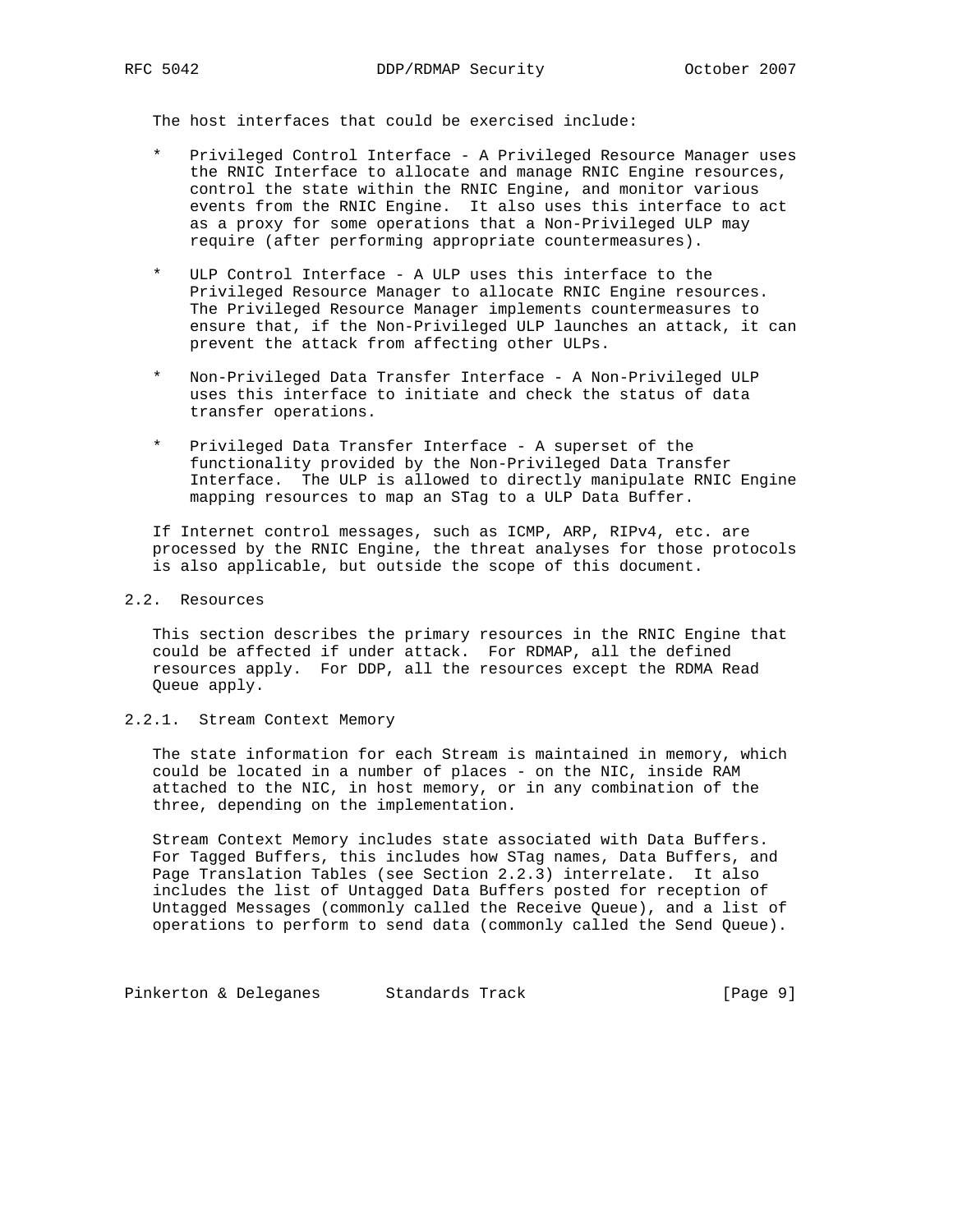## 2.2.2. Data Buffers

 As mentioned previously, there are two different ways to expose a local ULP's Data Buffers for data transfer: Untagged Data Transfer, where a buffer can be exposed for receiving RDMAP Send Type Messages (a.k.a. DDP Untagged Messages) on DDP Queue zero, or Tagged Data Transfer, where the buffer can be exposed for remote access through STags (a.k.a. DDP Tagged Messages). This distinction is important because the attacks and the countermeasures used to protect against the attack are different depending on the method for exposing the buffer to the network.

 For the purposes of the security discussion, for Tagged Data Transfer, a single logical Data Buffer is exposed with a single STag on a given Stream. Actual implementations may support scatter/gather capabilities to enable multiple physical data buffers to be accessed with a single STag, but from a threat analysis perspective, it is assumed that a single STag enables access to a single logical Data Buffer.

 In any event, it is the responsibility of the Privileged Resource Manager to ensure that no STag can be created that exposes memory that the consumer had no authority to expose.

 A Data Buffer has specific access rights. The local ULP can control whether a Data Buffer is exposed for local only, or local and remote access, and assign specific access privileges (read, write, read and write) on a per Stream basis.

 For DDP, when an STag is Advertised, the Remote Peer is presumably given write access rights to the data (otherwise, there would not be much point to the Advertisement). For RDMAP, when a ULP Advertises an STag, it can enable write-only, read-only, or both write and read access rights.

 Similarly, some ULPs may wish to provide a single buffer with different access rights on a per Stream basis. For example, some Streams may have read-only access, some may have remote read and write access, while on other Streams, only the local ULP/Local Peer is allowed access.

## 2.2.3. Page Translation Tables

 Page Translation Tables are the structures used by the RNIC to be able to access ULP memory for data transfer operations. Even though these structures are called "Page" Translation Tables, they may not reference a page at all - conceptually, they are used to map a ULP address space representation (e.g., a virtual address) of a buffer to

Pinkerton & Deleganes Standards Track [Page 10]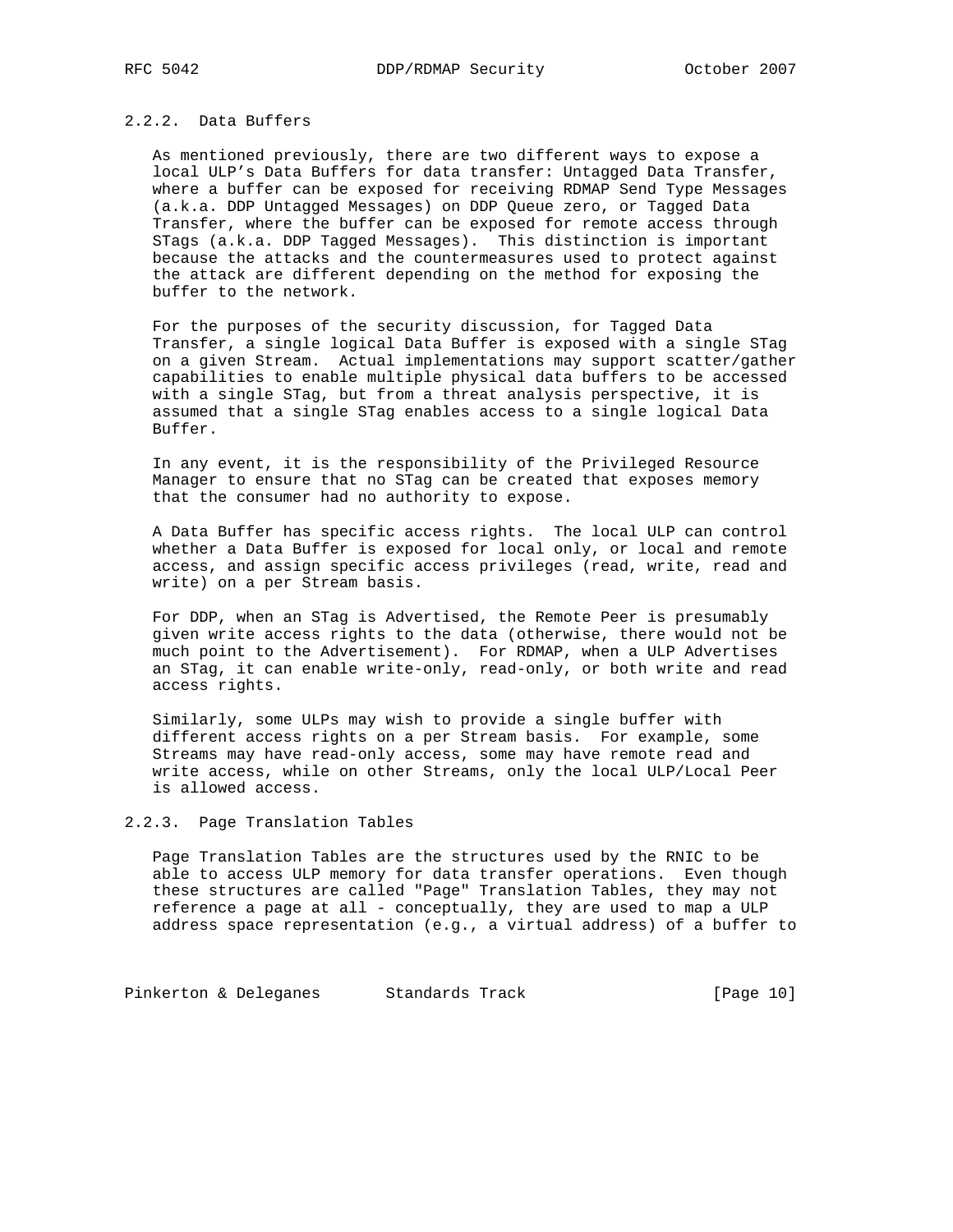the physical addresses that are used by the RNIC Engine to move data. If, on a specific system, a mapping is not used, then a subset of the attacks examined may be appropriate. Note that the Page Translation Table may or may not be a shared resource.

## 2.2.4. Protection Domain (PD)

 A Protection Domain (PD) is a local construct to the RDMA implementation, and never visible over the wire. Protection Domains are assigned to three of the resources of concern - Stream Context Memory, STags associated with Page Translation Table entries, and Data Buffers. A correct implementation of a Protection Domain requires that resources that belong to a given Protection Domain cannot be used on a resource belonging to another Protection Domain, because Protection Domain membership is checked by the RNIC prior to taking any action involving such a resource. Protection Domains are therefore used to ensure that an STag can only be used to access an associated Data Buffer on one or more Streams that are associated with the same Protection Domain as the specific STag.

 If an implementation chooses not to share resources between Streams, it is recommended that each Stream be associated with its own, unique Protection Domain. If an implementation chooses to allow resource sharing, it is recommended that Protection Domain be limited to the collection of Streams that have Partial Mutual Trust with each other.

 Note that a ULP (either Privileged or Non-Privileged) can potentially have multiple Protection Domains. This could be used, for example, to ensure that multiple clients of a server do not have the ability to corrupt each other. The server would allocate a Protection Domain per client to ensure that resources covered by the Protection Domain could not be used by another (untrusted) client.

### 2.2.5. STag Namespace and Scope

 The DDP specification defines a 32-bit namespace for the STag. Implementations may vary in terms of the actual number of STags that are supported. In any case, this is a bounded resource that can come under attack. Depending upon STag namespace allocation algorithms, the actual name space to attack may be significantly less than 2^32.

 The scope of an STag is the set of DDP/RDMAP Streams on which the STag is valid. If an STag is valid on a particular DDP/RDMAP Stream, then that stream can modify the buffer, subject to the access rights that the stream has for the STag (see Section 2.2.2, Data Buffers, for additional information).

Pinkerton & Deleganes Standards Track [Page 11]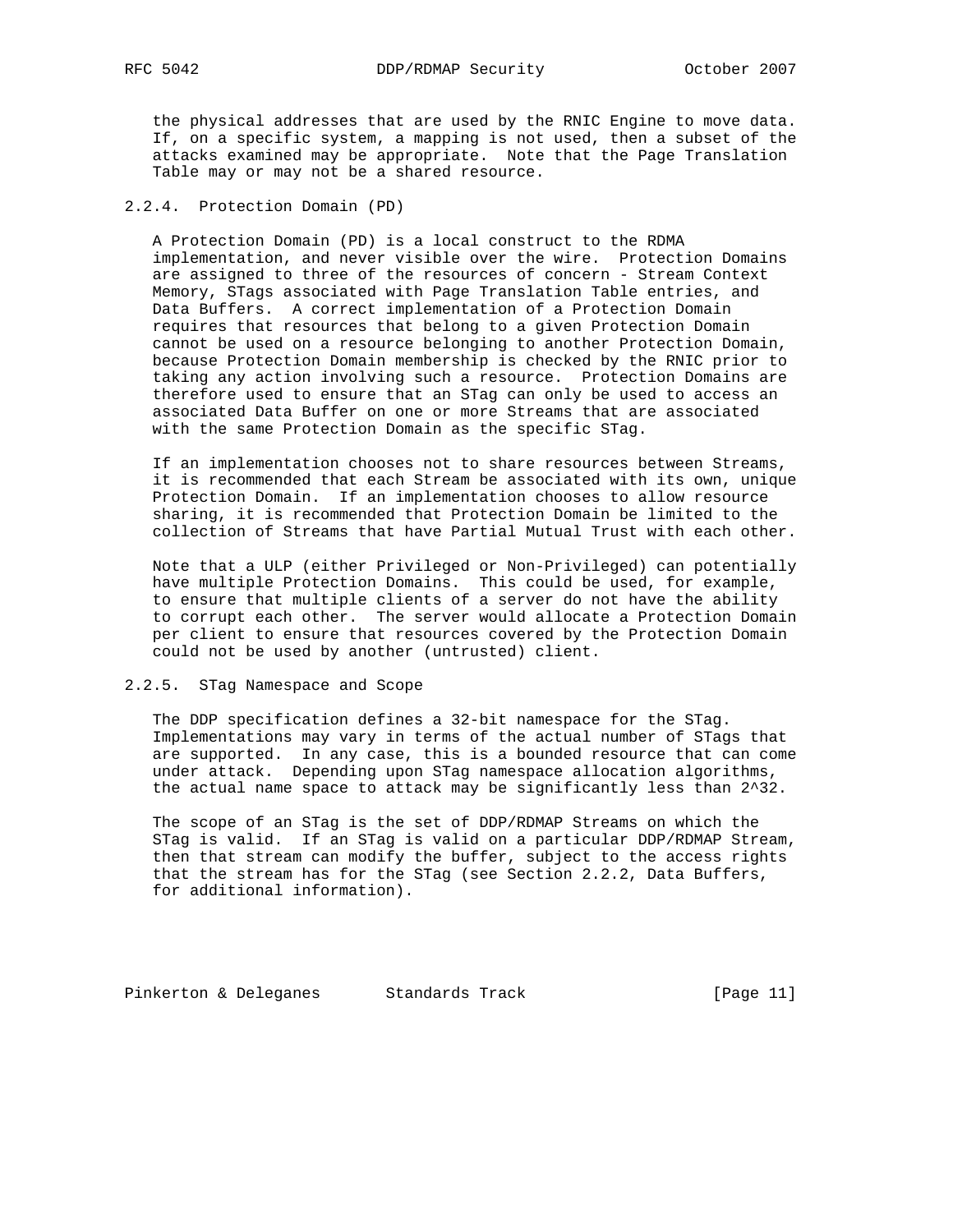The analysis presented in this document assumes two mechanisms for limiting the scope of Streams for which the STag is valid:

- Protection Domain scope. The STag is valid if used on any Stream within a specific Protection Domain, and is invalid if used on any Stream that is not a member of the Protection Domain.
- \* Single Stream scope. The STag is valid on a single Stream, regardless of what the Stream association is to a Protection Domain. If used on any other Stream, it is invalid.

### 2.2.6. Completion Queues

 Completion Queues (CQ) are used in this document to conceptually represent how the RNIC Engine notifies the ULP about the completion of the transmission of data, or the completion of the reception of data through the Data Transfer Interface (specifically for Untagged Data Transfer; Tagged Data Transfer cannot cause a completion to occur). Because there could be many transmissions or receptions in flight at any one time, completions are modeled as a queue rather than as a single event. An implementation may also use the Completion Queue to notify the ULP of other activities; for example, the completion of a mapping of an STag to a specific ULP buffer. Completion Queues may be shared by a group of Streams, or may be designated to handle a specific Stream's traffic. Limiting Completion Queue association to one, or a small number, of RDMAP/DDP Streams can prevent several forms of attacks by sharply limiting the scope of the attack's effect.

 Some implementations may allow this queue to be manipulated directly by both Non-Privileged and Privileged ULPs.

#### 2.2.7. Asynchronous Event Queue

 The Asynchronous Event Queue is a queue from the RNIC to the Privileged Resource Manager of bounded size. It is used by the RNIC to notify the host of various events that might require management action, including protocol violations, Stream state changes, local operation errors, low water marks on receive queues, and possibly other events.

 The Asynchronous Event Queue is a resource that can be attacked because Remote or Local Peers and/or ULPs can cause events to occur that have the potential of overflowing the queue.

 Note that an implementation is at liberty to implement the functions of the Asynchronous Event Queue in a variety of ways, including multiple queues or even simple callbacks. All vulnerabilities

Pinkerton & Deleganes Standards Track [Page 12]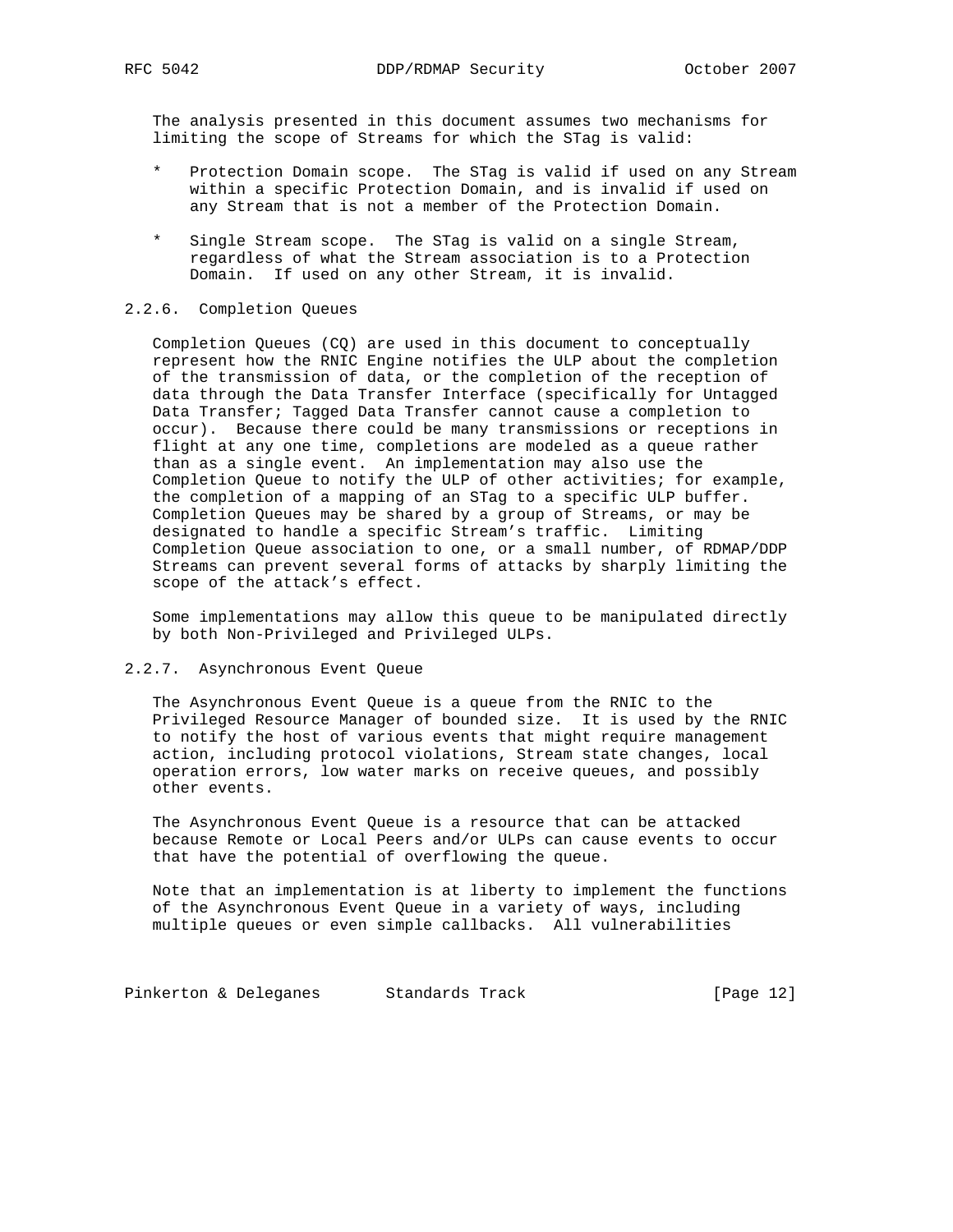identified are intended to apply, regardless of the implementation of the Asynchronous Event Queue. For example, a callback function may be viewed simply as a very short queue.

2.2.8. RDMA Read Request Queue

 The RDMA Read Request Queue is the memory that holds state information for one or more RDMA Read Request Messages that have arrived, but for which the RDMA Read Response Messages have not yet been completely sent. Because potentially more than one RDMA Read Request can be outstanding at one time, the memory is modeled as a queue of bounded size. Some implementations may enable sharing of a single RDMA Read Request Queue across multiple Streams.

2.3. RNIC Interactions

 With RNIC resources and interfaces defined, it is now possible to examine the interactions supported by the generic RNIC functional interfaces through each of the 3 interfaces: Privileged Control Interface, Privileged Data Interface, and Non-Privileged Data Interface. As mentioned previously in Section 2.1, Components, there are two data transfer mechanisms to be examined, Untagged Data Transfer and Tagged Data Transfer.

2.3.1. Privileged Control Interface Semantics

 Generically, the Privileged Control Interface controls the RNIC's allocation, de-allocation, and initialization of RNIC global resources. This includes allocation and de-allocation of Stream Context Memory, Page Translation Tables, STag names, Completion Queues, RDMA Read Request Queues, and Asynchronous Event Queues.

 The Privileged Control Interface is also typically used for managing Non-Privileged ULP resources for the Non-Privileged ULP (and possibly for the Privileged ULP as well). This includes initialization and removal of Page Translation Table resources, and managing RNIC events (possibly managing all events for the Asynchronous Event Queue).

2.3.2. Non-Privileged Data Interface Semantics

 The Non-Privileged Data Interface enables data transfer (transmit and receive) but does not allow initialization of the Page Translation Table resources. However, once the Page Translation Table resources have been initialized, the interface may enable a specific STag mapping to be enabled and disabled by directly communicating with the RNIC, or create an STag mapping for a buffer that has been previously initialized in the RNIC.

Pinkerton & Deleganes Standards Track (Page 13)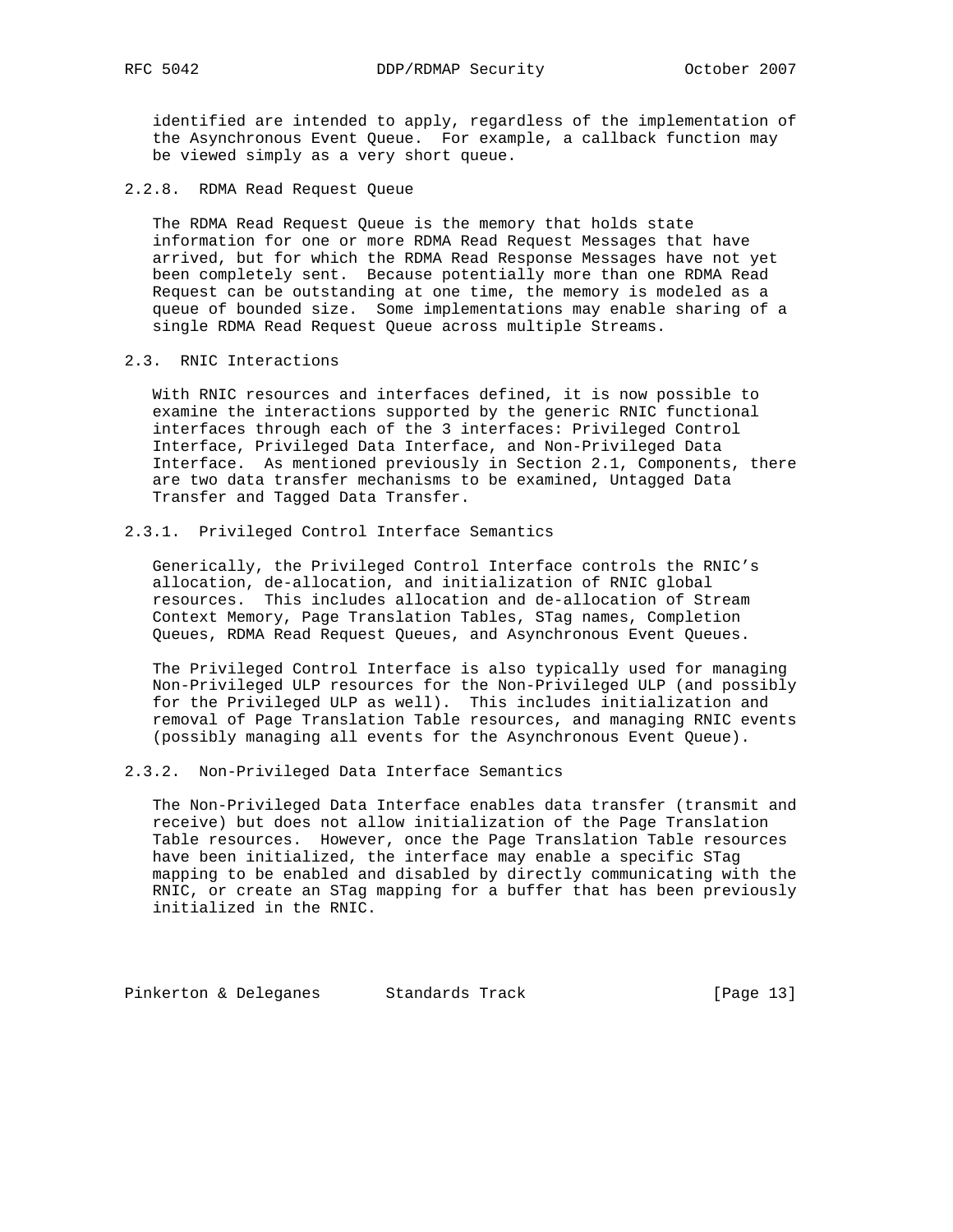For RDMAP, ULP data can be sent by one of the previously described data transfer mechanisms: Untagged Data Transfer or Tagged Data Transfer. Two RDMAP data transfer mechanisms are defined, one using Untagged Data Transfer (Send Type Messages), and one using Tagged Data Transfer (RDMA Read Responses and RDMA Writes). ULP data reception through RDMAP can be done by receiving Send Type Messages into buffers that have been posted on the Receive Queue or Shared Receive Queue. Thus, a Receive Queue or Shared Receive Queue can only be affected by Untagged Data Transfer. Data reception can also be done by receiving RDMA Write and RDMA Read Response Messages into buffers that have previously been exposed for external write access through Advertisement of an STag (i.e., Tagged Data Transfer). Additionally, to cause ULP data to be pulled (read) across the network, RDMAP uses an RDMA Read Request Message (which only contains RDMAP control information necessary to access the ULP buffer to be read), to cause an RDMA Read Response Message to be generated that contains the ULP data.

 For DDP, transmitting data means sending DDP Tagged or Untagged Messages. For data reception, DDP can receive Untagged Messages into buffers that have been posted on the Receive Queue or Shared Receive Queue. It can also receive Tagged DDP Messages into buffers that have previously been exposed for external write access through Advertisement of an STag.

 Completion of data transmission or reception generally entails informing the ULP of the completed work by placing completion information on the Completion Queue. For data reception, only an Untagged Data Transfer can cause completion information to be put in the Completion Queue.

2.3.3. Privileged Data Interface Semantics

 The Privileged Data Interface semantics are a superset of the Non- Privileged Data Transfer semantics. The interface can do everything defined in the prior section, as well as create/destroy buffer to STag mappings directly. This generally entails initialization or clearing of Page Translation Table state in the RNIC.

2.3.4. Initialization of RNIC Data Structures for Data Transfer

 Initialization of the mapping between an STag and a Data Buffer can be viewed in the abstract as two separate operations:

 a. Initialization of the allocated Page Translation Table entries with the location of the Data Buffer, and

Pinkerton & Deleganes Standards Track (Page 14)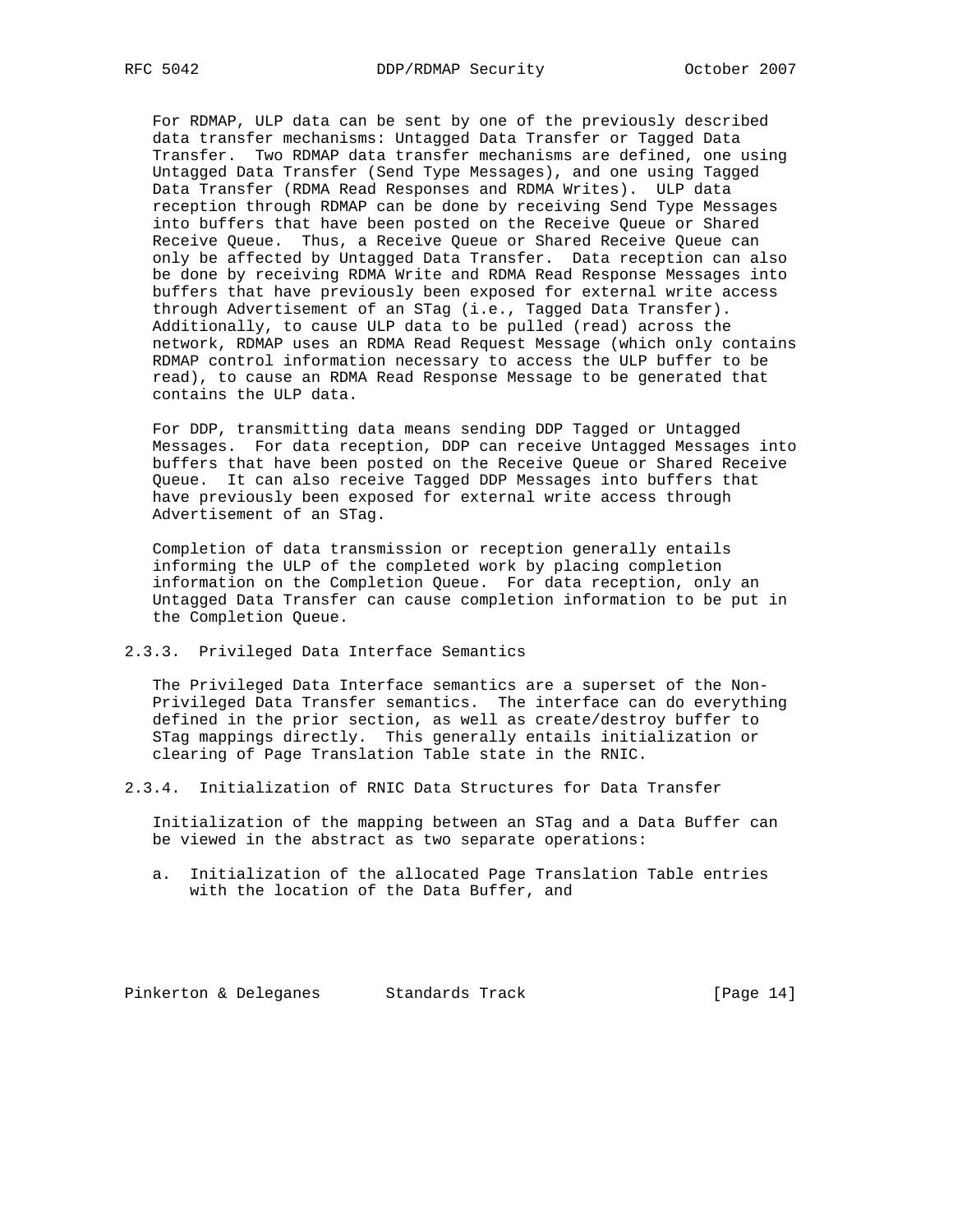b. Initialization of a mapping from an allocated STag name to a set of Page Translation Table entry(s) or partial entries.

 Note that an implementation may not have a Page Translation Table (i.e., it may support a direct mapping between an STag and a Data Buffer). If there is no Page Translation Table, then attacks based on changing its contents or exhausting its resources are not possible.

 Initialization of the contents of the Page Translation Table can be done by either the Privileged ULP or by the Privileged Resource Manager as a proxy for the Non-Privileged ULP. By definition, the Non-Privileged ULP is not trusted to directly manipulate the Page Translation Table. In general, the concern is that the Non- Privileged ULP may try to maliciously initialize the Page Translation Table to access a buffer for which it does not have permission.

 The exact resource allocation algorithm for the Page Translation Table is outside the scope of this document. It may be allocated for a specific Data Buffer, or as a pooled resource to be consumed by potentially multiple Data Buffers, or be managed in some other way. This document attempts to abstract implementation dependent issues, and group them into higher level security issues, such as resource starvation and sharing of resources between Streams.

 The next issue is how an STag name is associated with a Data Buffer. For the case of an Untagged Data Buffer (i.e., Untagged Data Transfer), there is no wire visible mapping between an STag and the Data Buffer. Note that there may, in fact, be an STag that represents the buffer, if an implementation chooses to internally represent Untagged Data Buffer using STags. However, because the STag, by definition, is not visible on the wire, this is a local host, implementation-specific issue that should be analyzed in the context of a local host implementation-specific security analysis, and thus, is outside the scope of this document.

 For a Tagged Data Buffer (i.e., Tagged Data Transfer), either the Privileged ULP or the Privileged Resource Manager acting on behalf of the Non-Privileged ULP may initialize a mapping from an STag to a Page Translation Table, or may have the ability to simply enable/disable an existing STag to Page Translation Table mapping. There may also be multiple STag names that map to a specific group of Page Translation Table entries (or sub-entries). Specific security issues with this level of flexibility are examined in Section 6.2.3, Multiple STags to Access the Same Buffer.

Pinkerton & Deleganes Standards Track (Page 15)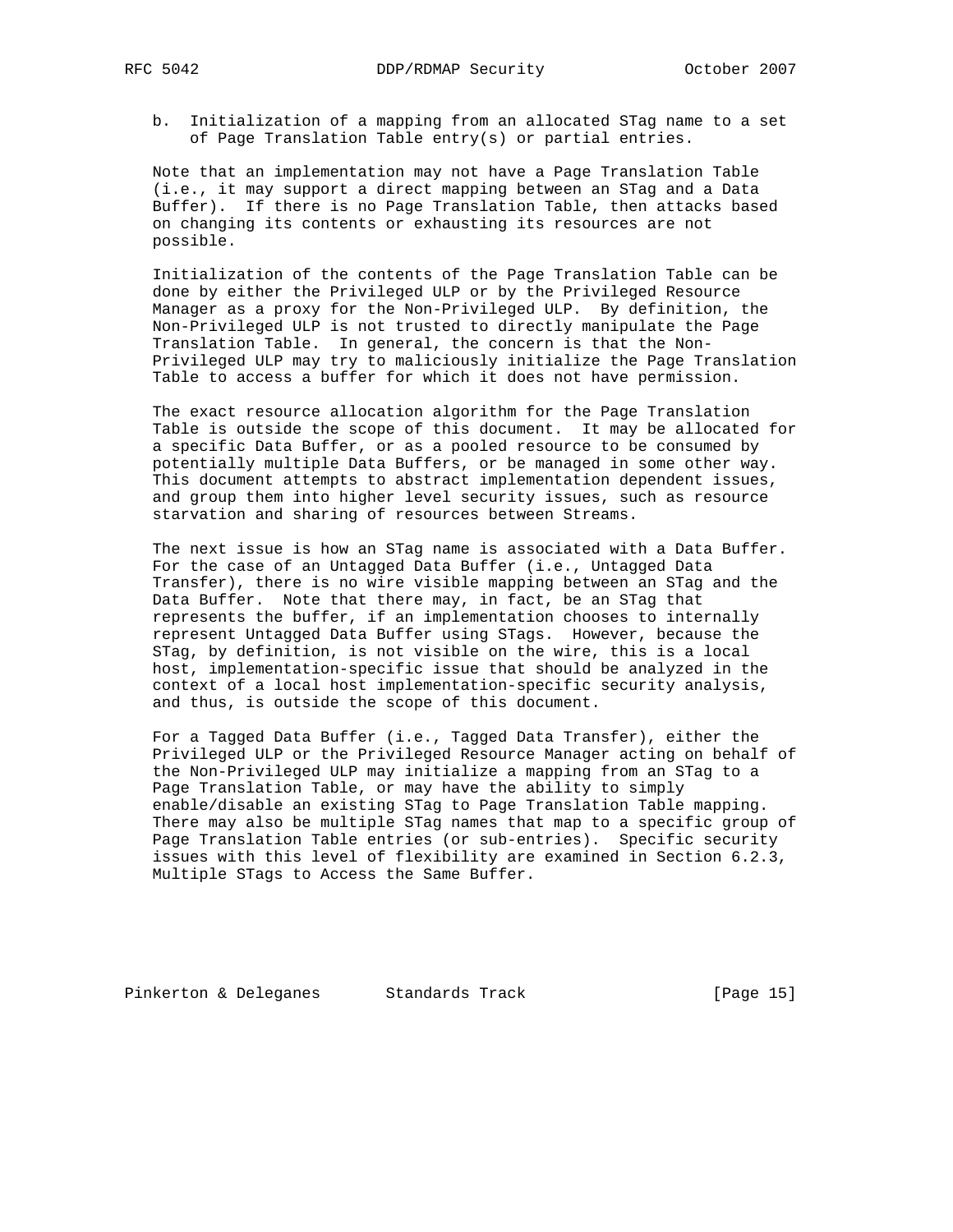There are a variety of implementation options for initialization of Page Translation Table entries and mapping an STag to a group of Page Translation Table entries that have security repercussions. This includes support for separation of mapping an STag versus mapping a set of Page Translation Table entries, and support for ULPs directly manipulating STag to Page Translation Table entry mappings (versus requiring access through the Privileged Resource Manager).

## 2.3.5. RNIC Data Transfer Interactions

 RNIC Data Transfer operations can be subdivided into send and receive operations.

 For send operations, there is typically a queue that enables the ULP to post multiple operation requests to send data (referred to as the Send Queue). Depending upon the implementation, Data Buffers used in the operations may or may not have Page Translation Table entries associated with them, and may or may not have STags associated with them. Because this is a local host specific implementation issue rather than a protocol issue, the security analysis of threats and mitigations is left to the host implementation.

 Receive operations are different for Tagged Data Buffers versus Untagged Data Buffers (i.e., Tagged Data Transfer vs. Untagged Data Transfer). For Untagged Data Transfer, if more than one Untagged Data Buffer can be posted by the ULP, the DDP specification requires that they be consumed in sequential order (the RDMAP specification also requires this). Thus, the most general implementation is that there is a sequential queue of receive Untagged Data Buffers (Receive Queue). Some implementations may also support sharing of the sequential queue between multiple Streams. In this case, defining "sequential" becomes non-trivial - in general, the buffers for a single Stream are consumed from the queue in the order that they were placed on the queue, but there is no consumption order guarantee between Streams.

 For receive Tagged Data Transfer (i.e., Tagged Data Buffers, RDMA Write Buffers, or RDMA Read Buffers), at some time prior to data transfer, the mapping of the STag to specific Page Translation Table entries (if present) and the mapping from the Page Translation Table entries to the Data Buffer must have been initialized (see Section 2.3.4 for interaction details).

Pinkerton & Deleganes Standards Track (Page 16)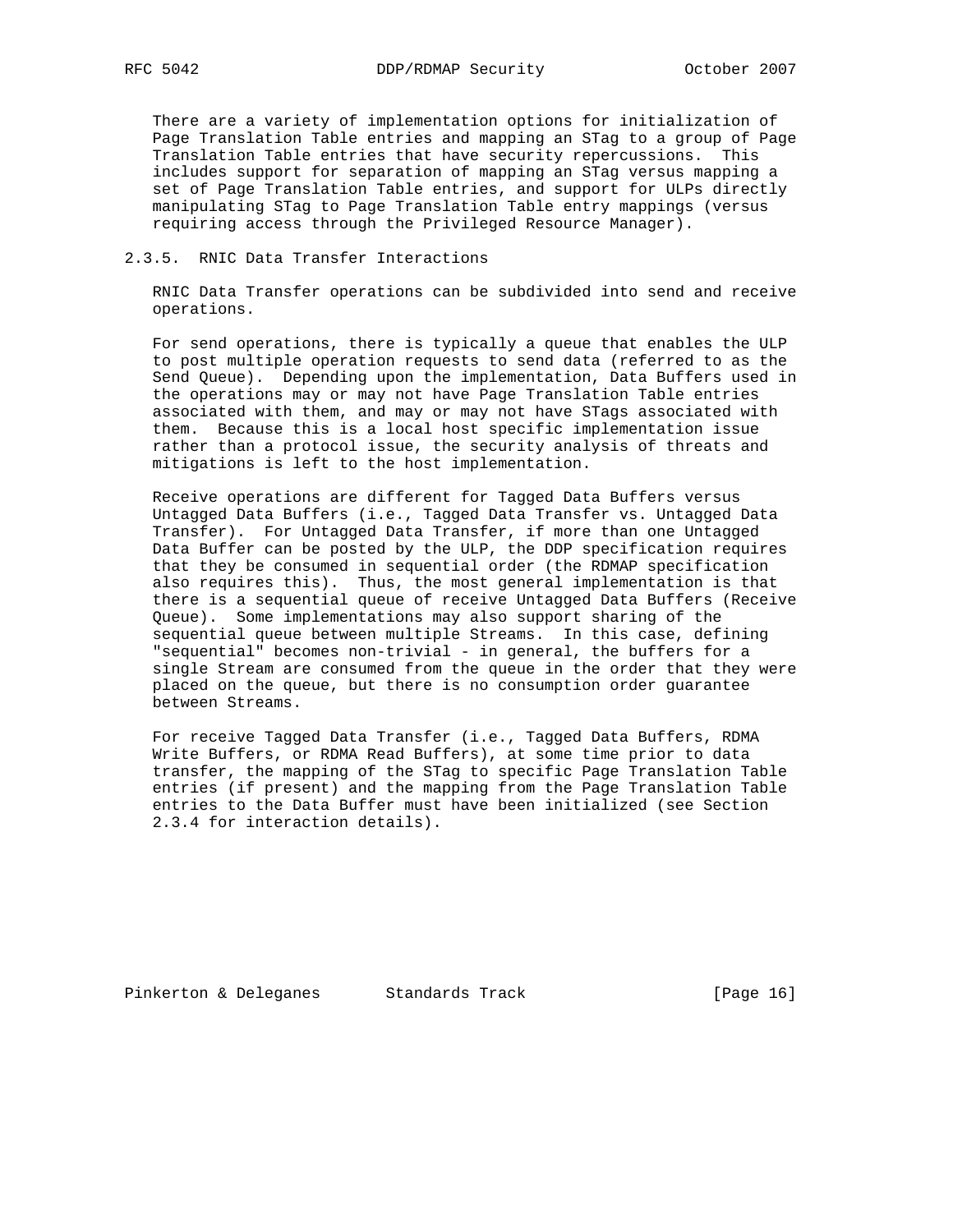3. Trust and Resource Sharing

 It is assumed that, in general, the Local and Remote Peer are untrusted, and thus attacks by either should have mitigations in place.

 A separate, but related issue is resource sharing between multiple Streams. If local resources are not shared, the resources are dedicated on a per Stream basis. Resources are defined in Section 2.2, Resources. The advantage of not sharing resources between Streams is that it reduces the types of attacks that are possible. The disadvantage of not sharing resources is that ULPs might run out of resources. Thus, there can be a strong incentive for sharing resources, if the security issues associated with the sharing of resources can be mitigated.

 It is assumed in this document that the component that implements the mechanism to control sharing of the RNIC Engine resources is the Privileged Resource Manager. The RNIC Engine exposes its resources through the RNIC Interface to the Privileged Resource Manager. All Privileged and Non-Privileged ULPs request resources from the Resource Manager (note that by definition both the Non-Privileged and the Privileged application might try to greedily consume resources, thus creating a potential Denial of Service (DOS) attack). The Resource Manager implements resource management policies to ensure fair access to resources. The Resource Manager should be designed to take into account security attacks detailed in this document. Note that for some systems the Privileged Resource Manager may be implemented within the Privileged ULP.

 All Non-Privileged ULP interactions with the RNIC Engine that could affect other ULPs MUST be done using the Privileged Resource Manager as a proxy. All ULP resource allocation requests for scarce resources MUST also be done using a Privileged Resource Manager.

 The sharing of resources across Streams should be under the control of the ULP, both in terms of the trust model the ULP wishes to operate under, as well as the level of resource sharing the ULP wishes to give local processes. For more discussion on types of trust models that combine partial trust and sharing of resources, see Appendix C, Partial Trust Taxonomy.

 The Privileged Resource Manager MUST NOT assume that different Streams share Partial Mutual Trust unless there is a mechanism to ensure that the Streams do indeed share Partial Mutual Trust. This can be done in several ways, including explicit notification from the ULP that owns the Streams.

Pinkerton & Deleganes Standards Track (Page 17)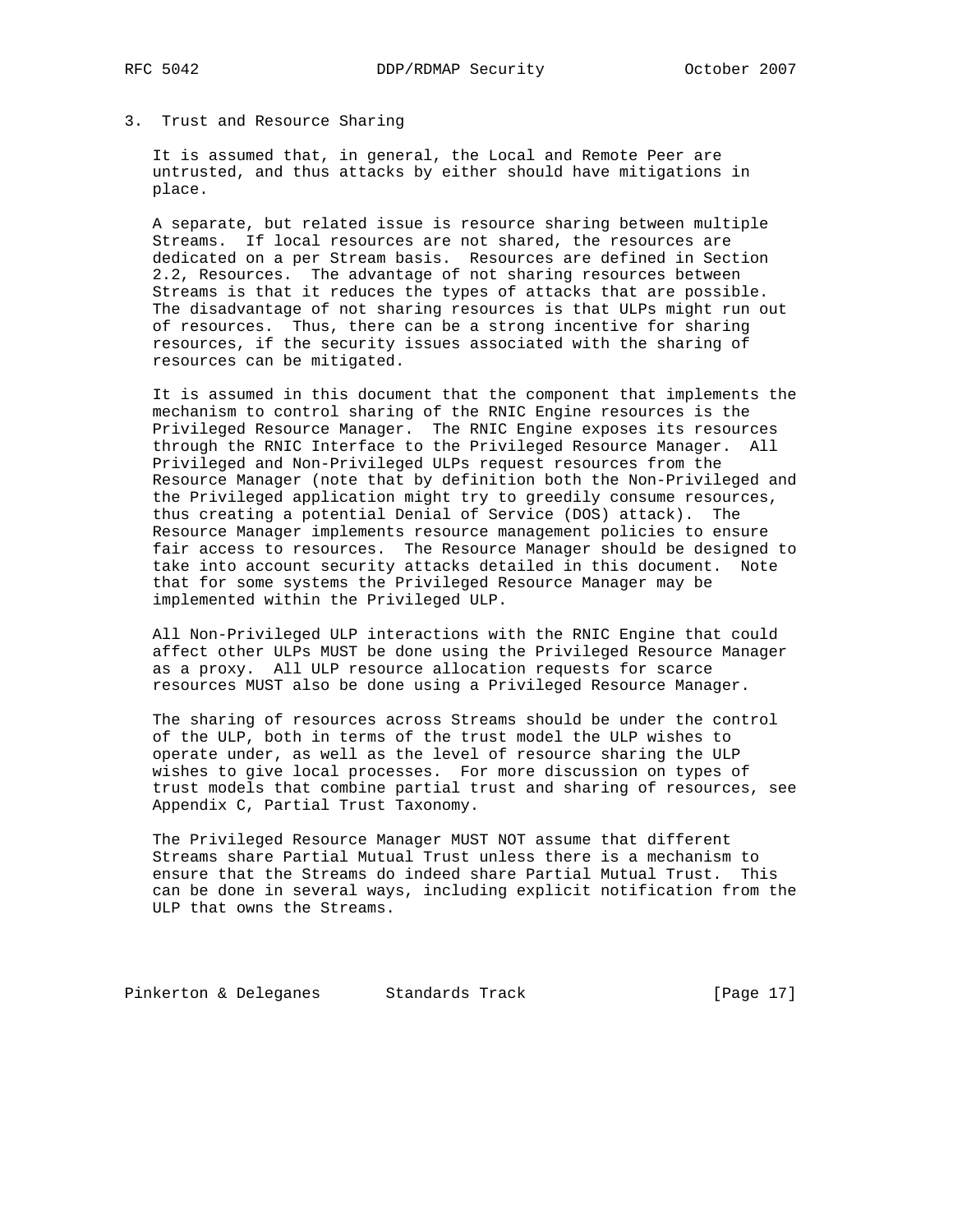### 4. Attacker Capabilities

 An attacker's capabilities delimit the types of attacks that the attacker is able to launch. RDMAP and DDP require that the initial LLP Stream (and connection) be set up prior to transferring RDMAP/DDP Messages. This requires at least one round-trip handshake to occur.

 If the attacker is not the Remote Peer that created the initial connection, then the attacker's capabilities can be segmented into send only capabilities or send and receive capabilities. Attacking with send only capabilities requires the attacker to first guess the current LLP Stream parameters before they can attack RNIC resources (e.g., TCP sequence number). If this class of attacker also has receive capabilities and the ability to pose as the receiver to the sender and the sender to the receiver, they are typically referred to as a "man-in-the-middle" attacker [RFC3552]. A man-in-the-middle attacker has a much wider ability to attack RNIC resources. The breadth of attack is essentially the same as that of an attacking Remote Peer (i.e., the Remote Peer that set up the initial LLP Stream).

5. Attacks That Can Be Mitigated with End-to-End Security

 This section describes the RDMAP/DDP attacks where the only solution is to implement some form of end-to-end security. The analysis includes a detailed description of each attack, what is being attacked, and a description of the countermeasures that can be taken to thwart the attack.

 Some forms of attack involve modifying the RDMAP or DDP payload by a network-based attacker or involve monitoring the traffic to discover private information. An effective tool to ensure confidentiality is to encrypt the data stream through mechanisms, such as IPsec encryption. Additionally, authentication protocols, such as IPsec authentication, are an effective tool to ensure the remote entity is who they claim to be, as well as ensuring that the payload is unmodified as it traverses the network.

 Note that connection setup and tear down is presumed to be done in stream mode (i.e., no RDMA encapsulation of the payload), so there are no new attacks related to connection setup/tear down beyond what is already present in the LLP (e.g., TCP or SCTP). Note, however, that RDMAP/DDP parameters may be exchanged in stream mode, and if they are corrupted by an attacker unintended consequences will result. Therefore, any existing mitigations for LLP Spoofing, Tampering, Repudiation, Information Disclosure, Denial of Service, or

Pinkerton & Deleganes Standards Track (Page 18)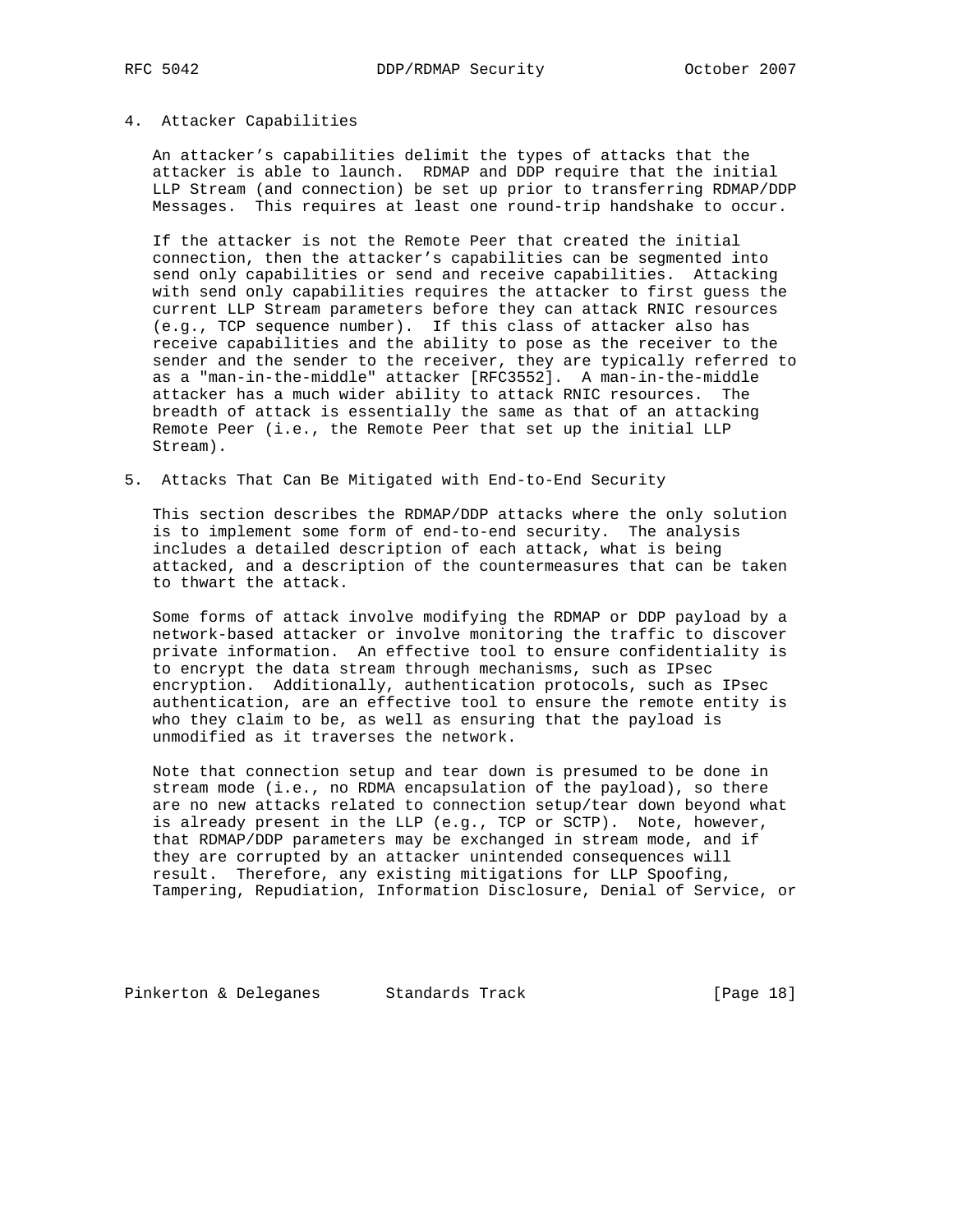Elevation of Privilege continue to apply (and are out of scope of this document). Thus, the analysis in this section focuses on attacks that are present, regardless of the LLP Stream type.

 Tampering is any modification of the legitimate traffic (machine internal or network). Spoofing attack is a special case of tampering where the attacker falsifies an identity of the Remote Peer (identity can be an IP address, machine name, ULP level identity, etc.).

#### 5.1. Spoofing

 Spoofing attacks can be launched by the Remote Peer, or by a network-based attacker. A network-based spoofing attack applies to all Remote Peers. This section analyzes the various types of spoofing attacks applicable to RDMAP and DDP.

### 5.1.1. Impersonation

 A network-based attacker can impersonate a legal RDMAP/DDP Peer (by spoofing a legal IP address). This can either be done as a blind attack (see [RFC3552]) or by establishing an RDMAP/DDP Stream with the victim. Because an RDMAP/DDP Stream requires an LLP Stream to be fully initialized (e.g., for [RFC793], it is in the ESTABLISHED state), existing transport layer protection mechanisms against blind attacks remain in place.

 For a blind attack to succeed, it requires the attacker to inject a valid transport layer segment (e.g., for TCP, it must match at least the 4-tuple as well as guess a sequence number within the window) while also guessing valid RDMAP or DDP parameters. There are many ways to attack the RDMAP/DDP protocol if the transport protocol is assumed to be vulnerable. For example, for Tagged Messages, this entails guessing the STag and TO values. If the attacker wishes to simply terminate the connection, it can do so by correctly guessing the transport and network layer values, and providing an invalid STag. Per the DDP specification, if an invalid STag is received, the Stream is torn down and the Remote Peer is notified with an error. If an attacker wishes to overwrite an Advertised Buffer, it must successfully guess the correct STag and TO. Given that the TO will often start at zero, this is straightforward. The value of the STag should be chosen at random, as discussed in Section 6.1.1, Using an STag on a Different Stream. For Untagged Messages, if the MSN is invalid then the connection may be torn down. If it is valid, then the receive buffers can be corrupted.

 End-to-end authentication (e.g., IPsec or ULP authentication) provides protection against either the blind attack or the connected attack.

Pinkerton & Deleganes Standards Track (Page 19)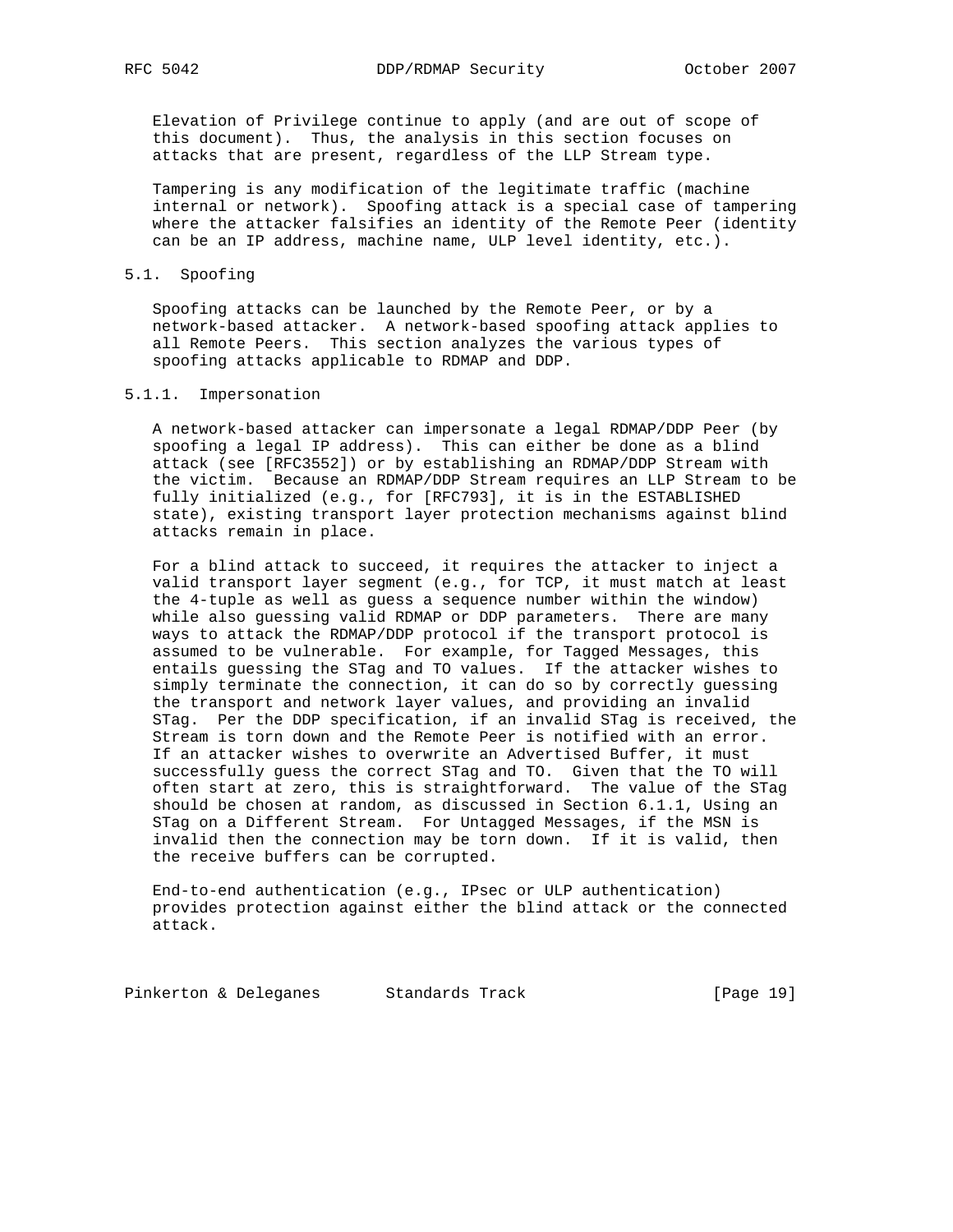### 5.1.2. Stream Hijacking

 Stream hijacking happens when a network-based attacker eavesdrops on the LLP connection through the Stream establishment phase, and waits until the authentication phase (if such a phase exists) is completed successfully. The attacker then spoofs the IP address and re-directs the Stream from the victim to its own machine. For example, an attacker can wait until an iSCSI authentication is completed successfully, and then hijack the iSCSI Stream.

 The best protection against this form of attack is end-to-end integrity protection and authentication, such as IPsec, to prevent spoofing. Another option is to provide a physically segregated network for security. Discussion of physical security is out of scope for this document.

 Because the connection and/or Stream itself is established by the LLP, some LLPs are more difficult to hijack than others. Please see the relevant LLP documentation on security issues around connection and/or Stream hijacking.

### 5.1.3. Man-in-the-Middle Attack

 If a network-based attacker has the ability to delete or modify packets that will still be accepted by the LLP (e.g., TCP sequence number is correct), then the Stream can be exposed to a man-in-the middle attack. One style of attack is for the man-in-the-middle to send Tagged Messages (either RDMAP or DDP). If it can discover a buffer that has been exposed for STag enabled access, then the man in-the-middle can use an RDMA Read operation to read the contents of the associated Data Buffer, perform an RDMA Write Operation to modify the contents of the associated Data Buffer, or invalidate the STag to disable further access to the buffer.

 The best protection against this form of attack is end-to-end integrity protection and authentication, such as IPsec, to prevent spoofing or tampering. If authentication and integrity protections are not used, then physical protection must be employed to prevent man-in-the-middle attacks.

 Because the connection/Stream itself is established by the LLP, some LLPs are more exposed to man-in-the-middle attack than others. Please see the relevant LLP documentation on security issues around connection and/or Stream hijacking.

Pinkerton & Deleganes Standards Track (Page 20)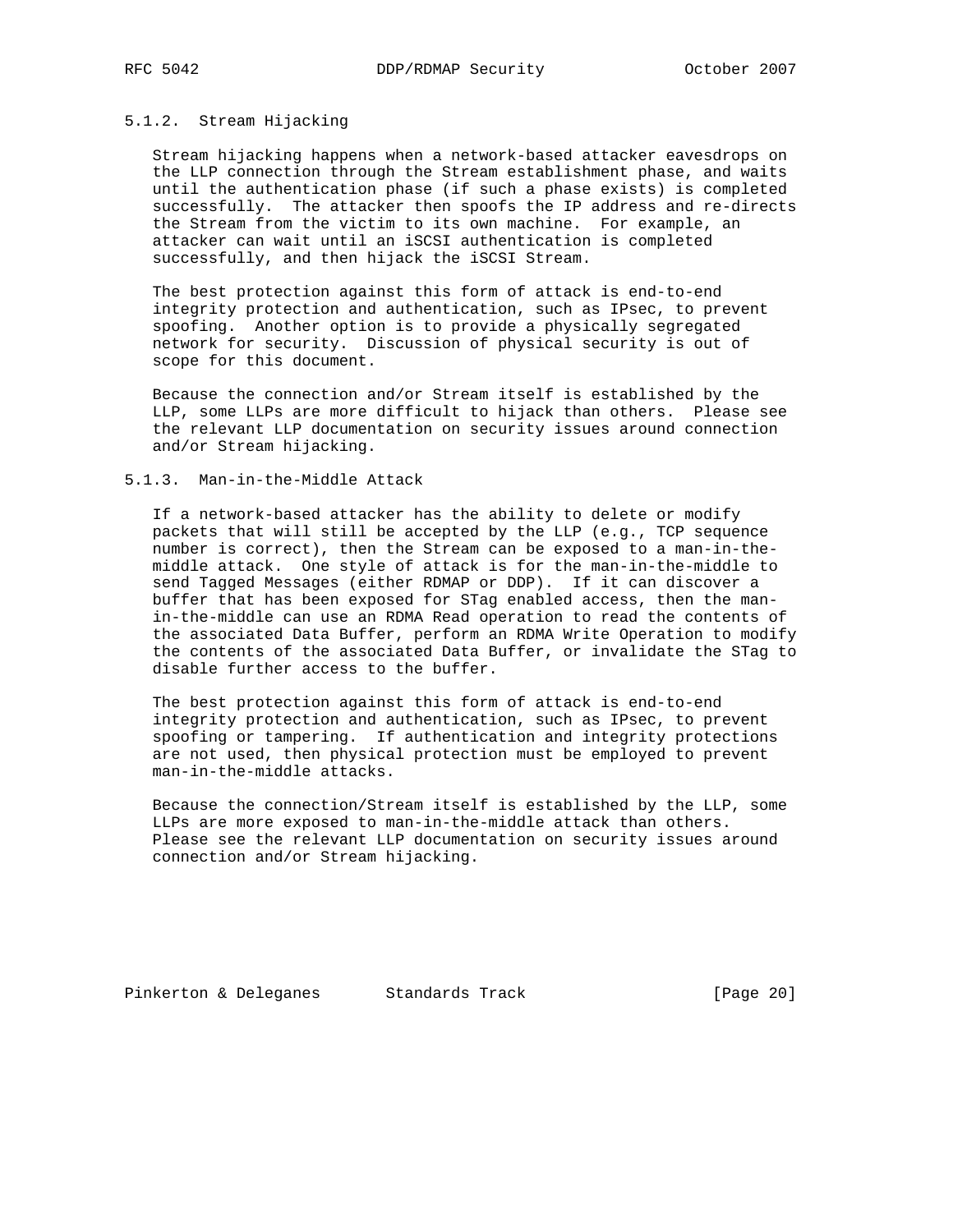Another approach is to restrict access to only the local subnet/link, and provide some mechanism to limit access, such as physical security or 802.1.x. This model is an extremely limited deployment scenario, and will not be further examined here.

5.2. Tampering - Network-Based Modification of Buffer Content

 This is actually a man-in-the-middle attack, but only on the content of the buffer, as opposed to the man-in-the-middle attack presented above, where both the signaling and content can be modified. See Section 5.1.3, Man-in-the-Middle Attack.

5.3. Information Disclosure - Network-Based Eavesdropping

 An attacker that is able to eavesdrop on the network can read the content of all read and write accesses to a Peer's buffers. To prevent information disclosure, the read/written data must be encrypted. See also Section 5.1.3, Man-in-the-Middle Attack. The encryption can be done either by the ULP, or by a protocol that can provide security services to RDMAP and DDP (e.g., IPsec).

5.4. Specific Requirements for Security Services

 Generally speaking, Stream confidentiality protects against eavesdropping. Stream and/or session authentication and integrity protection is a counter measurement against various spoofing and tampering attacks. The effectiveness of authentication and integrity against a specific attack depends on whether the authentication is machine level authentication (such as IPsec), or ULP authentication.

5.4.1. Introduction to Security Options

 The following security services can be applied to an RDMAP/DDP Stream:

- 1. Session confidentiality Protects against eavesdropping (Section 5.3).
- 2. Per-packet data source authentication Protects against the following spoofing attacks: network-based impersonation (Section 5.1.1) and Stream hijacking (Section 5.1.2).
- 3. Per-packet integrity Protects against tampering done by network-based modification of buffer content (Section 5.2) and when combined with authentication, also protects against man-in the-middle attacks (Section 5.1.3).

Pinkerton & Deleganes Standards Track [Page 21]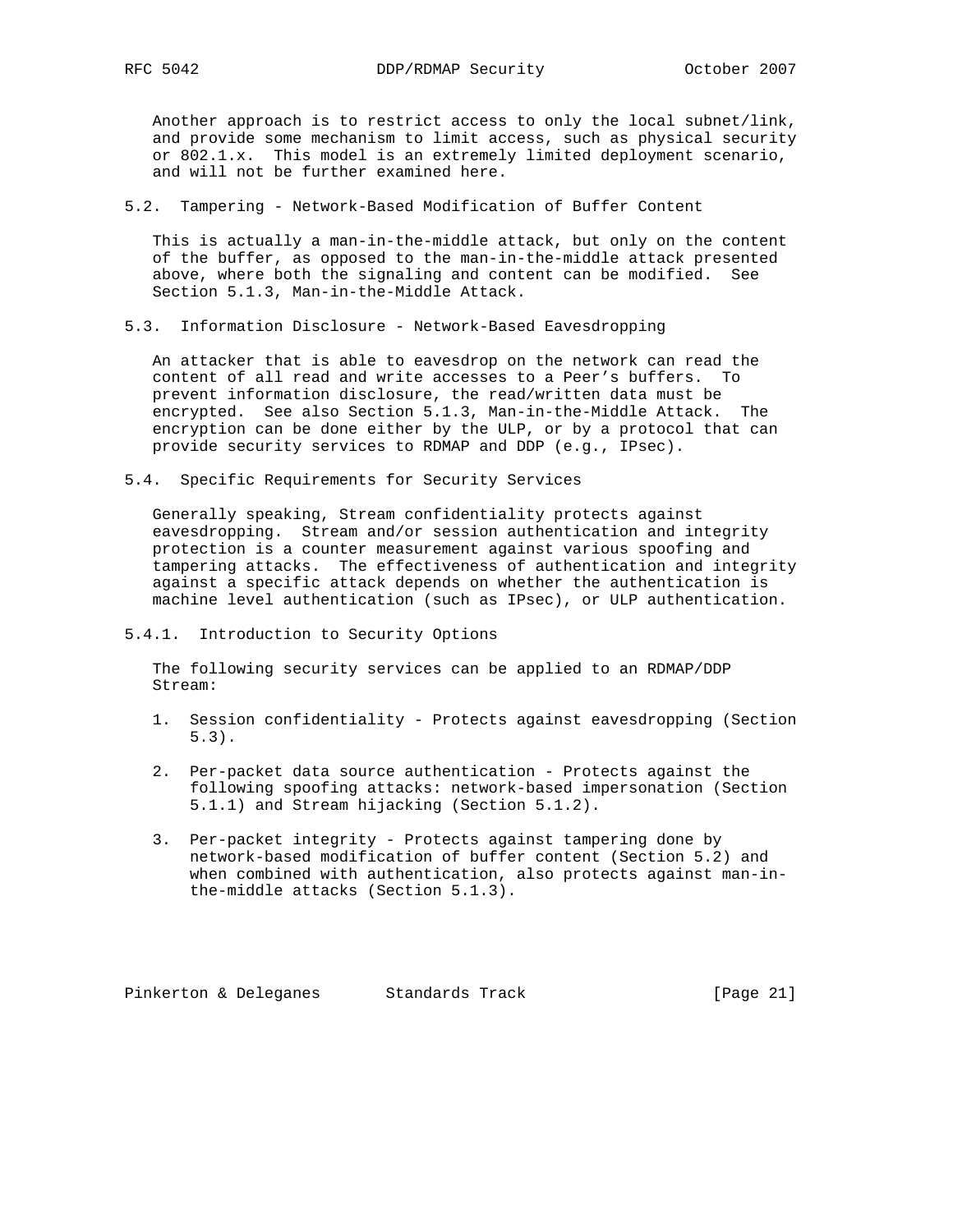4. Packet sequencing - protects against replay attacks, which is a special case of the above tampering attack.

 If an RDMAP/DDP Stream may be subject to impersonation attacks, or Stream hijacking attacks, it is recommended that the Stream be authenticated, integrity protected, and protected from replay attacks; it may use confidentiality protection to protect from eavesdropping (in case the RDMAP/DDP Stream traverses a public network).

 IPsec is a protocol suite that is used to secure communication at the network layer between two peers. The IPsec protocol suite is specified within the IP Security Architecture [RFC2401], IKE [RFC2409], IPsec Authentication Header (AH) [RFC2402], and IPsec Encapsulating Security Payload (ESP) [RFC2406] documents. IKE is the key management protocol, while AH and ESP are used to protect IP traffic. Please see those RFCs for a complete description of the respective protocols.

 IPsec is capable of providing the above security services for IP and TCP traffic, respectively. ULP protocols are able to provide only part of the above security services.

5.4.2. TLS Is Inappropriate for DDP/RDMAP Security

 TLS [RFC4346] provides Stream authentication, integrity and confidentiality for TCP based ULPs. TLS supports one-way (server only) or mutual certificates based authentication.

 If TLS is layered underneath RDMAP, TLS's connection orientation makes TLS inappropriate for DDP/RDMA security. If a stream cipher or block cipher in CBC mode is used for bulk encryption, then a packet can be decrypted only after all the packets preceding it have already arrived. If TLS is used to protect DDP/RDMAP traffic, then TCP must gather all out-of-order packets before TLS can decrypt them. Only after this is done can RDMAP/DDP place them into the ULP buffer. Thus, one of the primary features of DDP/RDMAP - enabling implementations to have a flow-through architecture with little to no buffering - cannot be achieved if TLS is used to protect the data stream.

 If TLS is layered on top of RDMAP or DDP, TLS does not protect the RDMAP and/or DDP headers. Thus, a man-in-the-middle attack can still occur by modifying the RDMAP/DDP header to place the data into the wrong buffer, thus effectively corrupting the data stream.

 For these reasons, it is not RECOMMENDED that TLS be layered on top of RDMAP or DDP.

Pinkerton & Deleganes Standards Track (Page 22)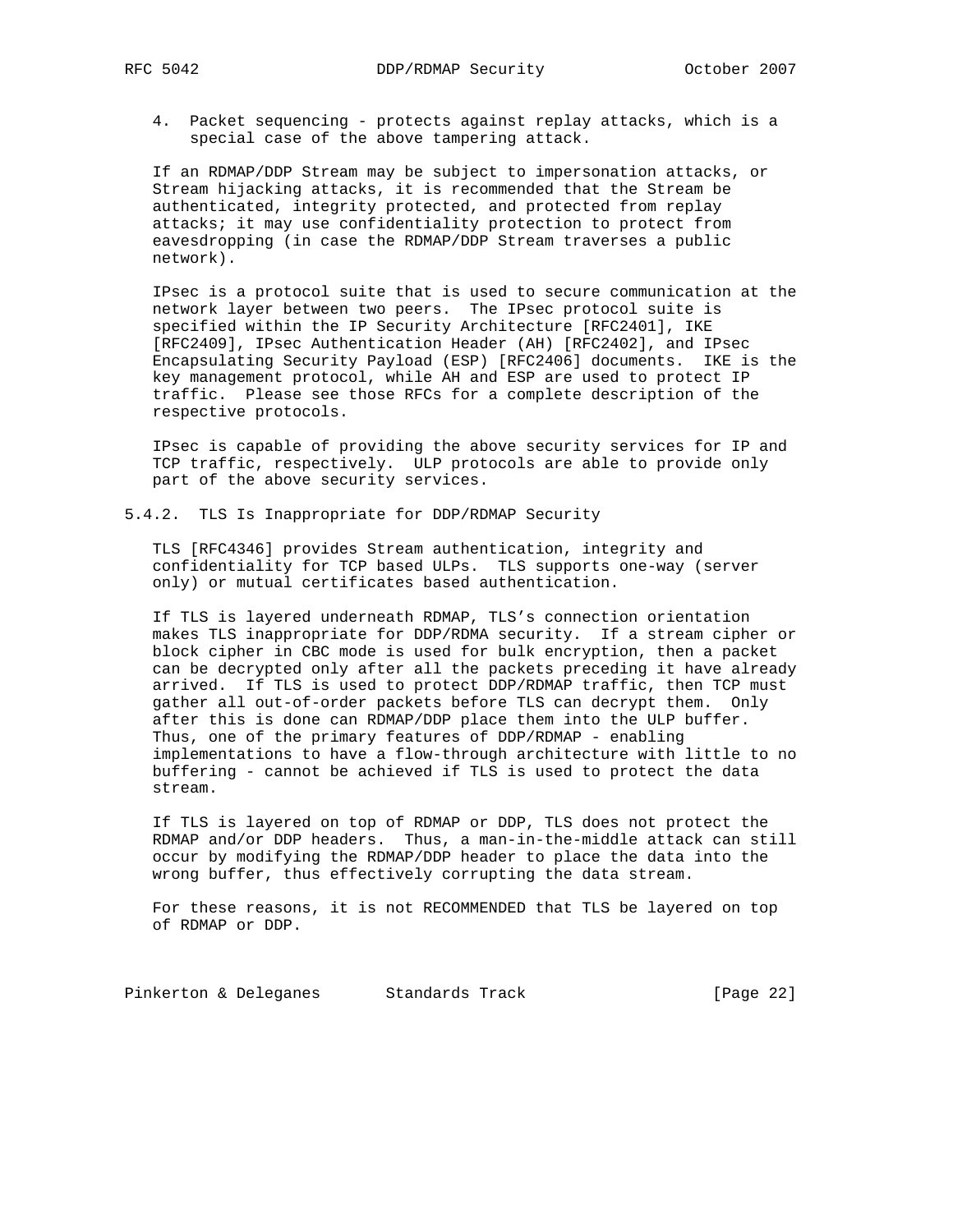## 5.4.3. DTLS and RDDP

 DTLS [DTLS] provides security services for datagram protocols, including unreliable datagram protocols. These services include anti-replay based on a mechanism adapted from IPsec that is intended to operate on packets as they are received from the network. For these and other reasons, DTLS is best applied to RDDP by employing DTLS beneath TCP, yielding a layering of RDDP over TCP over DTLS over UDP/IP. Such a layering inserts DTLS at roughly the same level in the protocol stack as IPsec, making DTLS's security services an alternative to IPsec's services from an RDDP standpoint.

 For RDDP, IPsec is the better choice for a security framework, and hence is mandatory-to-implement (as specified elsewhere in this document). An important contributing factor to the specification of IPsec rather than DTLS is that the non-RDDP versions of two initial adopters of RDDP (iSCSI [iSCSI][iSER] and NFSv4 [NFSv4][NFSv4.1]) are compatible with IPsec but neither of these protocols currently uses either TLS or DTLS. For the specific case of iSCSI, IPsec is the basis for mandatory-to-implement security services [RFC3723]. Therefore, this document and the RDDP protocol specifications contain mandatory implementation requirements for IPsec rather than for DTLS.

### 5.4.4. ULPs That Provide Security

 ULPs that provide integrated security but wish to leverage lower layer protocol security, should be aware of security concerns around correlating a specific channel's security mechanisms to the authentication performed by the ULP. See [NFSv4CHANNEL] for additional information on a promising approach called "channel binding". From [NFSv4CHANNEL]:

 "The concept of channel bindings allows applications to prove that the end-points of two secure channels at different network layers are the same by binding authentication at one channel to the session protection at the other channel. The use of channel bindings allows applications to delegate session protection to lower layers, which may significantly improve performance for some applications."

5.4.5. Requirements for IPsec Encapsulation of DDP

 The IP Storage working group has spent significant time and effort to define the normative IPsec requirements for IP Storage [RFC3723]. Portions of that specification are applicable to a wide variety of protocols, including the RDDP protocol suite. In order not to replicate this effort, an RNIC implementation MUST follow the requirements defined in RFC 3723, Section 2.3 and Section 5,

Pinkerton & Deleganes Standards Track (Page 23)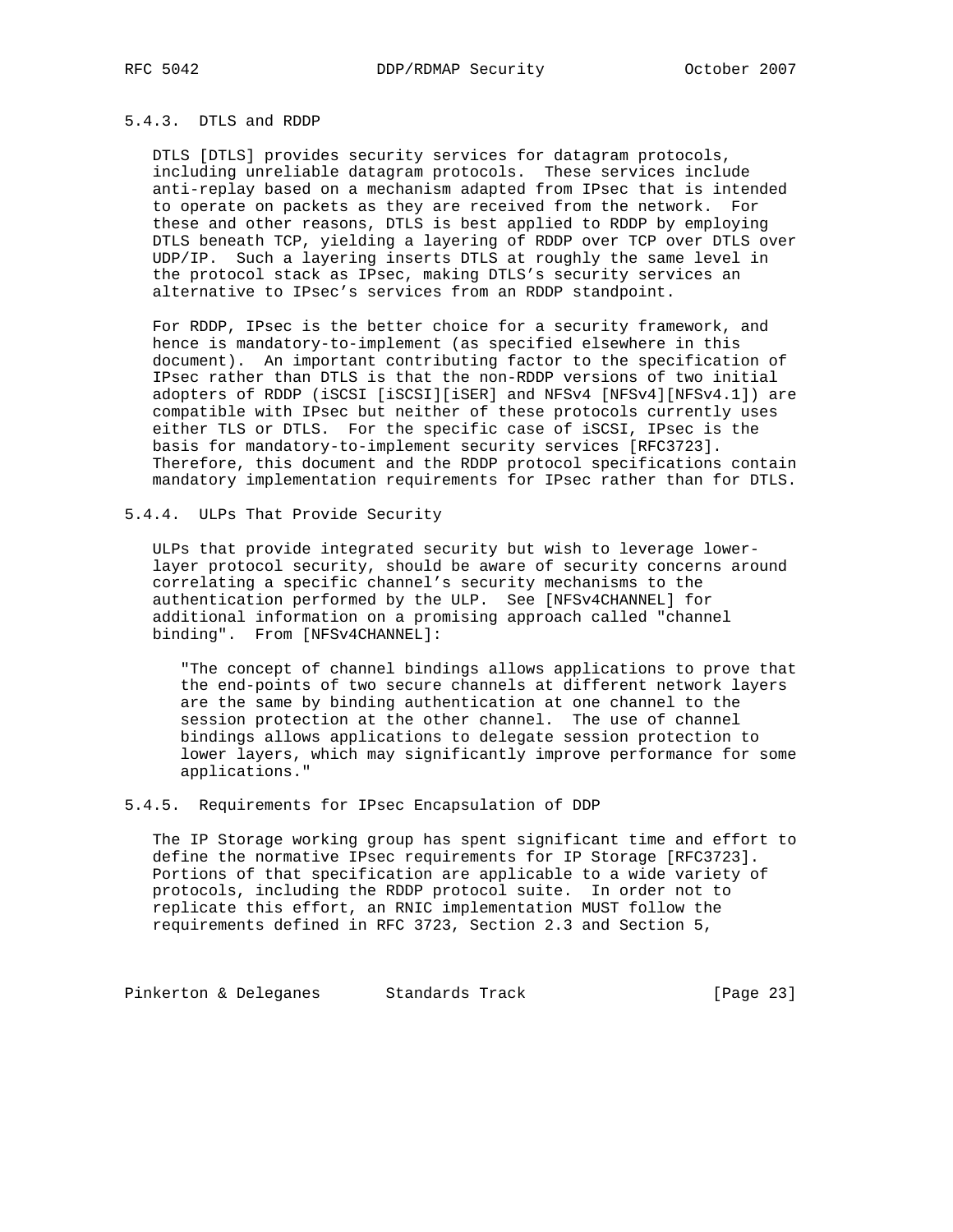including the associated normative references for those sections. Note that this means that support for IPSEC ESP mode is normative.

 Additionally, since IPsec acceleration hardware may only be able to handle a limited number of active IKE Phase 2 SAs, Phase 2 delete messages may be sent for idle SAs as a means of keeping the number of active Phase 2 SAs to a minimum. The receipt of an IKE Phase 2 delete message MUST NOT be interpreted as a reason for tearing down a DDP/RDMA Stream. Rather, it is preferable to leave the Stream up, and if additional traffic is sent on it, to bring up another IKE Phase 2 SA to protect it. This avoids the potential for continually bringing Streams up and down.

 Note that there are serious security issues if IPsec is not implemented end-to-end. For example, if IPsec is implemented as a tunnel in the middle of the network, any hosts between the Peer and the IPsec tunneling device can freely attack the unprotected Stream.

 The IPsec requirements for RDDP are based on the version of IPsec specified in RFC 2401 [RFC2401] and related RFCs, as profiled by RFC 3723 [RFC3723], despite the existence of a newer version of IPsec specified in RFC 4301 [RFC4301] and related RFCs. One of the important early applications of the RDDP protocols is their use with iSCSI [iSER]; RDDP's IPsec requirements follow those of IPsec in order to facilitate that usage by allowing a common profile of IPsec to be used with iSCSI and the RDDP protocols. In the future, RFC 3723 may be updated to the newer version of IPsec; the IPsec security requirements of any such update should apply uniformly to iSCSI and the RDDP protocols.

6. Attacks from Remote Peers

 This section describes remote attacks that are possible against the RDMA system defined in Figure 1 - RDMA Security Model and the RNIC Engine resources defined in Section 2.2. The analysis includes a detailed description of each attack, what is being attacked, and a description of the countermeasures that can be taken to thwart the attack.

 The attacks are classified into five categories: Spoofing, Tampering, Information Disclosure, Denial of Service (DoS) attacks, and Elevation of Privileges. As mentioned previously, tampering is any modification of the legitimate traffic (machine internal or network). A spoofing attack is a special case of tampering where the attacker falsifies an identity of the Remote Peer (identity can be an IP address, machine name, ULP level identity, etc.).

Pinkerton & Deleganes Standards Track (Page 24)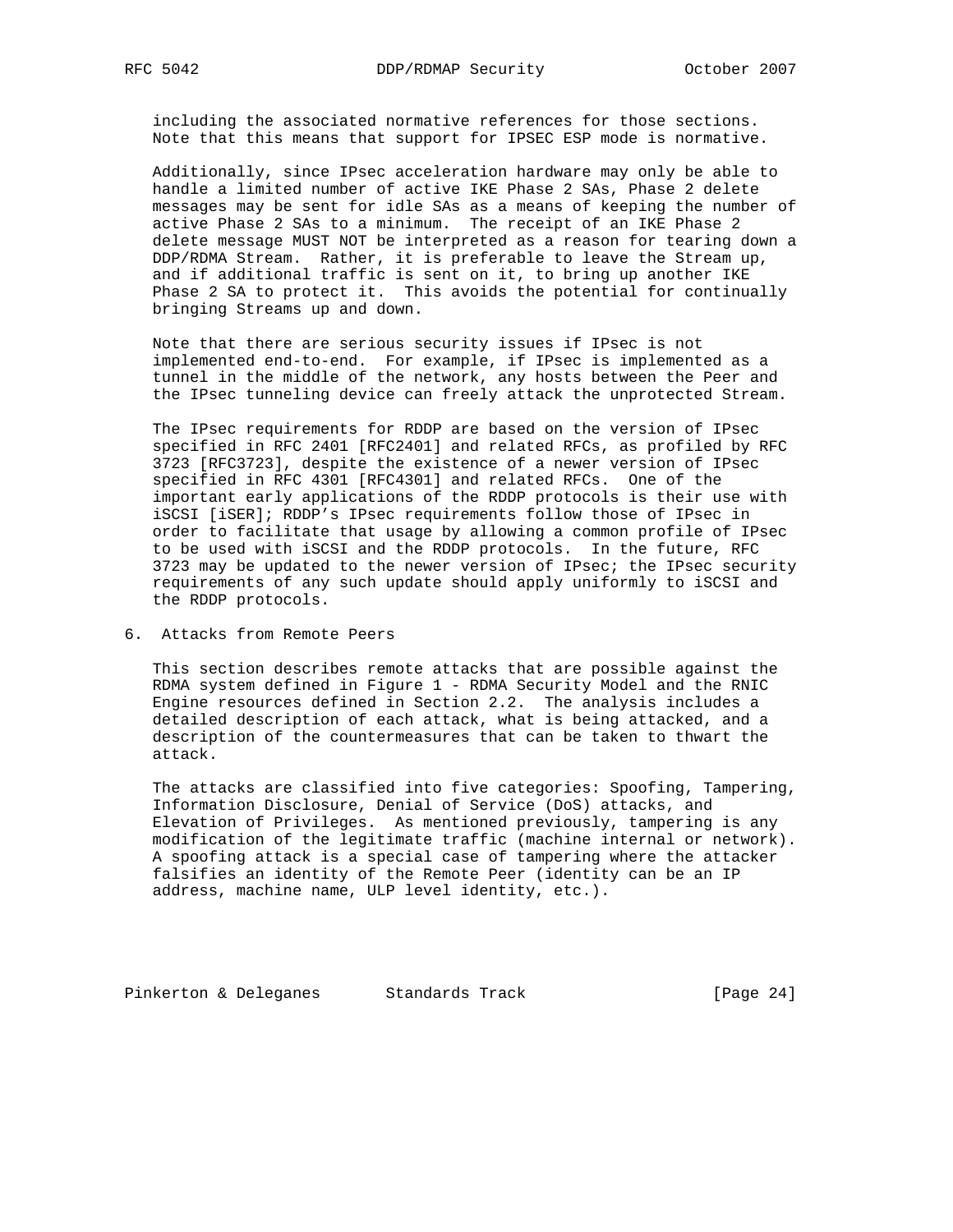# 6.1. Spoofing

 This section analyzes the various types of spoofing attacks applicable to RDMAP and DDP. Spoofing attacks can be launched by the Remote Peer or by a network-based attacker. For countermeasures against a network-based attacker, see Section 5, Attacks That Can Be Mitigated with End-to-End Security.

## 6.1.1. Using an STag on a Different Stream

 One style of attack from the Remote Peer is for it to attempt to use STag values that it is not authorized to use. Note that if the Remote Peer sends an invalid STag to the Local Peer, per the DDP and RDMAP specifications, the Stream must be torn down. Thus, the threat exists if an STag has been enabled for Remote Access on one Stream and a Remote Peer is able to use it on an unrelated Stream. If the attack is successful, the attacker could potentially be able to either perform RDMA Read operations to read the contents of the associated Data Buffer, perform RDMA Write operations to modify the contents of the associated data buffer, or invalidate the STag to disable further access to the buffer.

 An attempt by a Remote Peer to access a buffer with an STag on a different Stream in the same Protection Domain may or may not be an attack, depending on whether resource sharing is intended (i.e., whether the Streams shared Partial Mutual Trust). For some ULPs, using an STag on multiple Streams within the same Protection Domain could be desired behavior. For other ULPs, attempting to use an STag on a different Stream could be considered an attack. Since this varies by ULP, a ULP typically would need to be able to control the scope of the STag.

 In the case where an implementation does not share resources between Streams (including STags), this attack can be defeated by assigning each Stream to a different Protection Domain. Before allowing remote access to the buffer, the Protection Domain of the Stream where the access attempt was made is matched against the Protection Domain of the STag. If the Protection Domains do not match, access to the buffer is denied, an error is generated, and the RDMAP Stream associated with the attacking Stream is terminated.

 For implementations that share resources between multiple Streams, it may not be practical to separate each Stream into its own Protection Domain. In this case, the ULP can still limit the scope of any of the STags to a single Stream (if it is enabling it for remote access). If the STag scope has been limited to a single Stream, any attempt to use that STag on a different Stream will result in an error, and the RDMAP Stream is terminated.

Pinkerton & Deleganes Standards Track (Page 25)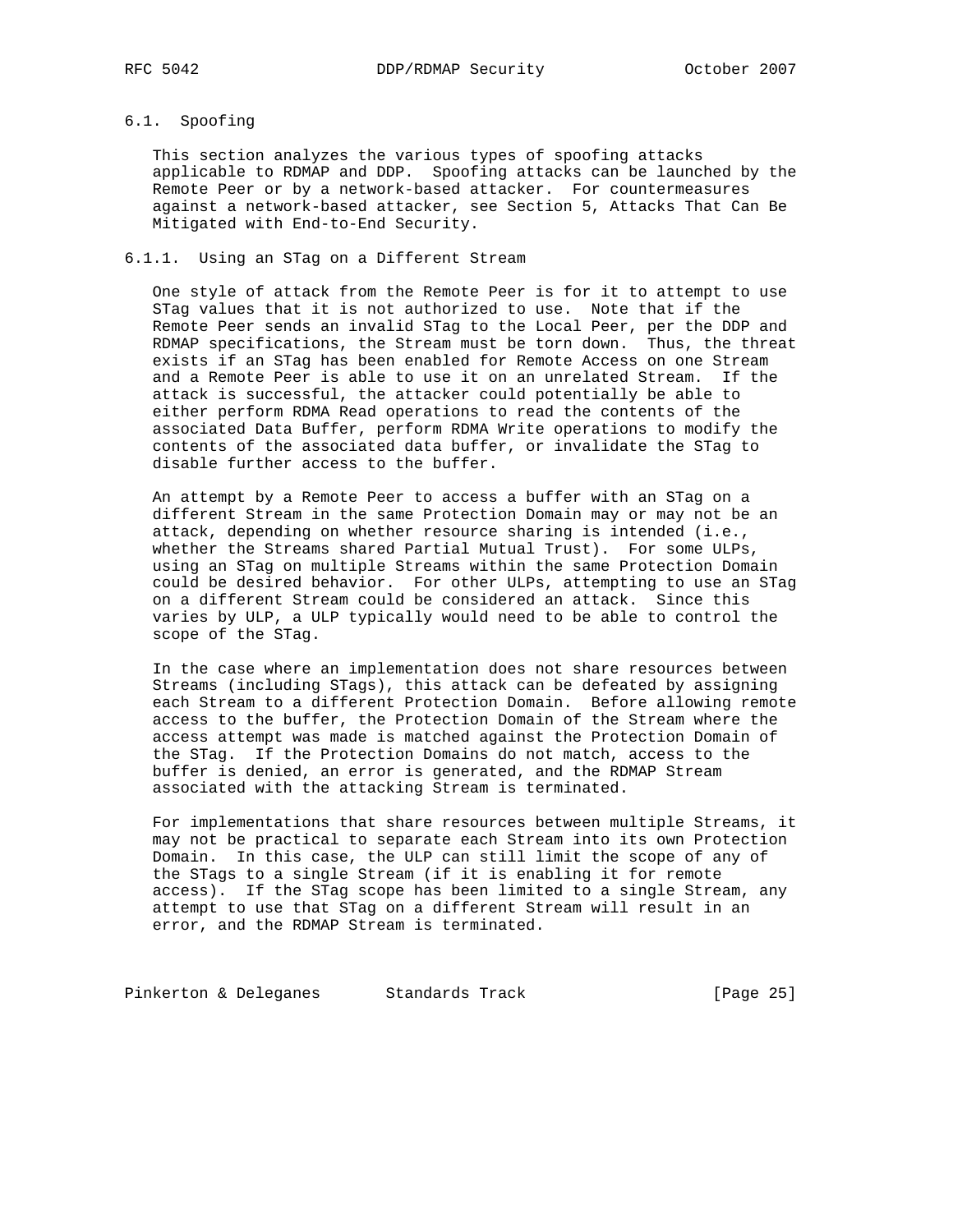Thus, for implementations that do not share STags between Streams, each Stream MUST either be in a separate Protection Domain or the scope of an STag MUST be limited to a single Stream.

 An RNIC MUST ensure that a specific Stream in a specific Protection Domain cannot access an STag in a different Protection Domain.

 An RNIC MUST ensure that, if an STag is limited in scope to a single Stream, no other Stream can use the STag.

 An additional issue may be unintended sharing of STags (i.e., a bug in the ULP) or a bug in the Remote Peer that causes an off-by-one STag to be used. For additional protection, an implementation should allocate STags in such a fashion that it is difficult to predict the next allocated STag number, and also ensure that STags are reused at as slow a rate as possible. Any allocation method that would lead to intentional or unintentional reuse of an STag by the peer should be avoided (e.g., a method that always starts with a given STag and monotonically increases it for each new allocation, or a method that always uses the same STag for each operation).

### 6.2. Tampering

 A Remote Peer or a network-based attacker can attempt to tamper with the contents of Data Buffers on a Local Peer that have been enabled for remote write access. The types of tampering attacks from a Remote Peer are outlined in the sections that follow. For countermeasures against a network-based attacker, see Section 5, Attacks That Can Be Mitigated with End-to-End Security.

### 6.2.1. Buffer Overrun - RDMA Write or Read Response

 This attack is an attempt by the Remote Peer to perform an RDMA Write or RDMA Read Response to memory outside of the valid length range of the Data Buffer enabled for remote write access. This attack can occur even when no resources are shared across Streams. This issue can also arise if the ULP has a bug.

 The countermeasure for this type of attack must be in the RNIC implementation, leveraging the STag. When the local ULP specifies to the RNIC the base address and the umber of bytes in the buffer that it wishes to make accessible, the RNIC must ensure that the base and bounds check are applied to any access to the buffer referenced by the STag before the STag is enabled for access. When an RDMA data transfer operation (which includes an STag) arrives on a Stream, a base and bounds byte granularity access check must be performed to ensure that the operation accesses only memory locations within the buffer described by that STag.

Pinkerton & Deleganes Standards Track (Page 26)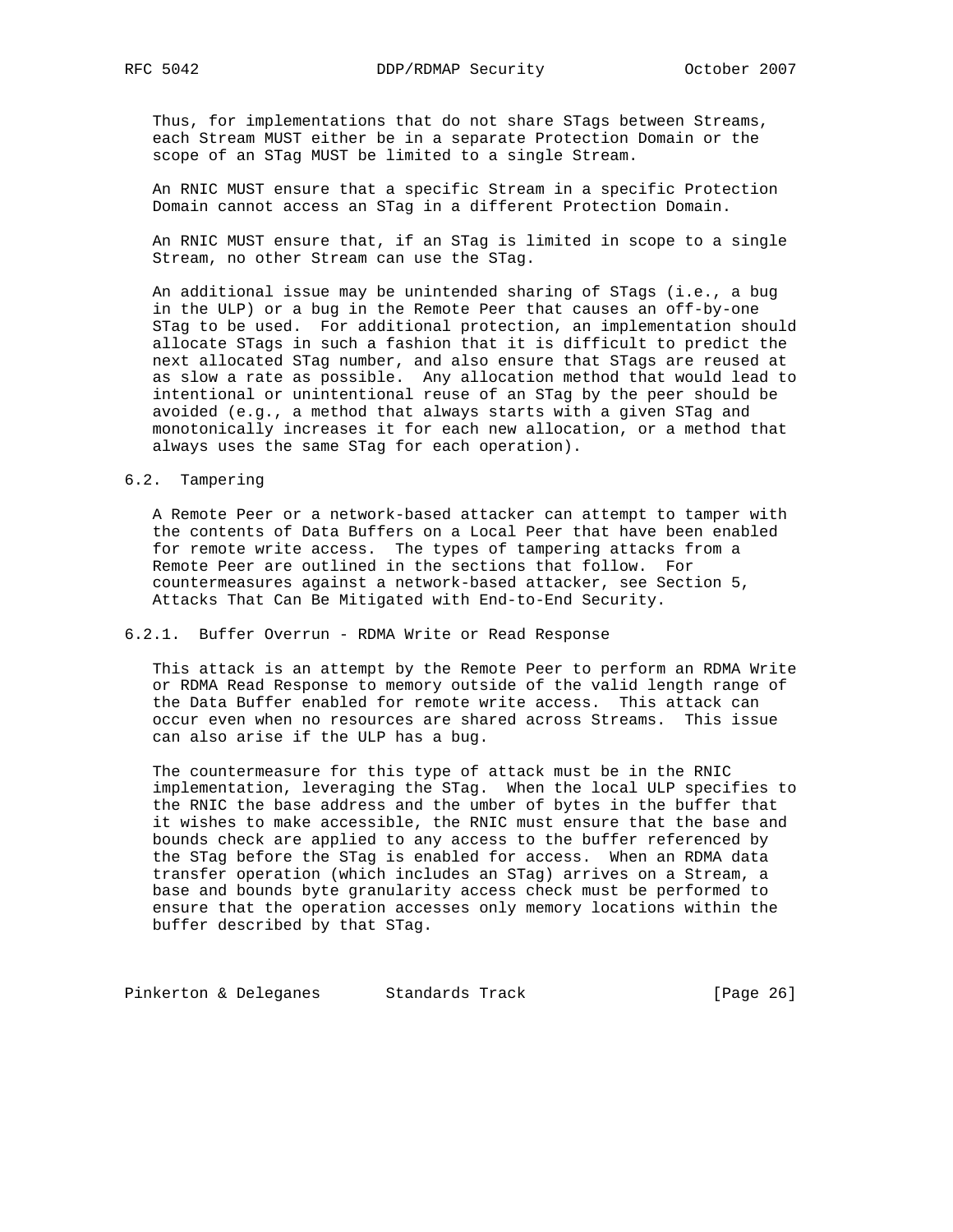Thus an RNIC implementation MUST ensure that a Remote Peer is not able to access memory outside of the buffer specified when the STag was enabled for remote access.

6.2.2. Modifying a Buffer after Indication

 This attack can occur if a Remote Peer attempts to modify the contents of an STag referenced buffer by performing an RDMA Write or an RDMA Read Response after the Remote Peer has indicated to the Local Peer or local ULP (by a variety of means) that the STag Data Buffer contents are ready for use. This attack can occur even when no resources are shared across Streams. Note that a bug in a Remote Peer, or network-based tampering, could also result in this problem.

 For example, assume that the STag referenced buffer contains ULP control information as well as ULP payload, and the ULP sequence of operation is to first validate the control information and then perform operations on the control information. If the Remote Peer can perform an additional RDMA Write or RDMA Read Response (thus, changing the buffer) after the validity checks have been completed but before the control data is operated on, the Remote Peer could force the ULP down operational paths that were never intended.

 The local ULP can protect itself from this type of attack by revoking remote access when the original data transfer has completed and before it validates the contents of the buffer. The local ULP can do this either by explicitly revoking remote access rights for the STag when the Remote Peer indicates the operation has completed, or by checking to make sure the Remote Peer invalidated the STag through the RDMAP Remote Invalidate capability. If the Remote Peer did not invalidate the STag, the local ULP then explicitly revokes the STag remote access rights. (See Section 6.4.5, Remote Invalidate an STag Shared on Multiple Streams for a definition of Remote Invalidate.)

 The local ULP SHOULD follow the above procedure to protect the buffer before it validates the contents of the buffer (or uses the buffer in any way).

 An RNIC MUST ensure that network packets using the STag for a previously Advertised Buffer can no longer modify the buffer after the ULP revokes remote access rights for the specific STag.

6.2.3. Multiple STags to Access the Same Buffer

 See Section 6.3.6 Using Multiple STags That Alias to the Same Buffer, for this analysis.

Pinkerton & Deleganes Standards Track [Page 27]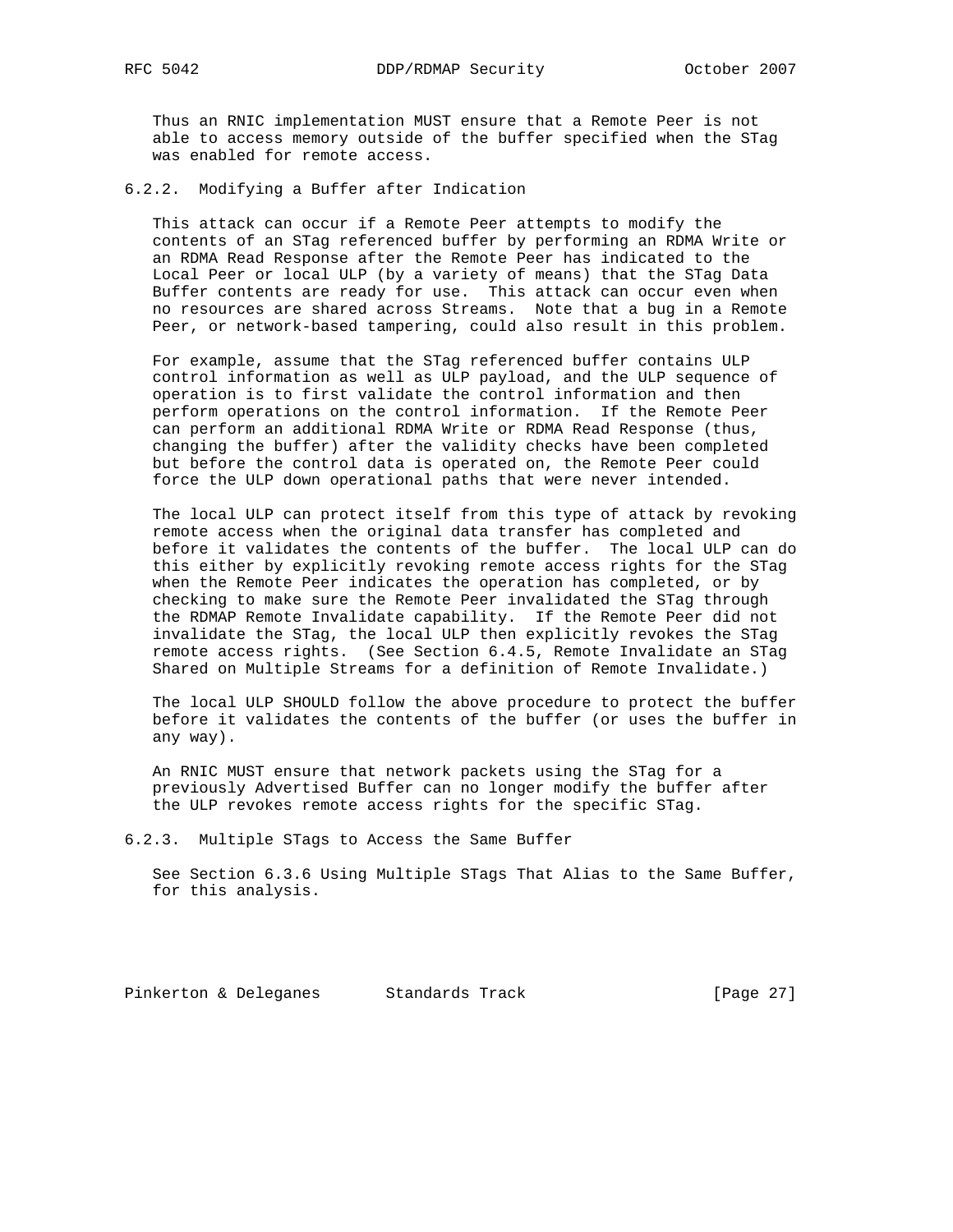## 6.3. Information Disclosure

 The main potential source for information disclosure is through a local buffer that has been enabled for remote access. If the buffer can be probed by a Remote Peer on another Stream, then there is potential for information disclosure.

 The potential attacks that could result in unintended information disclosure and countermeasures are detailed in the following sections.

6.3.1. Probing Memory Outside of the Buffer Bounds

 This is essentially the same attack as described in Section 6.2.1, Buffer Overrun - RDMA Write or Read Response, except that an RDMA Read Request is used to mount the attack. The same countermeasure applies.

6.3.2. Using RDMA Read to Access Stale Data

 If a buffer is being used for some combination of reads and writes (either remote or local), and is exposed to a Remote Peer with at least remote read access rights before it is initialized with the correct data, there is a potential race condition where the Remote Peer can view the prior contents of the buffer. This becomes a security issue if the prior contents of the buffer were not intended to be shared with the Remote Peer.

 To eliminate this race condition, the local ULP SHOULD ensure that no stale data is contained in the buffer before remote read access rights are granted (this can be done by zeroing the contents of the memory, for example). This ensures that the Remote Peer cannot access the buffer until the stale data has been removed.

6.3.3. Accessing a Buffer after the Transfer

 If the Remote Peer has remote read access to a buffer and, by some mechanism, tells the local ULP that the transfer has been completed, but the local ULP does not disable remote access to the buffer before modifying the data, it is possible for the Remote Peer to retrieve the new data.

 This is similar to the attack defined in Section 6.2.2, Modifying a Buffer after Indication. The same countermeasures apply. In addition, the local ULP SHOULD grant remote read access rights only for the amount of time needed to retrieve the data.

Pinkerton & Deleganes Standards Track [Page 28]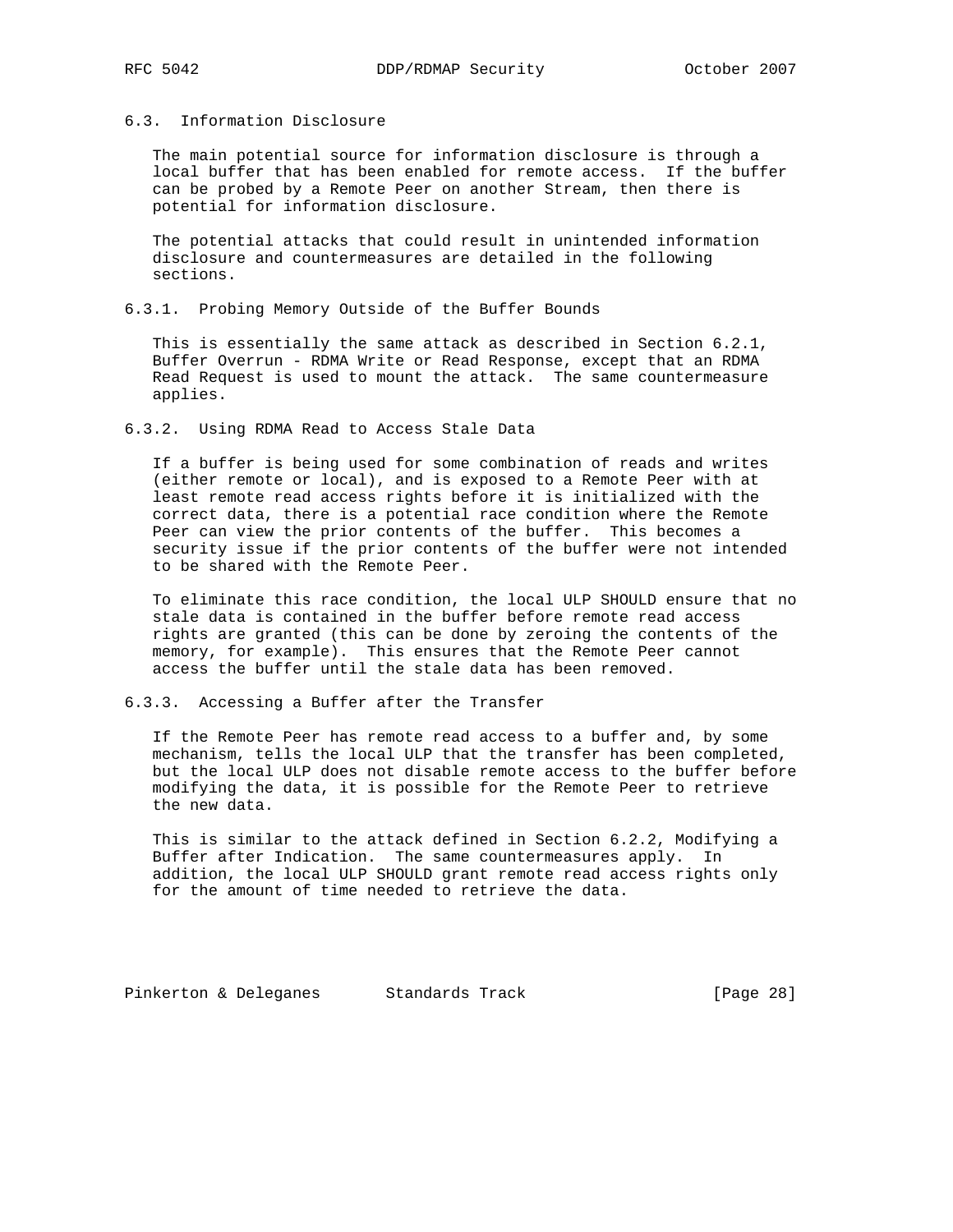# 6.3.4. Accessing Unintended Data with a Valid STag

 If the ULP enables remote access to a buffer using an STag that references the entire buffer, but intends only a portion of the buffer to be accessed, it is possible for the Remote Peer to access the other parts of the buffer anyway.

 To prevent this attack, the ULP SHOULD set the base and bounds of the buffer when the STag is initialized to expose only the data to be retrieved.

#### 6.3.5. RDMA Read into an RDMA Write Buffer

 One form of disclosure can occur if the access rights on the buffer enabled remote read, when only remote write access was intended. If the buffer contained ULP data, or data from a transfer on an unrelated Stream, the Remote Peer could retrieve the data through an RDMA Read operation. Note that an RNIC implementation is not required to support STags that have both read and write access.

 The most obvious countermeasure for this attack is to not grant remote read access if the buffer is intended to be write-only. Then the Remote Peer would not be able to retrieve data associated with the buffer. An attempt to do so would result in an error and the RDMAP Stream associated with the Stream would be terminated.

 Thus, if a ULP only intends a buffer to be exposed for remote write access, it MUST set the access rights to the buffer to only enable remote write access. Note that this requirement is not meant to restrict the use of zero-length RDMA Reads. Zero-length RDMA Reads do not expose ULP data. Because they are intended to be used as a mechanism to ensure that all RDMA Writes have been received, and do not even require a valid STag, their use is permitted even if a buffer has only been enabled for write access.

6.3.6. Using Multiple STags That Alias to the Same Buffer

 Multiple STags that alias to the same buffer at the same time can result in unintentional information disclosure if the STags are used by different, mutually untrusted Remote Peers. This model applies specifically to client/server communication, where the server is communicating with multiple clients, each of which do not mutually trust each other.

 If only read access is enabled, then the local ULP has complete control over information disclosure. Thus, a server that intended to expose the same data (i.e., buffer) to multiple clients by using multiple STags to the same buffer creates no new security issues

Pinkerton & Deleganes Standards Track (Page 29)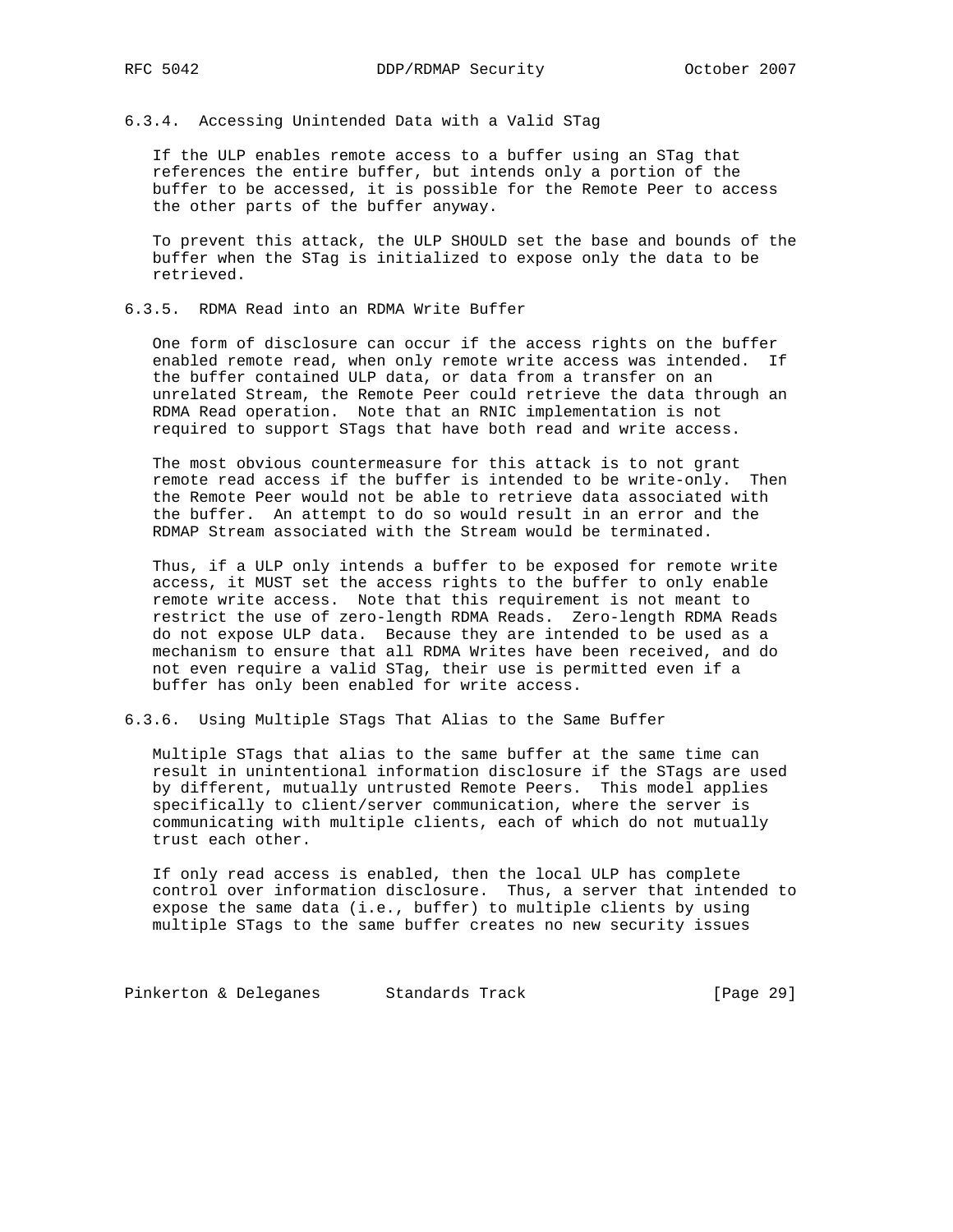beyond what has already been described in this document. Note that if the server did not intend to expose the same data to the clients, it should use separate buffers for each client (and separate STags).

 When one STag has remote read access enabled and a different STag has remote write access enabled to the same buffer, it is possible for one Remote Peer to view the contents that have been written by another Remote Peer.

 If both STags have remote write access enabled and the two Remote Peers do not mutually trust each other, it is possible for one Remote Peer to overwrite the contents that have been written by the other Remote Peer.

 Thus, a ULP with multiple Remote Peers that do not share Partial Mutual Trust MUST NOT grant write access to the same buffer through different STags. A buffer should be exposed to only one untrusted Remote Peer at a time to ensure that no information disclosure or information tampering occurs between peers.

### 6.4. Denial of Service (DOS)

 A DOS attack is one of the primary security risks of RDMAP. This is because RNIC resources are valuable and scarce, and many ULP environments require communication with untrusted Remote Peers. If the Remote Peer can be authenticated or the ULP payload encrypted, clearly, the DOS profile can be reduced. For the purposes of this analysis, it is assumed that the RNIC must be able to operate in untrusted environments, which are open to DOS-style attacks.

 Denial of service attacks against RNIC resources are not the typical unknown party spraying packets at a random host (such as a TCP SYN attack). Because the connection/Stream must be fully established (e.g., a 3-message transport layer handshake has occurred), the attacker must be able to both send and receive messages over that connection/Stream, or be able to guess a valid packet on an existing RDMAP Stream.

 This section outlines the potential attacks and the countermeasures available for dealing with each attack.

### 6.4.1. RNIC Resource Consumption

 This section covers attacks that fall into the general category of a local ULP attempting to unfairly allocate scarce (i.e., bounded) RNIC resources. The local ULP may be attempting to allocate resources on its own behalf, or on behalf of a Remote Peer. Resources that fall into this category include Protection Domains, Stream Context Memory,

Pinkerton & Deleganes Standards Track [Page 30]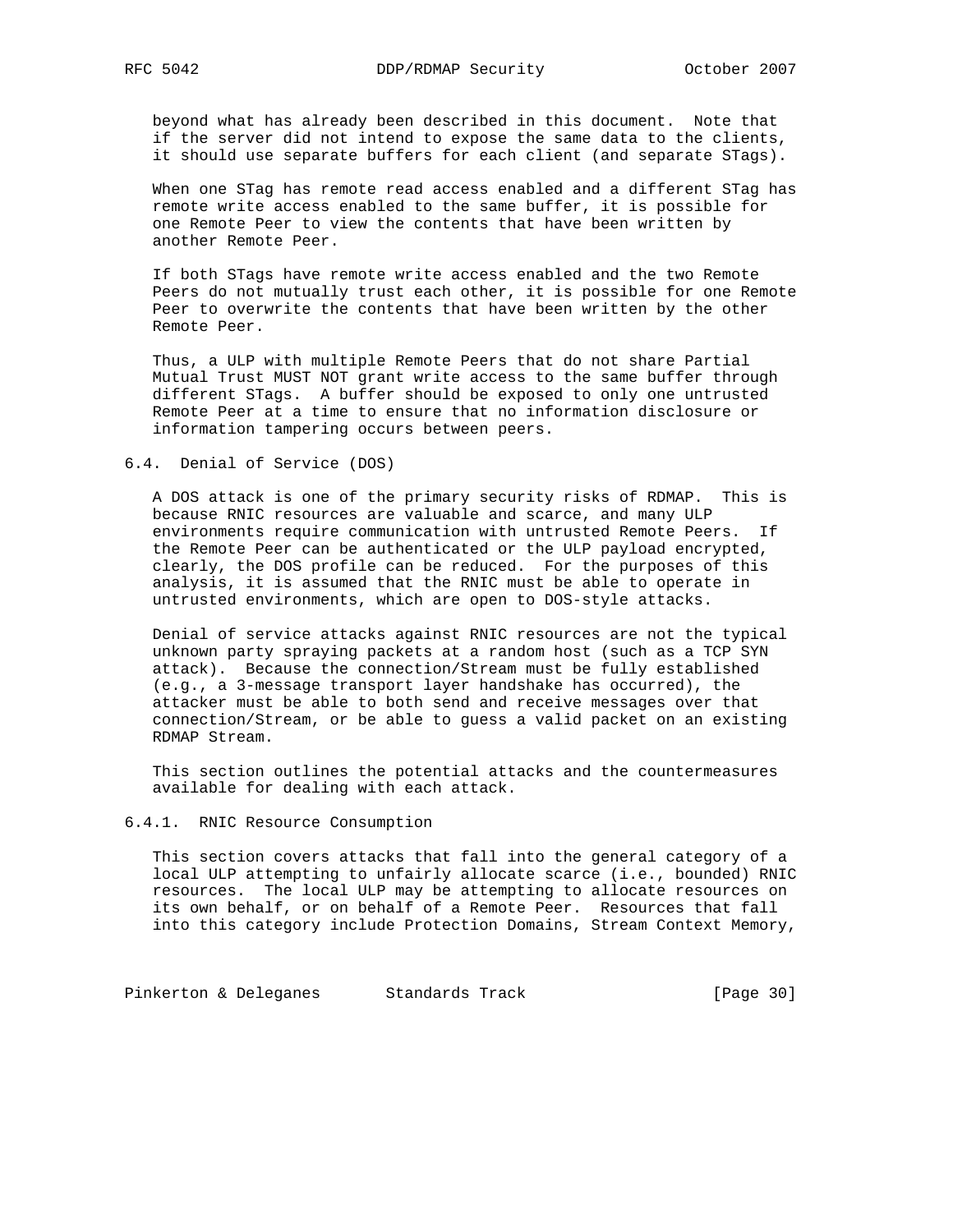Translation and Protection Tables, and STag namespace. These can be due to attacks by currently active local ULPs or ones that allocated resources earlier but are now idle.

 This type of attack can occur regardless of whether resources are shared across Streams.

 The allocation of all scarce resources MUST be placed under the control of a Privileged Resource Manager. This allows the Privileged Resource Manager to:

- prevent a local ULP from allocating more than its fair share of resources.
- detect if a Remote Peer is attempting to launch a DOS attack by attempting to create an excessive number of Streams (with associated resources) and take corrective action (such as refusing the request or applying network layer filters against the Remote Peer).

 This analysis assumes that the Resource Manager is responsible for handing out Protection Domains, and that RNIC implementations will provide enough Protection Domains to allow the Resource Manager to be able to assign a unique Protection Domain for each unrelated, untrusted local ULP (for a bounded, reasonable number of local ULPs). This analysis further assumes that the Resource Manager implements policies to ensure that untrusted local ULPs are not able to consume all the Protection Domains through a DOS attack. Note that Protection Domain consumption cannot result from a DOS attack launched by a Remote Peer, unless a local ULP is acting on the Remote Peer's behalf.

6.4.2. Resource Consumption by Idle ULPs

 The simplest form of a DOS attack, given a fixed amount of resources, is for the Remote Peer to create an RDMAP Stream to a Local Peer, request dedicated resources, and then do no actual work. This allows the Remote Peer to be very light weight (i.e., only negotiate resources, but do no data transfer) and consumes a disproportionate amount of resources at the Local Peer.

 A general countermeasure for this style of attack is to monitor active RDMAP Streams and, if resources are getting low, to reap the resources from RDMAP Streams that are not transferring data and possibly terminate the Stream. This would presumably be under administrative control.

Pinkerton & Deleganes Standards Track [Page 31]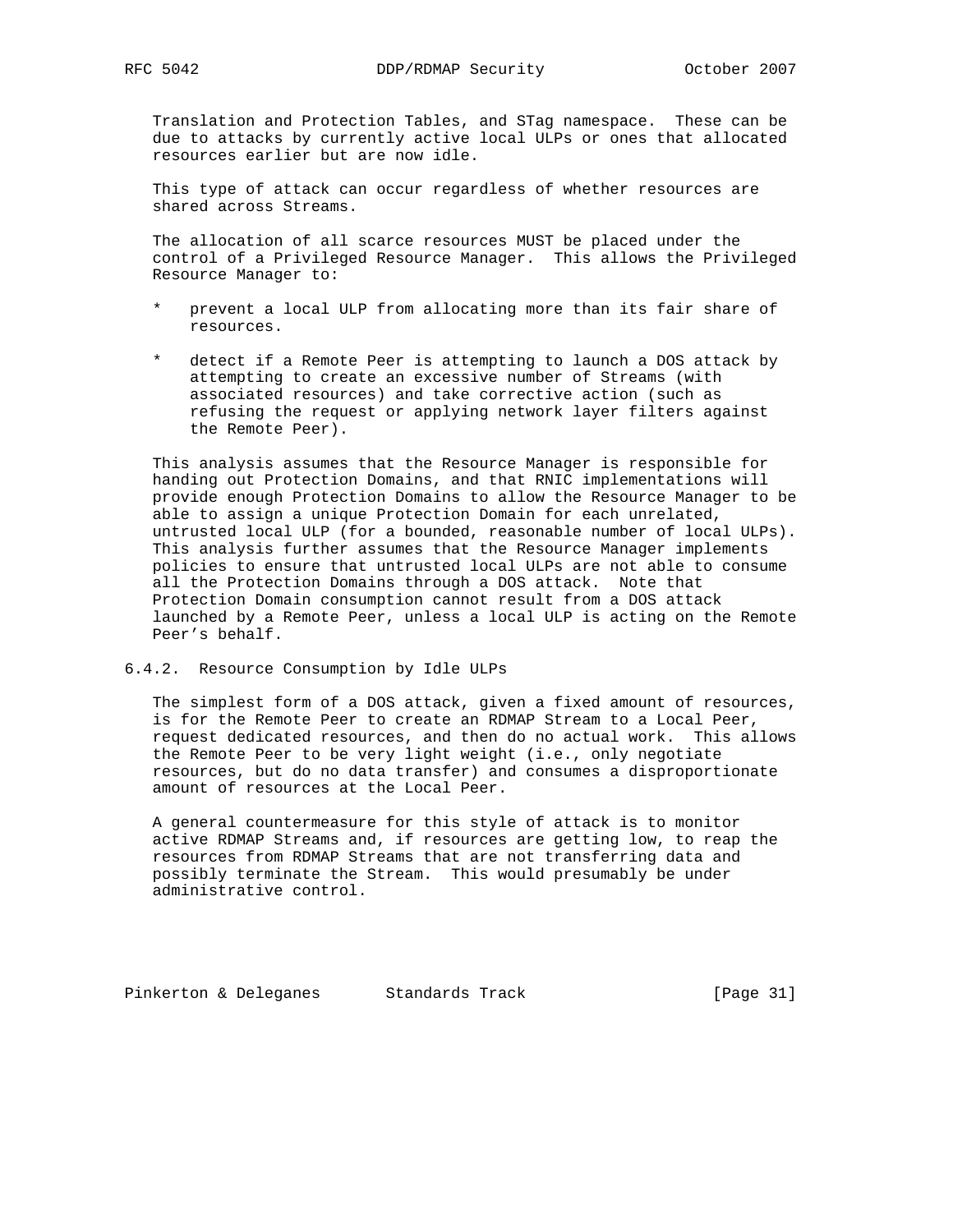Refer to Section 6.4.1 for the analysis and countermeasures for this style of attack on the following RNIC resources: Stream Context Memory, Page Translation Tables, and STag namespace.

 Note that some RNIC resources are not at risk of this type of attack from a Remote Peer because an attack requires the Remote Peer to send messages in order to consume the resource. Receive Data Buffers, Completion Queue, and RDMA Read Request Queue resources are examples. These resources are, however, at risk from a local ULP that attempts to allocate resources, then goes idle. This could also be created if the ULP negotiates the resource levels with the Remote Peer, which causes the Local Peer to consume resources; however, the Remote Peer never sends data to consume them. The general countermeasure described in this section can be used to free resources allocated by an idle Local Peer.

6.4.3. Resource Consumption by Active ULPs

 This section describes DOS attacks from Local and Remote Peers that are actively exchanging messages. Attacks on each RDMA NIC resource are examined and specific countermeasures are identified. Note that attacks on Stream Context Memory, Page Translation Tables, and STag namespace are covered in Section 6.4.1, RNIC Resource Consumption, so they are not included here.

6.4.3.1. Multiple Streams Sharing Receive Buffers

 The Remote Peer can attempt to consume more than its fair share of receive Data Buffers (i.e., Untagged Buffers for DDP or Send Type Messages for RDMAP) if receive buffers are shared across multiple Streams.

 If resources are not shared across multiple Streams, then this attack is not possible because the Remote Peer will not be able to consume more buffers than were allocated to the Stream. The worst case scenario is that the Remote Peer can consume more receive buffers than the local ULP allowed, resulting in no buffers being available, which could cause the Remote Peer's Stream to the Local Peer to be torn down, and all allocated resources to be released.

 If local receive Data Buffers are shared among multiple Streams, then the Remote Peer can attempt to consume more than its fair share of the receive buffers, causing a different Stream to be short of receive buffers, and thus, possibly causing the other Stream to be torn down. For example, if the Remote Peer sent enough one-byte Untagged Messages, they might be able to consume all locally shared, receive queue resources with little effort on their part.

Pinkerton & Deleganes Standards Track (Page 32)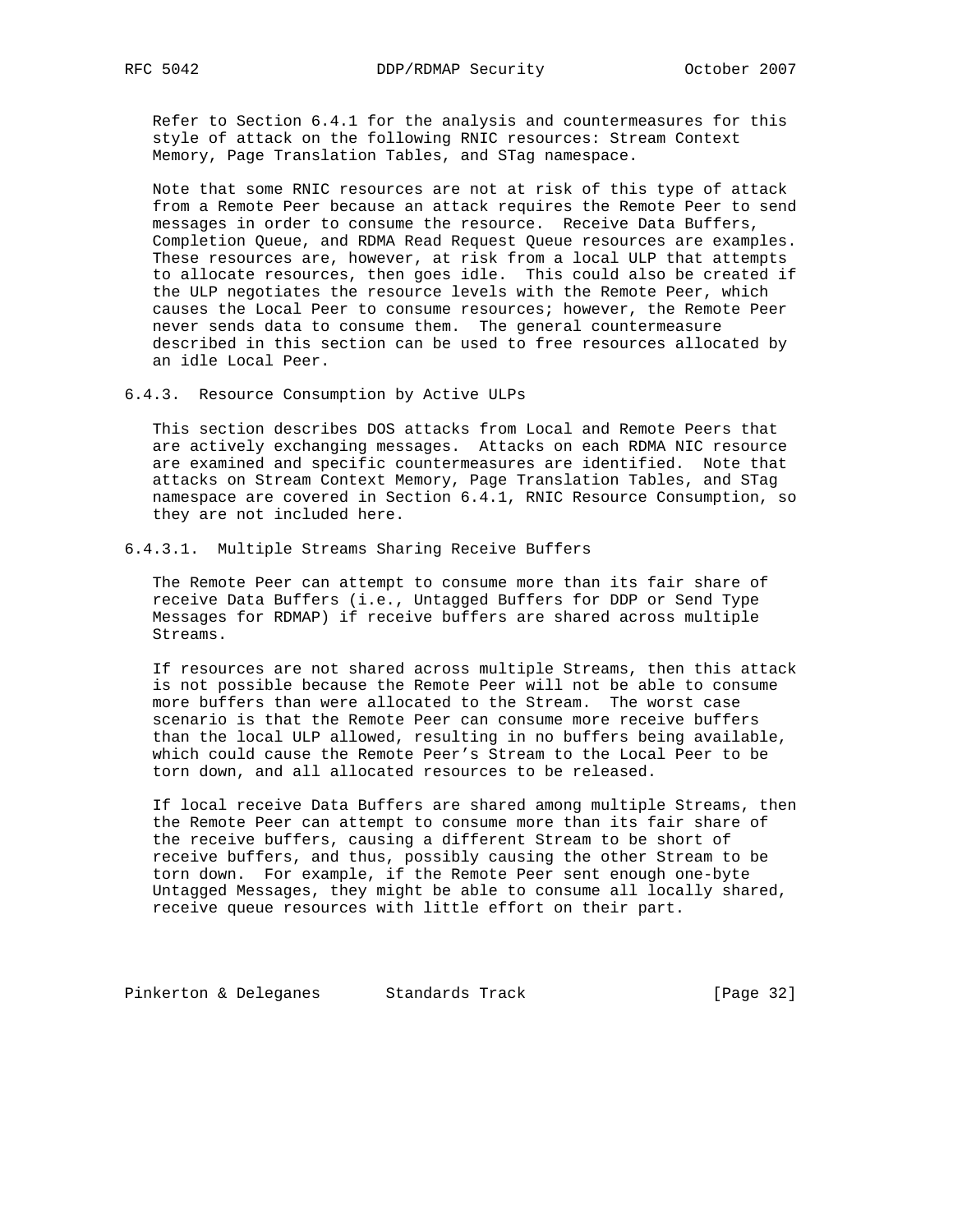One method the Local Peer could use is to recognize that a Remote Peer is attempting to use more than its fair share of resources and terminate the Stream (causing the allocated resources to be released). However, if the Local Peer is sufficiently slow, it may be possible for the Remote Peer to still mount a denial of service attack. One countermeasure that can protect against this attack is implementing a low-water notification. The low-water notification alerts the ULP if the number of buffers in the receive queue is less than a threshold.

 If all the following conditions are true, then the Local Peer or local ULP can size the amount of local receive buffers posted on the receive queue to ensure a DOS attack can be stopped.

- A low-water notification is enabled, and
- The Local Peer is able to bound the amount of time that it takes to replenish receive buffers, and
- \* The Local Peer maintains statistics to determine which Remote Peer is consuming buffers.

 The above conditions enable the low-water notification to arrive before resources are depleted, and thus, the Local Peer or local ULP can take corrective action (e.g., terminate the Stream of the attacking Remote Peer).

 A different, but similar, attack is if the Remote Peer sends a significant number of out-of-order packets and the RNIC has the ability to use the ULP buffer (i.e., the Untagged Buffer for DDP or the buffer consumed by a Send Type Message for RDMAP) as a reassembly buffer. In this case, the Remote Peer can consume a significant number of ULP buffers, but never send enough data to enable the ULP buffer to be completed to the ULP.

 An effective countermeasure is to create a high-water notification that alerts the ULP if there is more than a specified number of receive buffers "in process" (partially consumed, but not completed). The notification is generated when more than the specified number of buffers are in process simultaneously on a specific Stream (i.e., packets have started to arrive for the buffer, but the buffer has not yet been delivered to the ULP).

 A different countermeasure is for the RNIC Engine to provide the capability to limit the Remote Peer's ability to consume receive buffers on a per Stream basis. Unfortunately, this requires a large amount of state to be tracked in each RNIC on a per Stream basis.

Pinkerton & Deleganes Standards Track (Page 33)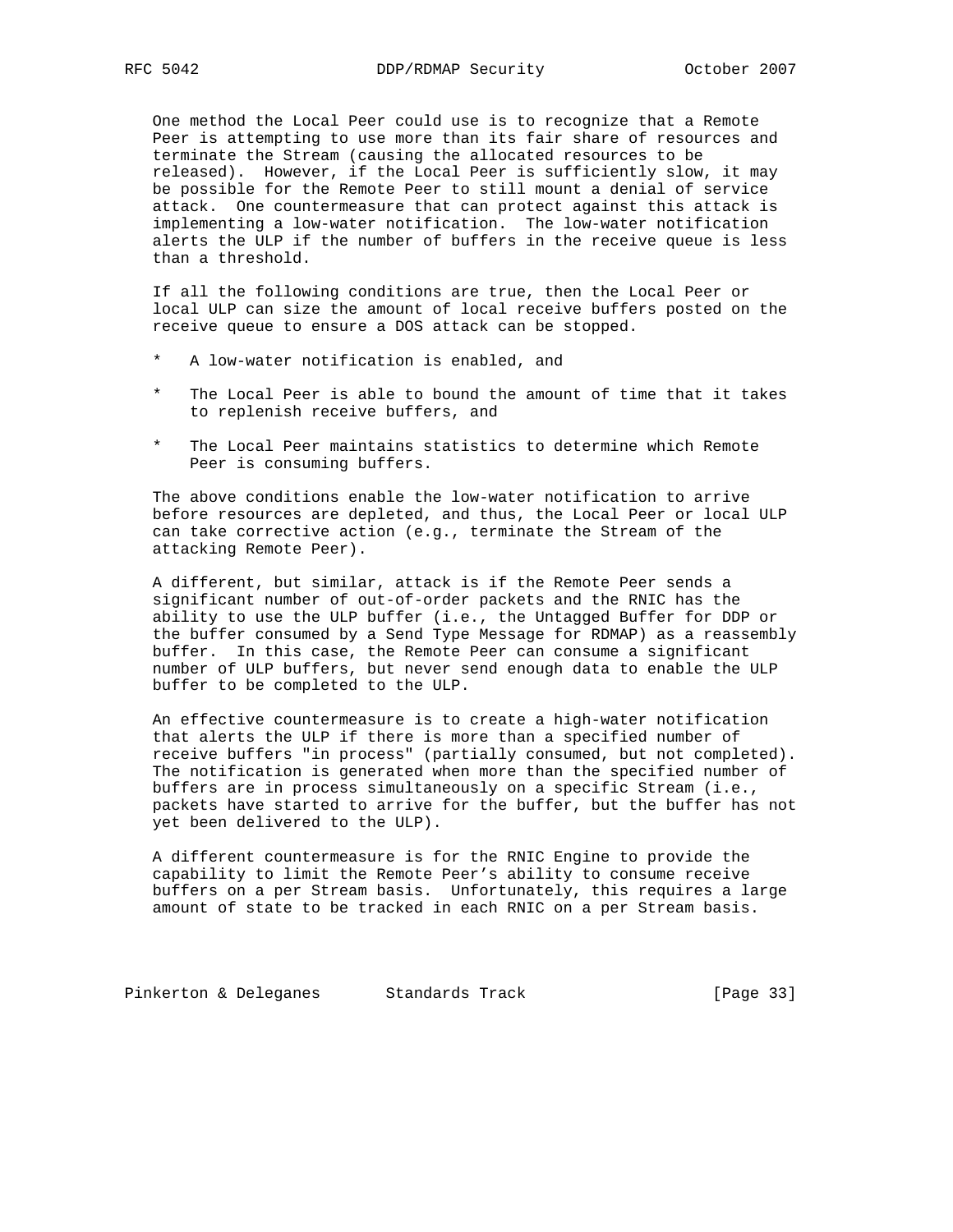Thus, if an RNIC Engine provides the ability to share receive buffers across multiple Streams, the combination of the RNIC Engine and the Privileged Resource Manager MUST be able to detect if the Remote Peer is attempting to consume more than its fair share of resources so that the Local Peer or local ULP can apply countermeasures to detect and prevent the attack.

### 6.4.3.2. Remote or Local Peer Attacking a Shared CQ

For an overview of the shared CQ attack model, see Section 7.1.

 The Remote Peer can attack a shared CQ by consuming more than its fair share of CQ entries by using one of the following methods:

- The ULP protocol allows the Remote Peer to cause the local ULP to reserve a specified number of CQ entries, possibly leaving insufficient entries for other Streams that are sharing the CQ.
- If the Remote Peer, Local Peer, or local ULP (or any combination) can attack the CQ by overwhelming the CQ with completions, then completion processing on other Streams sharing that Completion Queue can be affected (e.g., the Completion Queue overflows and stops functioning).

 The first method of attack can be avoided if the ULP does not allow a Remote Peer to reserve CQ entries, or if there is a trusted intermediary, such as a Privileged Resource Manager. Unfortunately, it is often unrealistic not to allow a Remote Peer to reserve CQ entries, particularly if the number of completion entries is dependent on other ULP negotiated parameters, such as the amount of buffering required by the ULP. Thus, an implementation MUST implement a Privileged Resource Manager to control the allocation of CQ entries. See Section 2.1, Components, for a definition of a Privileged Resource Manager.

 One way that a Local or Remote Peer can attempt to overwhelm a CQ with completions is by sending minimum length RDMAP/DDP Messages to cause as many completions (receive completions for the Remote Peer, send completions for the Local Peer) per second as possible. If it is the Remote Peer attacking, and we assume that the Local Peer's receive queue(s) do not run out of receive buffers (if they do, then this is a different attack, documented in Section 6.4.3.1 Multiple Streams Sharing Receive Buffers), then it might be possible for the Remote Peer to consume more than its fair share of Completion Queue entries. Depending upon the CQ implementation, this could either cause the CQ to overflow (if it is not large enough to handle all the completions generated) or for another Stream not to be able to generate CQ entries (if the RNIC had flow control on generation of CQ

Pinkerton & Deleganes Standards Track [Page 34]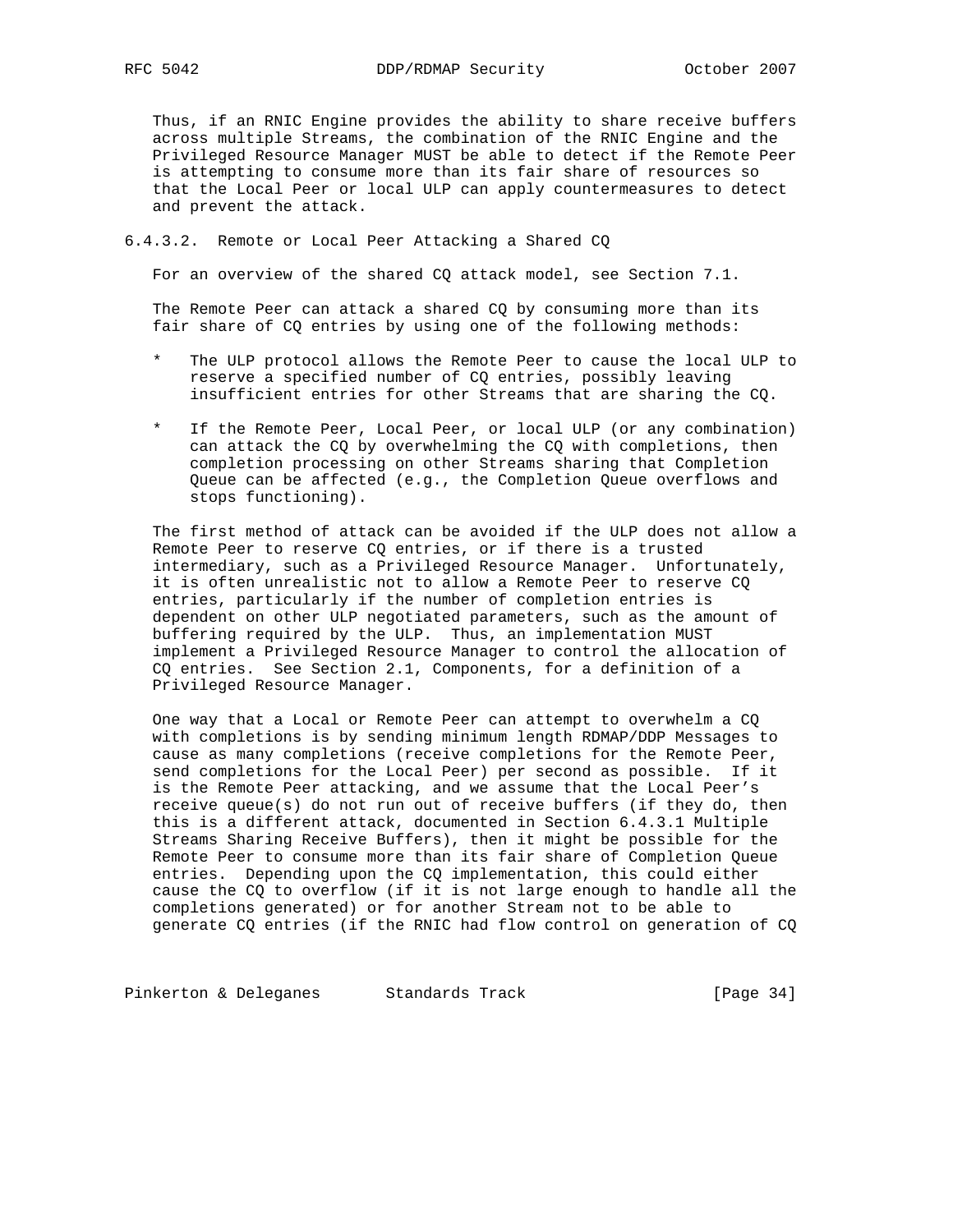entries into the CQ). In either case, the CQ will stop functioning correctly, and any Streams expecting completions on the CQ will stop functioning.

 This attack can occur regardless of whether all the Streams associated with the CQ are in the same or different Protection Domains - the key issue is that the number of Completion Queue entries is less than the number of all outstanding operations that can cause a completion.

 The Local Peer can protect itself from this type of attack using either of the following methods:

- Size the CQ to the appropriate level, as specified below (note that if the CQ currently exists and needs to be resized, resizing the CQ is not required to succeed in all cases, so the CQ resize should be done before sizing the Send Queue and Receive Queue on the Stream), OR
- \* Grant fewer resources than the Remote Peer requested (not supplying the number of Receive Data Buffers requested).

The proper sizing of the CQ is dependent on whether the local  $ULP(s)$  will post as many resources to the various queues as the size of the queue enables. If the local ULP(s) can be trusted to post a number of resources that is smaller than the size of the specific resource's queue, then a correctly sized CQ means that the CQ is large enough to hold completion status for all the outstanding Data Buffers (both send and receive buffers), or:

> CQ\_MIN\_SIZE = SUM(MaxPostedOnEachRQ) + SUM(MaxPostedOnEachSRQ) + SUM(MaxPostedOnEachSQ)

Where:

- MaxPostedOnEachRQ = the maximum number of requests that can cause a completion that will be posted on a specific Receive Queue.
- MaxPostedOnEachSRQ = the maximum number of requests that can cause a completion that will be posted on a specific Shared Receive Queue.
- MaxPostedOnEachSQ = the maximum number of requests that can cause a completion that will be posted on a specific Send Queue.

Pinkerton & Deleganes Standards Track [Page 35]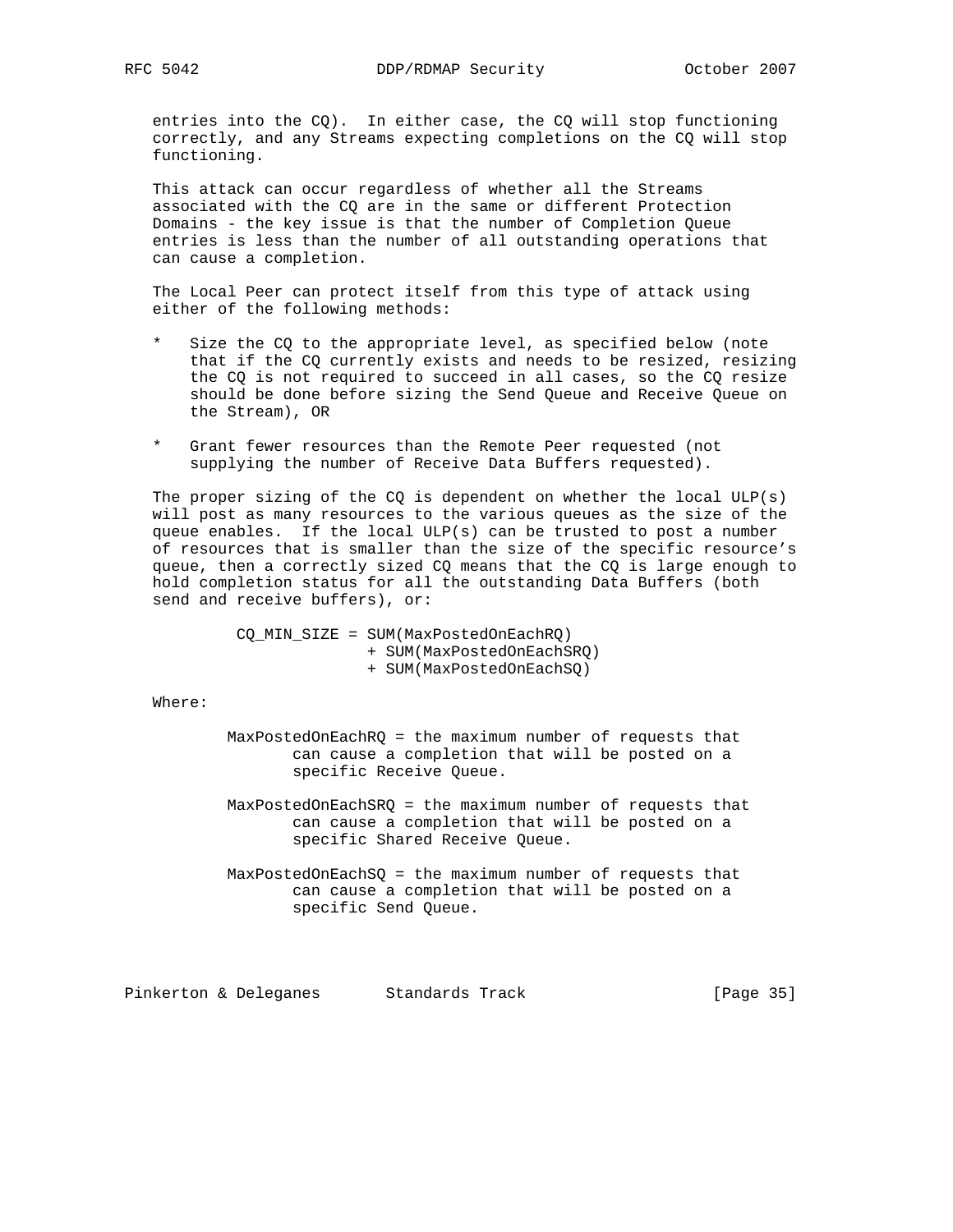If the local ULP must be able to completely fill the queues, or cannot be trusted to observe a limit smaller than the queues, then the CQ must be sized to accommodate the maximum number of operations that it is possible to post at any one time. Thus, the equation becomes:

> CQ\_MIN\_SIZE = SUM(SizeOfEachRQ) + SUM(SizeOfEachSRQ) + SUM(SizeOfEachSQ)

Where:

- SizeOfEachRQ = the maximum number of requests that can cause a completion that can ever be posted on a specific Receive Queue.
- SizeOfEachSRQ = the maximum number of requests that can cause a completion that can ever be posted on a specific Shared Receive Queue.
- SizeOfEachSQ = the maximum number of requests that can cause a completion that can ever be posted on a specific Send Queue.

 MaxPosted\*OnEach\*Q and SizeOfEach\*Q vary on a per Stream or per Shared Receive Queue basis.

 If the ULP is sharing a CQ across multiple Streams that do not share Partial Mutual Trust, then the ULP MUST implement a mechanism to ensure that the Completion Queue does not overflow. Note that it is possible to share CQs even if the Remote Peers accessing the CQs are untrusted if either of the above two formulas are implemented. If the ULP can be trusted not to post more than MaxPostedOnEachRQ, MaxPostedOnEachSRQ, and MaxPostedOnEachSQ, then the first formula applies. If the ULP cannot be trusted to obey the limit, then the second formula applies.

6.4.3.3. Attacking the RDMA Read Request Queue

 The RDMA Read Request Queue can be attacked if the Remote Peer sends more RDMA Read Requests than the depth of the RDMA Read Request Queue at the Local Peer. If the RDMA Read Request Queue is a shared resource, this could corrupt the queue. If the queue is not shared, then the worst case is that the current Stream is no longer functional (e.g., torn down). One approach to solving the shared RDMA Read Request Queue would be to create thresholds, similar to those described in Section 6.4.3.1, Multiple Streams Sharing Receive Buffers. A simpler approach is to not share RDMA Read Request Queue

Pinkerton & Deleganes Standards Track (Page 36)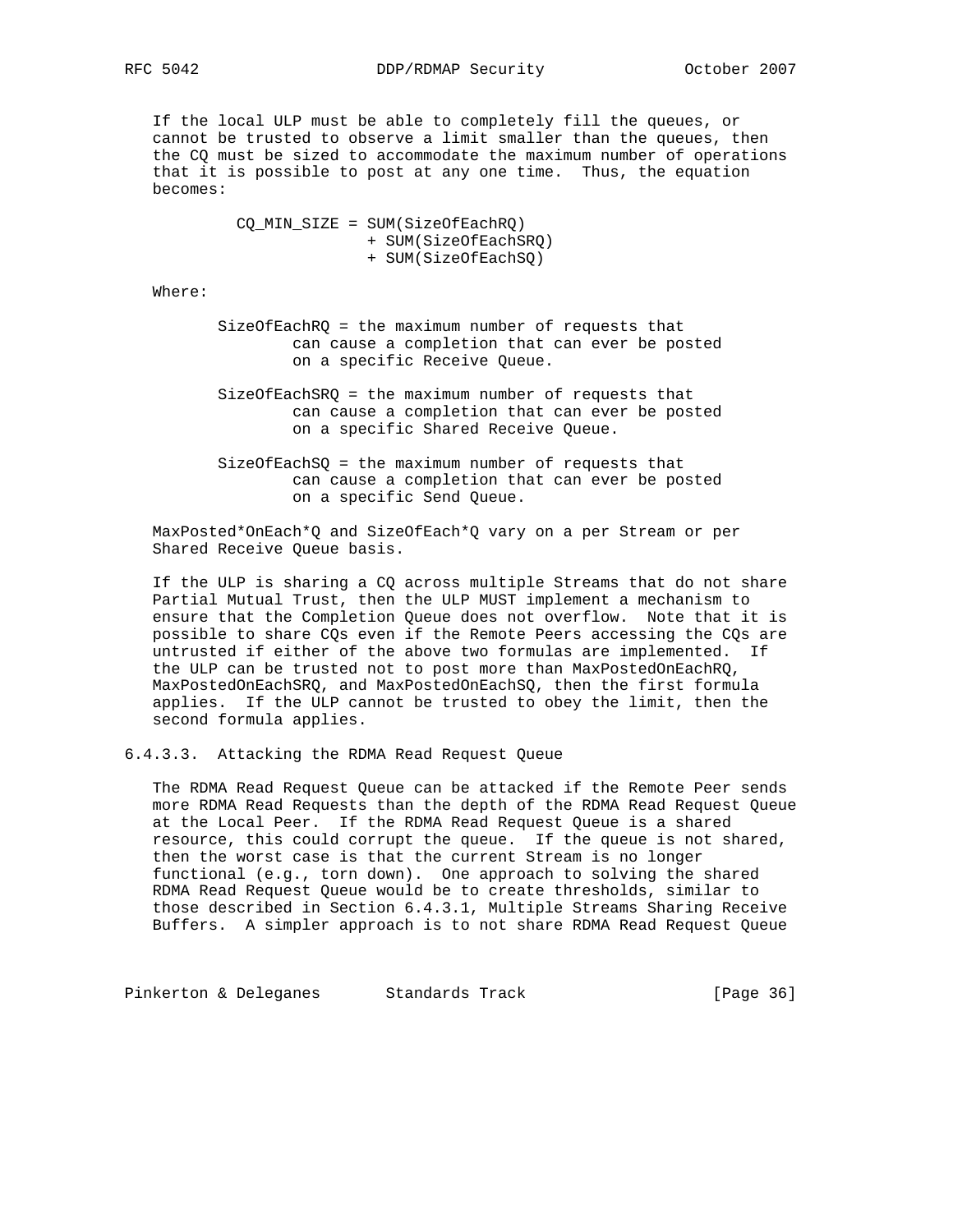resources among Streams or to enforce hard limits of consumption per Stream. Thus, RDMA Read Request Queue resource consumption MUST be controlled by the Privileged Resource Manager such that RDMAP/DDP Streams that do not share Partial Mutual Trust do not share RDMA Read Request Queue resources.

 If the issue is a bug in the Remote Peer's implementation, but not a malicious attack, the issue can be solved by requiring the Remote Peer's RNIC to throttle RDMA Read Requests. By properly configuring the Stream at the Remote Peer through a trusted agent, the RNIC can be made not to transmit RDMA Read Requests that exceed the depth of the RDMA Read Request Queue at the Local Peer. If the Stream is correctly configured, and if the Remote Peer submits more requests than the Local Peer's RDMA Read Request Queue can handle, the requests would be queued at the Remote Peer's RNIC until previous requests complete. If the Remote Peer's Stream is not configured correctly, the RDMAP Stream is terminated when more RDMA Read Requests arrive at the Local Peer than the Local Peer can handle (assuming that the prior paragraph's recommendation is implemented). Thus, an RNIC implementation SHOULD provide a mechanism to cap the number of outstanding RDMA Read Requests. The configuration of this limit is outside the scope of this document.

### 6.4.4. Exercise of Non-Optimal Code Paths

 Another form of a DOS attack is to attempt to exercise data paths that can consume a disproportionate amount of resources. An example might be if error cases are handled on a "slow path" (consuming either host or RNIC computational resources), and an attacker generates excessive numbers of errors in an attempt to consume these resources. Note that for most RDMAP or DDP errors, the attacking Stream will simply be torn down. Thus, for this form of attack to be effective, the Remote Peer needs to exercise data paths that do not cause the Stream to be torn down.

 If an RNIC implementation contains "slow paths" that do not result in the tear down of the Stream, it is recommended that an implementation provide the ability to detect the above condition and allow an administrator to act, including potentially administratively tearing down the RDMAP Stream associated with the Stream that is exercising data paths, which consume a disproportionate amount of resources.

### 6.4.5. Remote Invalidate an STag Shared on Multiple Streams

 If a Local Peer has enabled an STag for remote access, the Remote Peer could attempt to remotely invalidate the STag by using the RDMAP Send with Invalidate or Send with SE and Invalidate Message. If the STag is only valid on the current Stream, then the only side effect

Pinkerton & Deleganes Standards Track (Page 37)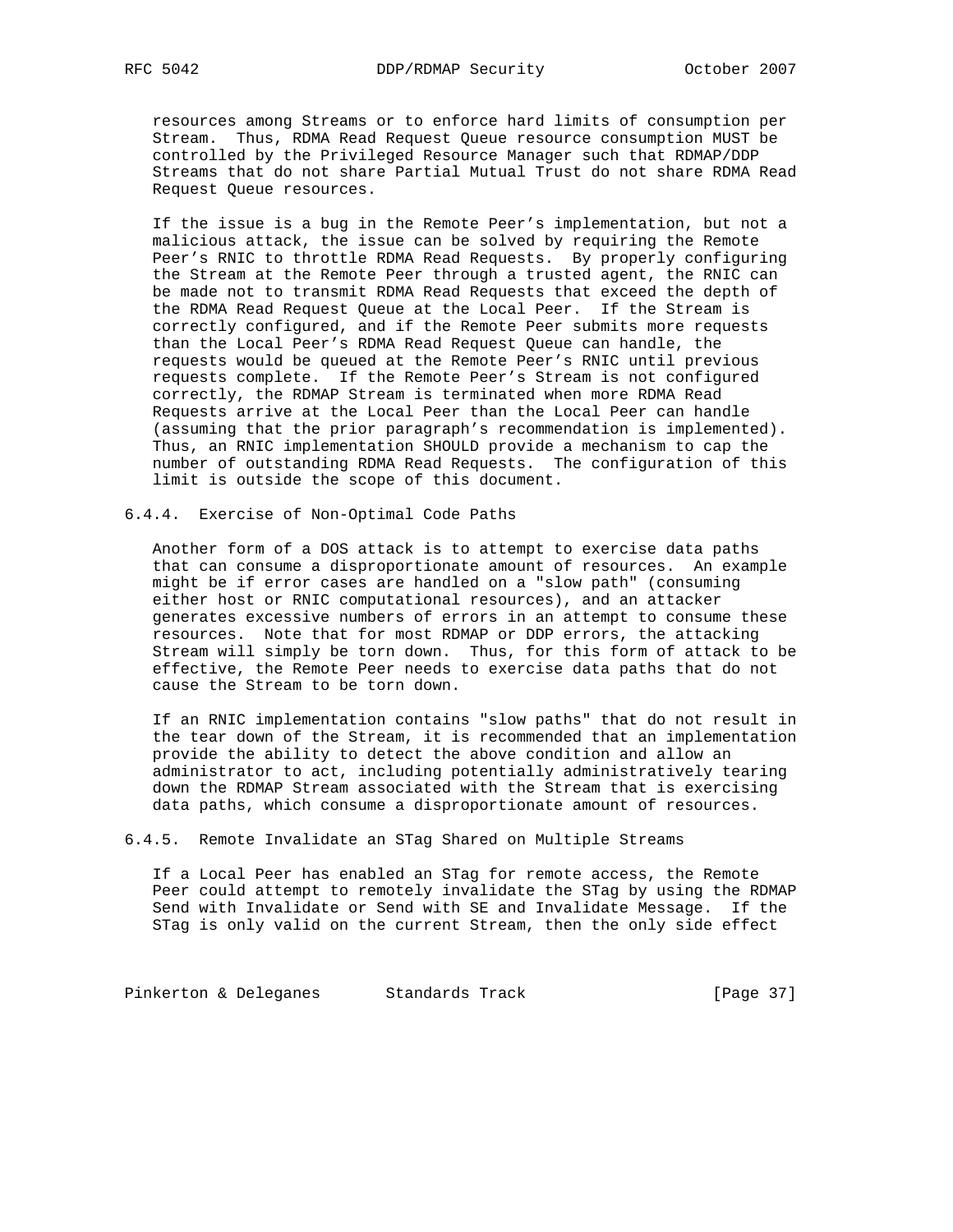is that the Remote Peer can no longer use the STag; thus, there are no security issues.

 If the STag is valid across multiple Streams, then the Remote Peer can prevent other Streams from using that STag by using the Remote Invalidate functionality.

 Thus, if RDDP Streams do not share Partial Mutual Trust (i.e., the Remote Peer may attempt to remotely invalidate the STag prematurely), the ULP MUST NOT enable an STag that would be valid across multiple Streams.

6.4.6. Remote Peer Attacking an Unshared CQ

 The Remote Peer can attack an unshared CQ if the Local Peer does not size the CQ correctly. For example, if the Local Peer enables the CQ to handle completions of received buffers, and the receive buffer queue is longer than the Completion Queue, then an overflow can potentially occur. The effect on the attacker's Stream is catastrophic. However, if an RNIC does not have the proper protections in place, then an attack to overflow the CQ can also cause corruption and/or termination of an unrelated Stream. Thus, an RNIC MUST ensure that if a CQ overflows, any Streams that do not use the CQ MUST remain unaffected.

6.5. Elevation of Privilege

 The RDMAP/DDP Security Architecture explicitly differentiates between three levels of privilege: Non-Privileged, Privileged, and the Privileged Resource Manager. If a Non-Privileged ULP is able to elevate its privilege level to a Privileged ULP, then mapping a physical address list to an STag can provide local and remote access to any physical address location on the node. If a Privileged Mode ULP is able to promote itself to be a Resource Manager, then it is possible for it to perform denial of service type attacks where substantial amounts of local resources could be consumed.

 In general, elevation of privilege is a local implementation specific issue and is thus outside the scope of this document.

7. Attacks from Local Peers

 This section describes local attacks that are possible against the RDMA system defined in Figure 1 - RDMA Security Model and the RNIC Engine resources defined in Section 2.2.

Pinkerton & Deleganes Standards Track [Page 38]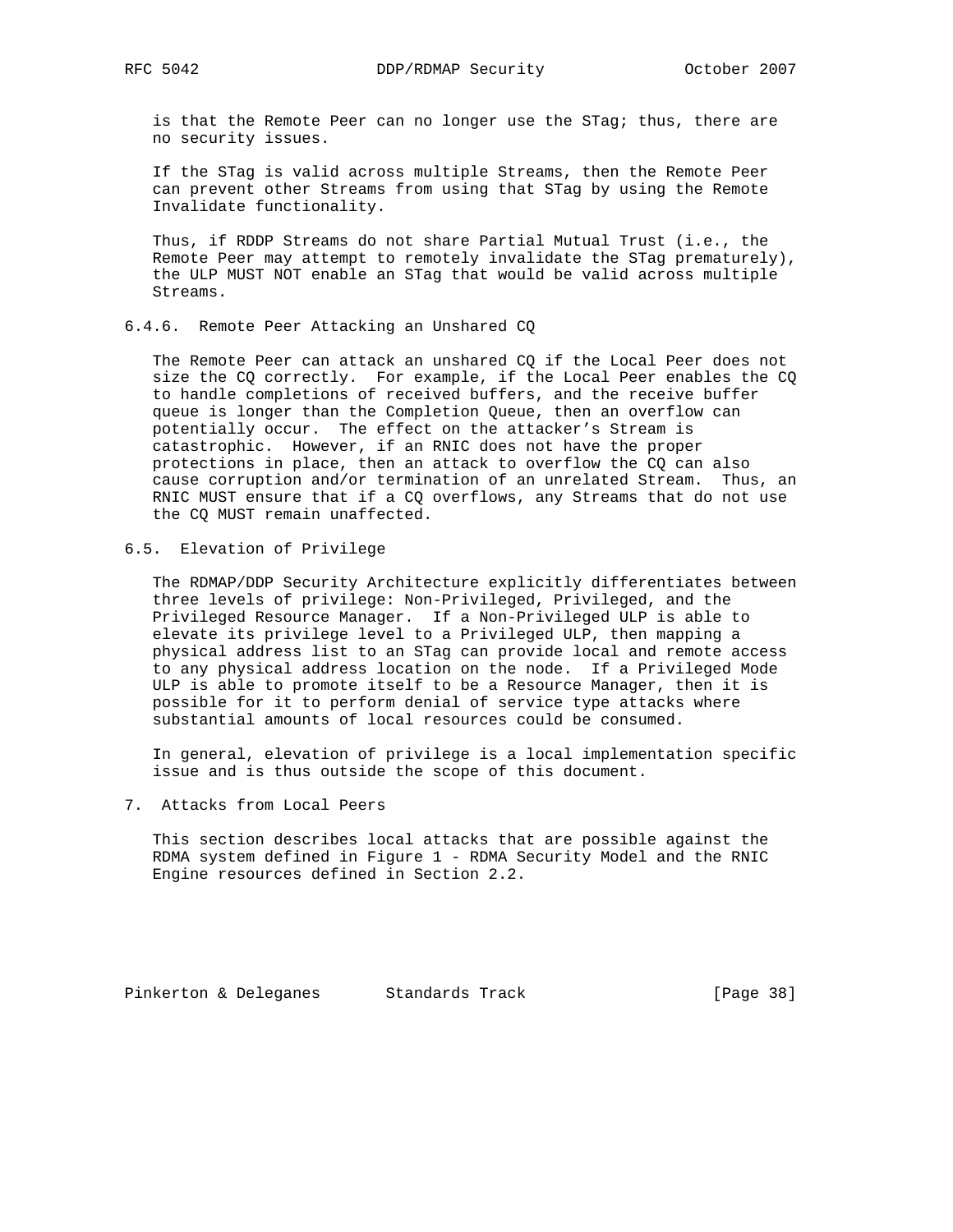# 7.1. Local ULP Attacking a Shared CQ

 DOS attacks against a Shared Completion Queue (CQ - see Section 2.2.6, Completion Queues) can be caused by either the local ULP or the Remote Peer if either attempts to cause more completions than its fair share of the number of entries; thus, potentially starving another unrelated ULP such that no Completion Queue entries are available.

 A Completion Queue entry can potentially be maliciously consumed by a completion from the Send Queue or a completion from the Receive Queue. In the former, the attacker is the local ULP. In the latter, the attacker is the Remote Peer.

 A form of attack can occur where the local ULPs can consume resources on the CQ. A local ULP that is slow to free resources on the CQ by not reaping the completion status quickly enough could stall all other local ULPs attempting to use that CQ.

 For these reasons, an RNIC MUST NOT enable sharing a CQ across ULPs that do not share Partial Mutual Trust.

### 7.2. Local Peer Attacking the RDMA Read Request Queue

 If RDMA Read Request Queue resources are pooled across multiple Streams, one attack is if the local ULP attempts to unfairly allocate RDMA Read Request Queue resources for its Streams. For example, a local ULP attempts to allocate all available resources on a specific RDMA Read Request Queue for its Streams, thereby denying the resource to ULPs sharing the RDMA Read Request Queue. The same type of argument applies even if the RDMA Read Request is not shared, but a local ULP attempts to allocate all the RNIC's resources when the queue is created.

 Thus, access to interfaces that allocate RDMA Read Request Queue entries MUST be restricted to a trusted Local Peer, such as a Privileged Resource Manager. The Privileged Resource Manager SHOULD prevent a local ULP from allocating more than its fair share of resources.

7.3. Local ULP Attacking the PTT and STag Mapping

 If a Non-Privileged ULP is able to directly manipulate the RNIC Page Translation Tables (which translate from an STag to a host address), it is possible that the Non-Privileged ULP could point the Page Translation Table at an unrelated Stream's or ULP's buffers and, thereby, be able to gain access to information of the unrelated Stream/ULP.

Pinkerton & Deleganes Standards Track (Page 39)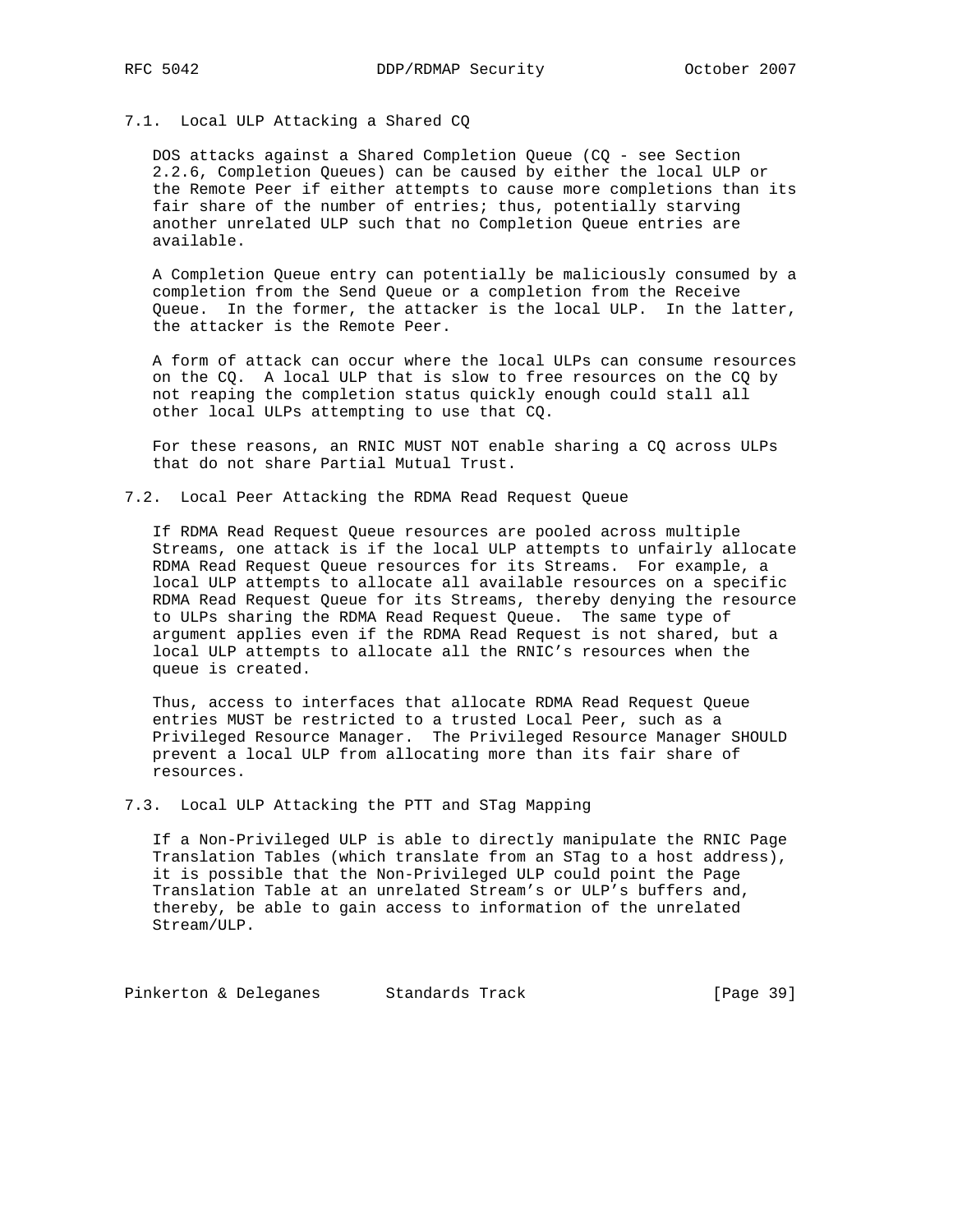As discussed in Section 2, Architectural Model, introduction of a Privileged Resource Manager to arbitrate the mapping requests is an effective countermeasure. This enables the Privileged Resource Manager to ensure that a local ULP can only initialize the Page Translation Table (PTT) to point to its own buffers.

 Thus, if Non-Privileged ULPs are supported, the Privileged Resource Manager MUST verify that the Non-Privileged ULP has the right to access a specific Data Buffer before allowing an STag for which the ULP has access rights to be associated with a specific Data Buffer. This can be done when the Page Translation Table is initialized to access the Data Buffer or when the STag is initialized to point to a group of Page Translation Table entries, or both.

8. Security considerations

 Please see Sections 5, Attacks That Can be Mitigated with End-to-End Security; Section 6, Attacks from Remote Peers; and Section 7, Attacks from Local Peers, for a detailed analysis of attacks and normative countermeasures to mitigate the attacks.

 Additionally, the appendices provide a summary of the security requirements for specific audiences. Appendix A, ULP Issues for RDDP Client/Server Protocols, provides a summary of implementation issues and requirements for applications that implement a traditional client/server style of interaction. It provides additional insight and applicability of the normative text in Sections 5, 6, and 7. Appendix B, Summary of RNIC and ULP Implementation Requirements, provides a convenient summary of normative requirements for implementers.

9. IANA Considerations

 IANA considerations are not addressed by this document. Any IANA considerations resulting from the use of DDP or RDMA must be addressed in the relevant standards.

- 10. References
- 10.1. Normative References
	- [DDP] Shah, H., Pinkerton, J., Recio, R., and P. Culley, "Direct Data Placement over Reliable Transports", RFC 5041, October 2007.
	- [RDMAP] Recio, R., Culley, P., Garcia, D., and J. Hilland, "A Remote Direct Memory Access Protocol Specification", RFC 5040, October 2007.

Pinkerton & Deleganes Standards Track (Page 40)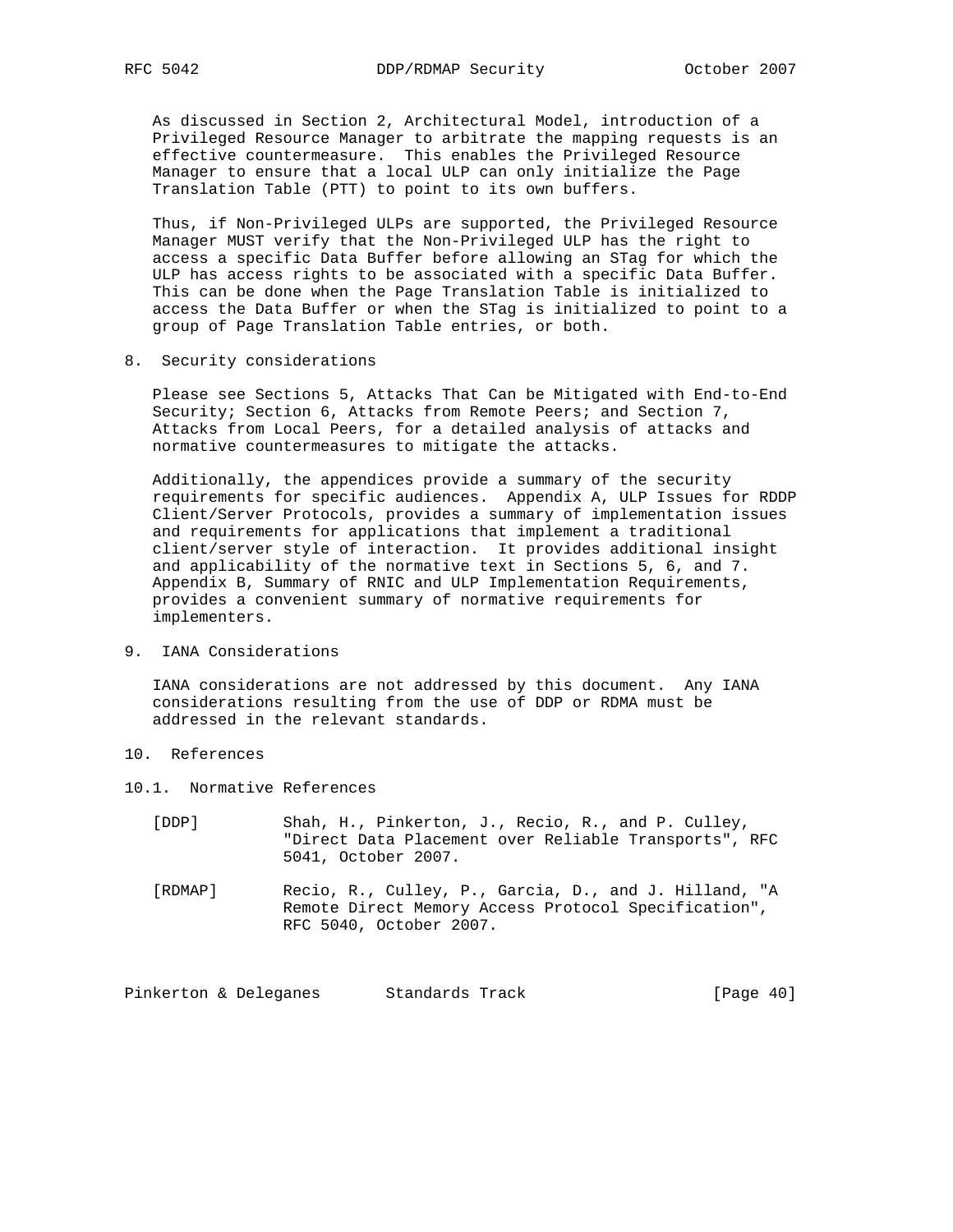- [RFC2401] Kent, S. and R. Atkinson, "Security Architecture for the Internet Protocol", RFC 2401, November 1998.
- [RFC2402] Kent, S. and R. Atkinson, "IP Authentication Header", RFC 2402, November 1998.
- [RFC2406] Kent, S. and R. Atkinson, "IP Encapsulating Security Payload (ESP)", RFC 2406, November 1998.
- [RFC2409] Harkins, D. and D. Carrel, "The Internet Key Exchange (IKE)", RFC 2409, November 1998.
- [RFC3723] Aboba, B., Tseng, J., Walker, J., Rangan, V., and F. Travostino, "Securing Block Storage Protocols over IP", RFC 3723, April 2004.
- [RFC4960] Stewart, R., Ed., "Stream Control Transmission Protocol", RFC 4960, September 2007.
- [RFC793] Postel, J., "Transmission Control Protocol", STD 7, RFC 793, September 1981.

#### 10.2. Informative References

- [RFC4301] Kent, S. and K. Seo, "Security Architecture for the Internet Protocol", RFC 4301, December 2005.
- [RFC4346] Dierks, T. and E. Rescorla, "The Transport Layer Security (TLS) Protocol Version 1.1", RFC 4346, April 2006.
- [RFC4949] Shirey, R., "Internet Security Glossary, Version 2", RFC 4949, August 2007.

#### [APPLICABILITY]

 Bestler, C. and L. Coene, "Applicability of Remote Direct Memory Access Protocol (RDMA) and Direct Data Placement (DDP)", RFC 5045, October 2007.

#### [NFSv4CHANNEL]

 Williams, N., "On the Use of Channel Bindings to Secure Channels", Work in Progress, July 2004.

 [VERBS-RDMAC] "RDMA Protocol Verbs Specification", RDMA Consortium standard, April 2003, <http://www.rdmaconsortium.org/ home/draft-hilland-iwarp-verbs-v1.0-RDMAC.pdf>.

Pinkerton & Deleganes Standards Track [Page 41]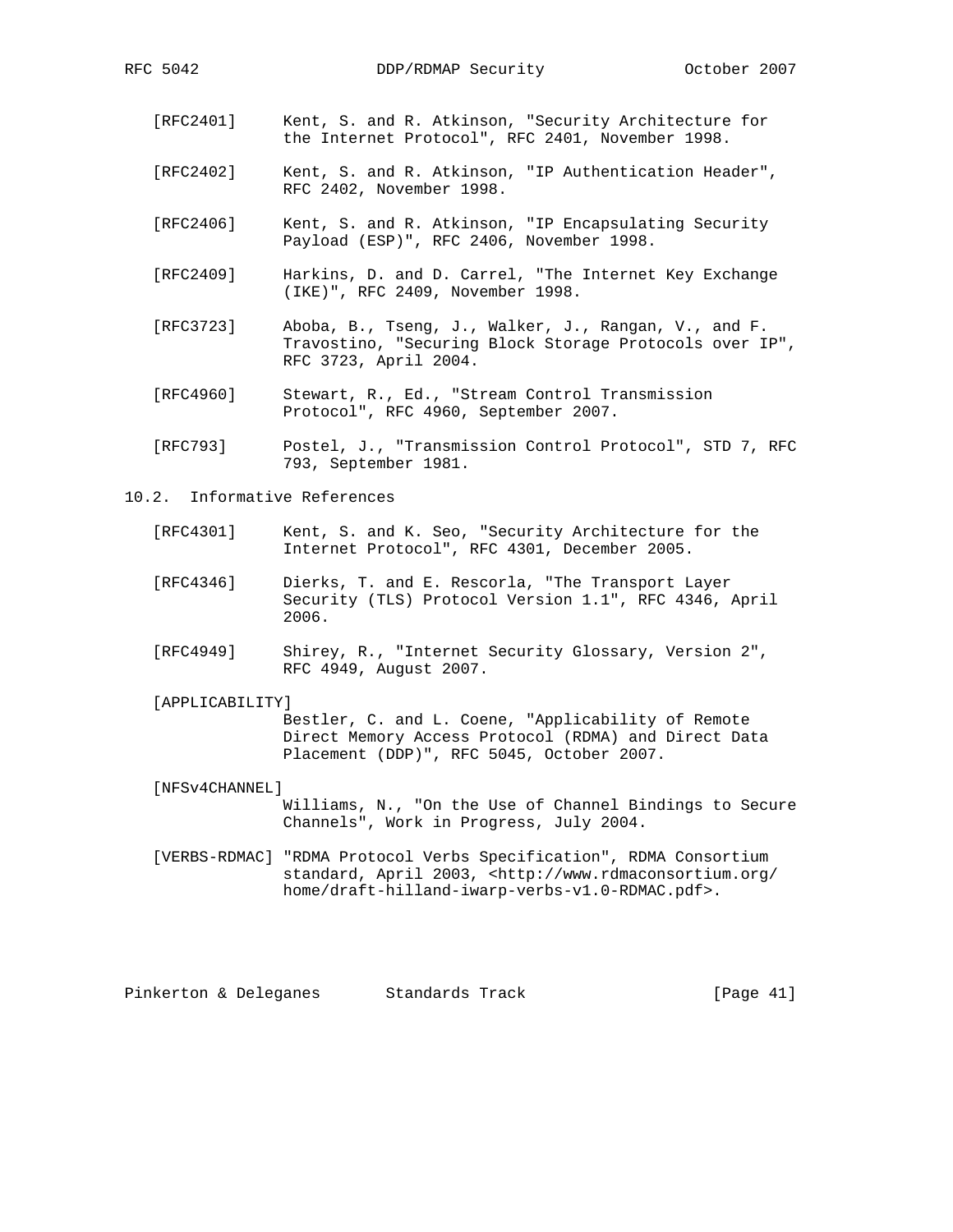[VERBS-RDMAC-Overview] "RDMA enabled NIC (RNIC) Verbs Overview", slide presentation by Renato Recio, April 2003, <http://www.rdmaconsortium.org/home/ RNIC\_Verbs\_Overview2.pdf>.

- [RFC3552] Rescorla, E. and B. Korver, "Guidelines for Writing RFC Text on Security Considerations", BCP 72, RFC 3552, July 2003.
- [INFINIBAND] "InfiniBand Architecture Specification Volume 1", release 1.2, InfiniBand Trade Association standard, <http://www.infinibandta.org/specs>. Verbs are documented in chapter 11.
- [DTLS] Rescorla, E. and N. Modadugu, "Datagram Transport Layer Security", RFC 4347, April 2006.
- [iSCSI] Satran, J., Meth, K., Sapuntzakis, C., Chadalapaka, M., and E. Zeidner, "Internet Small Computer Systems Interface (iSCSI)", RFC 3720, April 2004.
- [iSER] Ko, M., Chadalapaka, M., Hufferd, J., Elzur, U., Shah, H., and P. Thaler, "Internet Small Computer System Interface (iSCSI) Extensions for Remote Direct Memory Access (RDMA)", RFC 5046, October 2007.
- [NFSv4] Shepler, S., Callaghan, B., Robinson, D., Thurlow, R., Beame, C., Eisler, M., and D. Noveck, "Network File System (NFS) version 4 Protocol", RFC 3530, April 2003.
- [NFSv4.1] Shepler, S., Ed., Eisler, M., Ed., and D. Noveck, Ed., "NFSv4 Minor Version 1", Work in Progress, September 2007.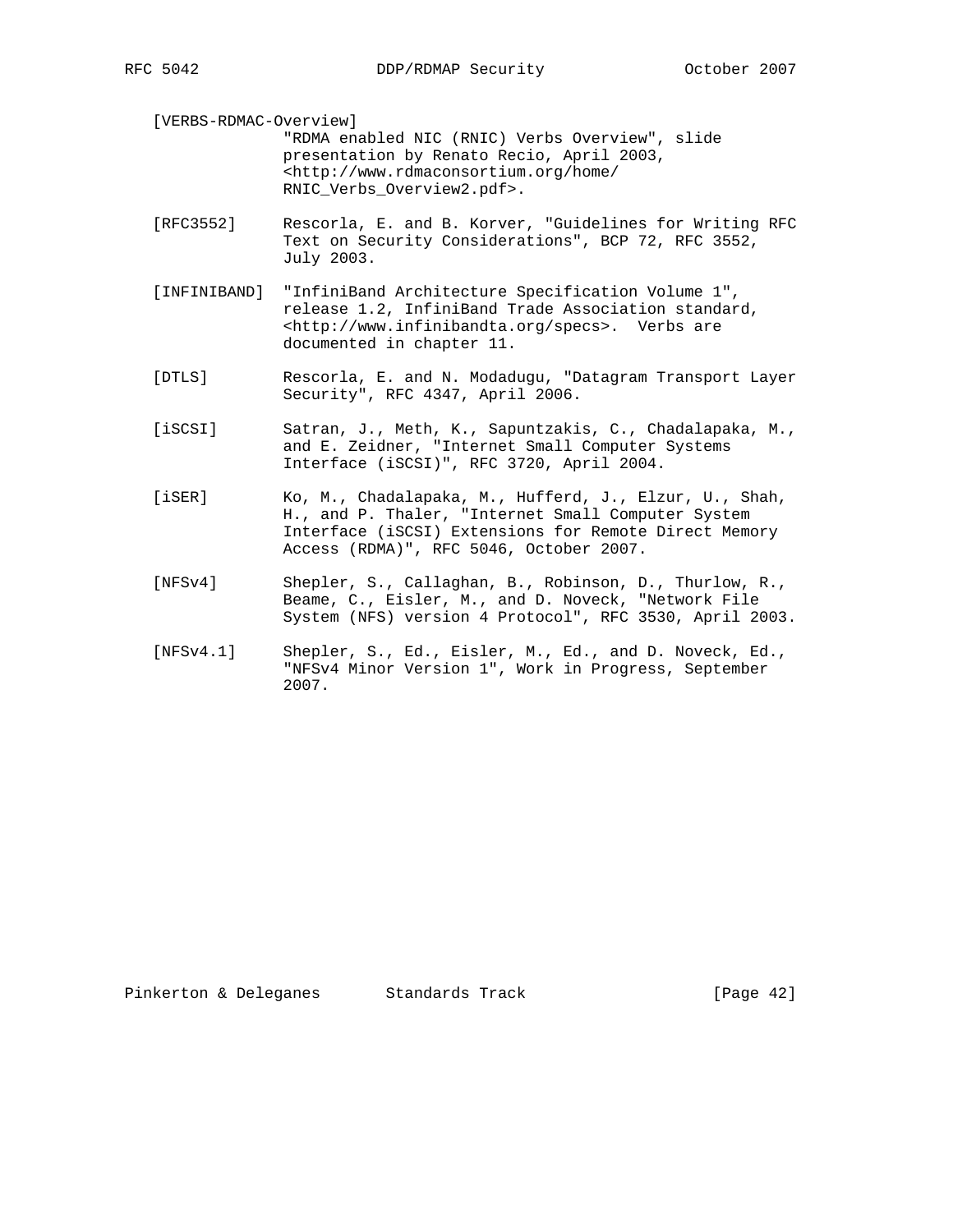Appendix A: ULP Issues for RDDP Client/Server Protocols

 This section is a normative appendix to the document that is focused on client/server ULP implementation requirements to ensure a secure server implementation.

 The prior sections outlined specific attacks and their countermeasures. This section summarizes the attacks and countermeasures that have been defined in the prior section, which are applicable to creation of a secure ULP (e.g., application) server. A ULP server is defined as a ULP that must be able to communicate with many clients that do not necessarily have a trust relationship with each other, and to ensure that each client cannot attack another client through server interactions. Further, the server may wish to use multiple Streams to communicate with a specific client, and those Streams may share mutual trust. Note that this section assumes a compliant RNIC and Privileged Resource Manager implementation - thus, it focuses specifically on ULP server (e.g., application) implementation issues.

 All of the prior section's details on attacks and countermeasures apply to the server; thus, requirements that are repeated in this section use non-normative "must", "should", and "may". In some cases, normative SHOULD statements for the ULP from the main body of this document are made MUST statements for the ULP server because the operating conditions can be refined to make the motives for a SHOULD inapplicable. If a prior SHOULD is changed to a MUST in this section, it is explicitly noted and it uses uppercase normative statements.

 The following list summarizes the relevant attacks that clients can mount on the shared server by re-stating the previous normative statements to be client/server specific. Note that each client/server ULP may employ explicit RDMA Operations (RDMA Read, RDMA Write) in differing fashions. Therefore, where appropriate, "Local ULP", "Local Peer", and "Remote Peer" are used in place of "server" or "client", in order to retain full generality of each requirement.

- Spoofing
	- Sections 5.1.1 to 5.1.3. For protection against many forms of spoofing attacks, enable IPsec.
	- Section 6.1.1, Using an STag on a Different Stream. To ensure that one client cannot access another client's data via use of the other client's STag, the server ULP must either scope an STag to a single Stream or use a unique Protection Domain per

Pinkerton & Deleganes Standards Track (Page 43)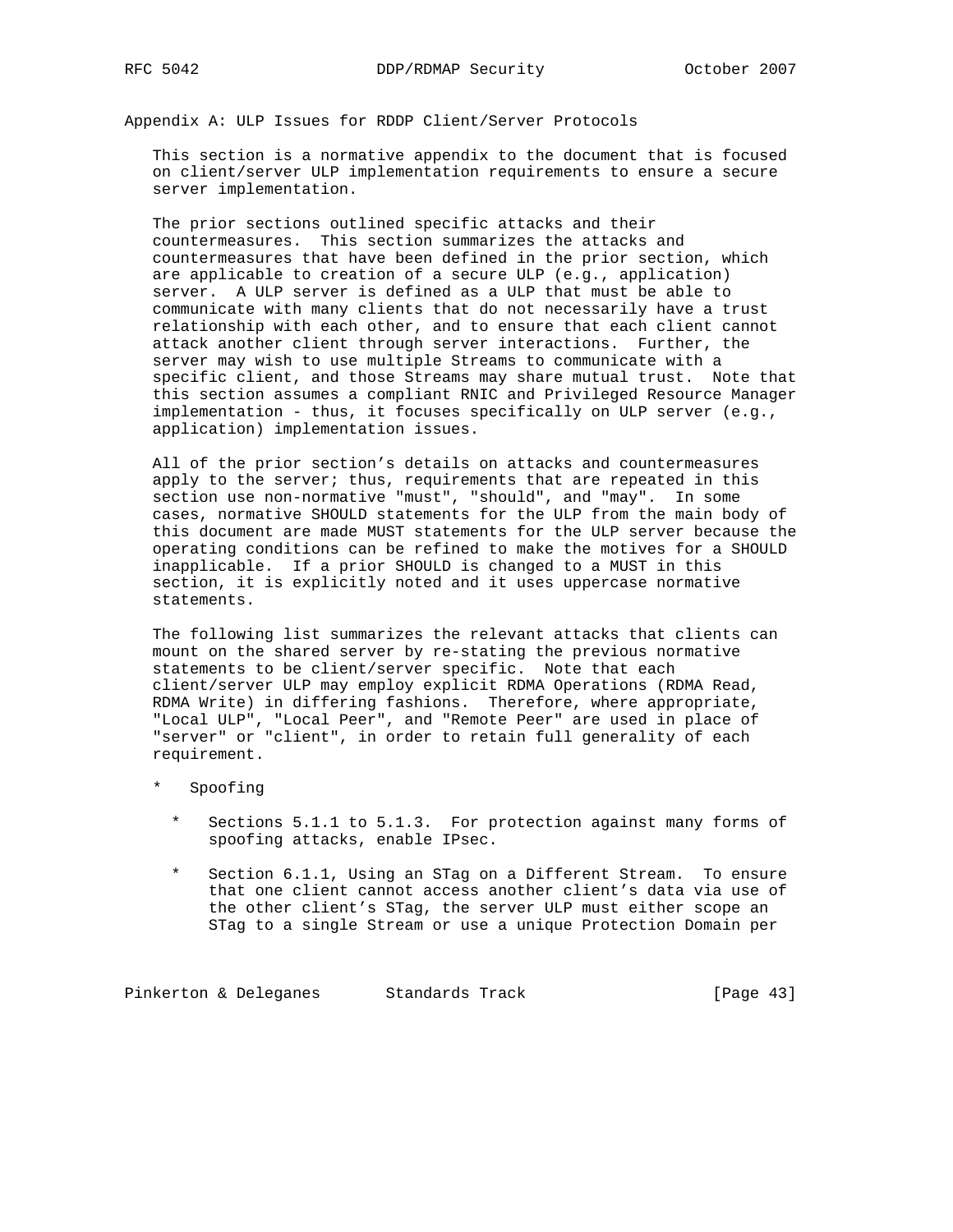client. If a single client has multiple Streams that share Partial Mutual Trust, then the STag can be shared between the associated Streams by using a single Protection Domain among the associated Streams (see Section 5.4.4, ULPs That Provide Security, for additional issues). To prevent unintended sharing of STags within the associated Streams, a server ULP should use STags in such a fashion that it is difficult to predict the next allocated STag number.

- \* Tampering
	- \* 6.2.2 Modifying a Buffer after Indication. Before the local ULP operates on a buffer that was written by the Remote Peer using an RDMA Write or RDMA Read, the local ULP MUST ensure the buffer can no longer be modified by invalidating the STag for remote access (note that this is stronger than the SHOULD in Section 6.2.2). This can be done either by explicitly revoking remote access rights for the STag when the Remote Peer indicates the operation has completed, or by checking to make sure the Remote Peer Invalidated the STag through the RDMAP Invalidate capability. If the Remote Peer did not invalidate the STag, the local ULP then explicitly revokes the STag remote access rights.
- \* Information Disclosure
	- \* 6.3.2, Using RDMA Read to Access Stale Data. In a general purpose server environment, there is no compelling rationale not to require a buffer to be initialized before remote read is enabled (and an enormous downside of unintentionally sharing data). Thus, a local ULP MUST (this is stronger than the SHOULD in Section 6.3.2) ensure that no stale data is contained in a buffer before remote read access rights are granted to a Remote Peer (this can be done by zeroing the contents of the memory, for example).
	- \* 6.3.3, Accessing a Buffer after the Transfer. This mitigation is already covered by Section 6.2.2 (above).
	- \* 6.3.4, Accessing Unintended Data with a Valid STag. The ULP must set the base and bounds of the buffer when the STag is initialized to expose only the data to be retrieved.
	- \* 6.3.5, RDMA Read into an RDMA Write Buffer. If a peer only intends a buffer to be exposed for remote write access, it must set the access rights to the buffer to only enable remote write access.

Pinkerton & Deleganes Standards Track (Page 44)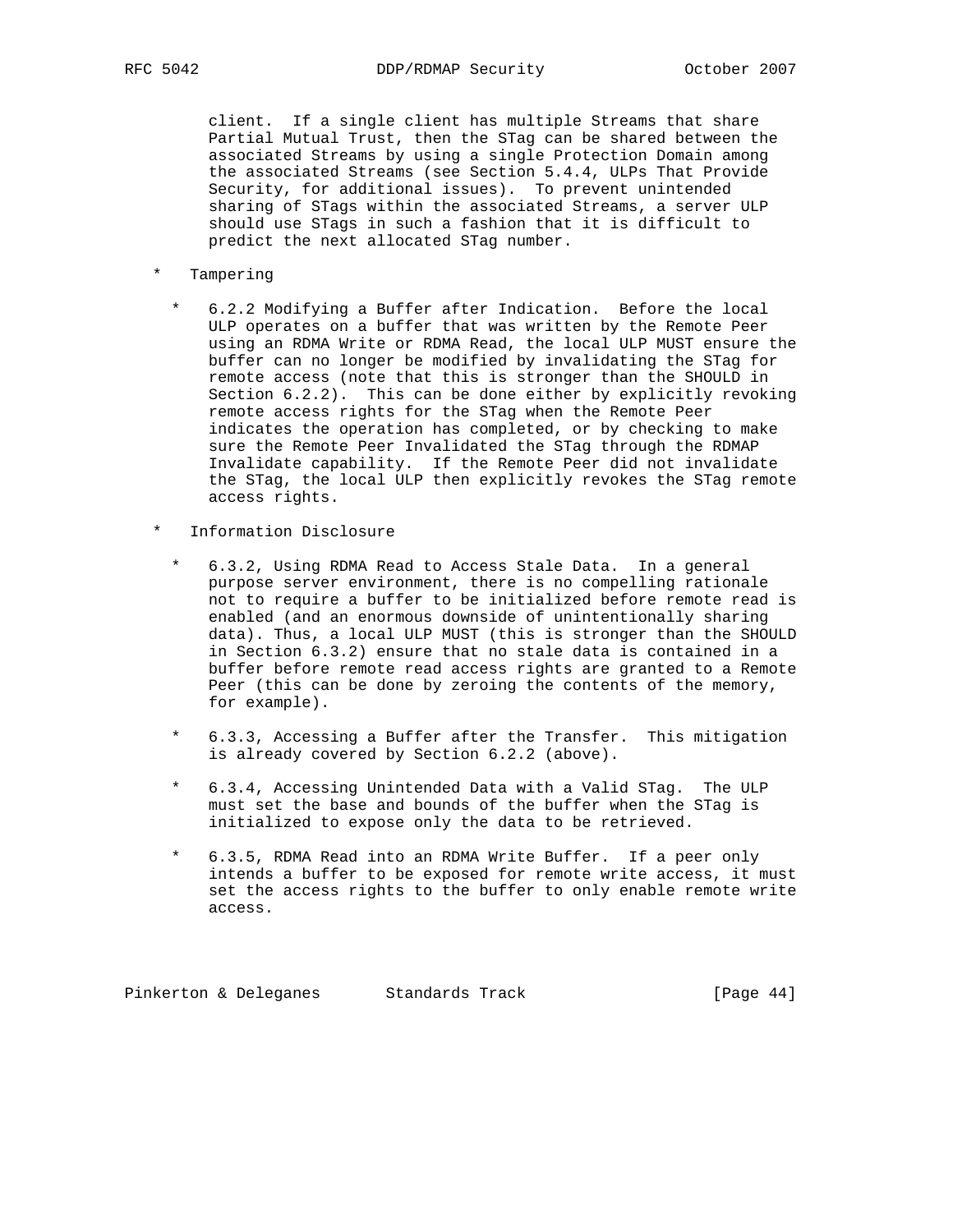- \* 6.3.6, Using Multiple STags That Alias to the Same Buffer. The requirement in Section 6.1.1 (above) mitigates this attack. A server buffer is exposed to only one client at a time to ensure that no information disclosure or information tampering occurs between peers.
- \* 5.3, Network-Based Eavesdropping. Confidentiality services should be enabled by the ULP if this threat is a concern.
- \* Denial of Service
	- \* 6.4.3.1, Multiple Streams Sharing Receive Buffers. ULP memory footprint size can be important for some server ULPs. If a server ULP is expecting significant network traffic from multiple clients, using a receive buffer queue per Stream where there is a large number of Streams can consume substantial amounts of memory. Thus, a receive queue that can be shared by multiple Streams is attractive.

 However, because of the attacks outlined in this section, sharing a single receive queue between multiple clients must only be done if a mechanism is in place to ensure that one client cannot consume receive buffers in excess of its limits, as defined by each ULP. For multiple Streams within a single client ULP (which presumably shared Partial Mutual Trust), this added overhead may be avoided.

 \* 7.1 Local ULP Attacking a Shared CQ. The normative RNIC mitigations require that the RNIC not enable sharing of a CQ if the local ULPs do not share Partial Mutual Trust. Thus, while the ULP is not allowed to enable this feature in an unsafe mode, if the two local ULPs share Partial Mutual Trust, they must behave in the following manner:

 1) The sizing of the completion queue is based on the size of the receive queue and send queues, as documented in 6.4.3.2, Remote or Local Peer Attacking a Shared CQ.

 2) The local ULP ensures that CQ entries are reaped frequently enough to adhere to Section 6.4.3.2's rules.

 \* 6.4.3.2, Remote or Local Peer Attacking a Shared CQ. There are two mitigations specified in this section - one requires a worst-case size of the CQ, and can be implemented entirely within the Privileged Resource Manager. The second approach requires cooperation with the local ULP server (not to post too many buffers), and enables a smaller CQ to be used.

Pinkerton & Deleganes Standards Track (Page 45)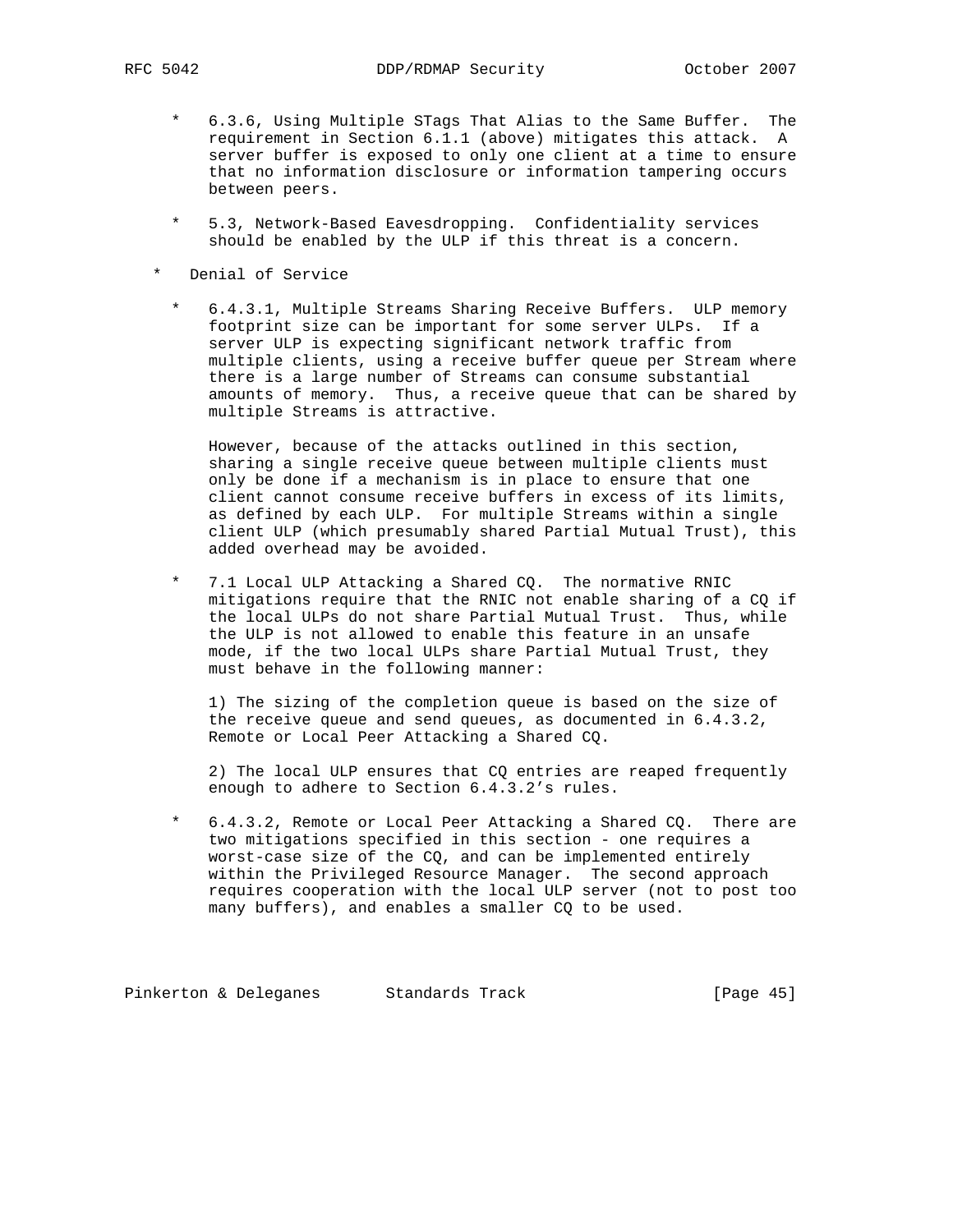In some server environments, partial trust of the server ULP (but not the clients) is acceptable; thus, the smaller CQ fully mitigates the remote attacker. In other environments, the local server ULP could also contain untrusted elements that can attack the local machine (or have bugs). In those environments, the worst-case size of the CQ must be used.

- \* 6.4.3.3, Attacking the RDMA Read Request Queue. The section requires a server's Privileged Resource Manager not to allow sharing of RDMA Read Request Queues across multiple Streams that do not share Partial Mutual Trust for a ULP that performs RDMA Read operations to server buffers. However, because the server ULP knows which of its Streams best share Partial Mutual Trust, this requirement can be reflected back to the ULP. The ULP (i.e., server) requirement, in this case, is that it MUST NOT allow RDMA Read Request Queues to be shared between ULPs that do not have Partial Mutual Trust.
- \* 6.4.5, Remote Invalidate an STag Shared on Multiple Streams. This mitigation is already covered by Section 6.2.2 (above).

Appendix B: Summary of RNIC and ULP Implementation Requirements

This appendix is informative.

Below is a summary of implementation requirements for the RNIC:

- \* 3 Trust and Resource Sharing
- \* 5.4.5 Requirements for IPsec Encapsulation of DDP
- \* 6.1.1 Using an STag on a Different Stream
- \* 6.2.1 Buffer Overrun RDMA Write or Read Response
- \* 6.2.2 Modifying a Buffer after Indication
- \* 6.4.1 RNIC Resource Consumption
- \* 6.4.3.1 Multiple Streams Sharing Receive Buffers
- \* 6.4.3.2 Remote or Local Peer Attacking a Shared CQ
- \* 6.4.3.3 Attacking the RDMA Read Request Queue
- \* 6.4.6 Remote Peer Attacking an Unshared CQ
- \* 6.5 Elevation of Privilege 39

Pinkerton & Deleganes Standards Track [Page 46]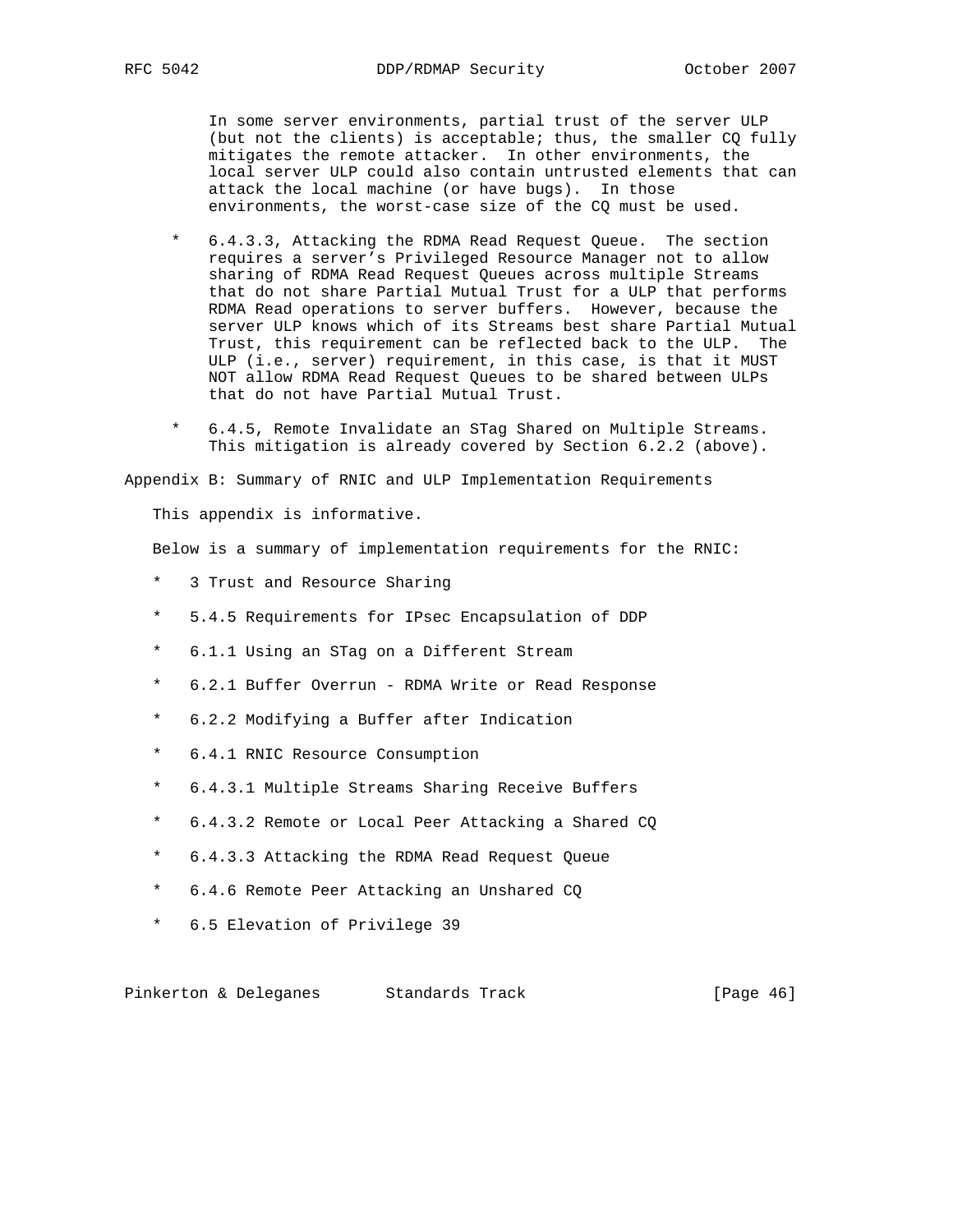- \* 7.1 Local ULP Attacking a Shared CQ
- \* 7.3 Local ULP Attacking the PTT and STag Mapping

 Below is a summary of implementation requirements for the ULP above the RNIC:

- \* 5.3 Information Disclosure Network-Based Eavesdropping
- \* 6.1.1 Using an STag on a Different Stream
- \* 6.2.2 Modifying a Buffer after Indication
- \* 6.3.2 Using RDMA Read to Access Stale Data
- \* 6.3.3 Accessing a Buffer after the Transfer
- \* 6.3.4 Accessing Unintended Data with a Valid STag
- \* 6.3.5 RDMA Read into an RDMA Write Buffer
- \* 6.3.6 Using Multiple STags That Alias to the Same Buffer
- \* 6.4.5 Remote Invalidate an STag Shared on Multiple Streams

Appendix C: Partial Trust Taxonomy

This appendix is informative.

 Partial Trust is defined as when one party is willing to assume that another party will refrain from a specific attack or set of attacks, the parties are said to be in a state of Partial Trust. Note that the partially trusted peer may attempt a different set of attacks. This may be appropriate for many ULPs where any adverse effects of the betrayal is easily confined and does not place other clients or ULPs at risk.

 The Trust Models described in this section have three primary distinguishing characteristics. The Trust Model refers to a local ULP and Remote Peer, which are intended to be the local and remote ULP instances communicating via RDMA/DDP.

Pinkerton & Deleganes Standards Track [Page 47]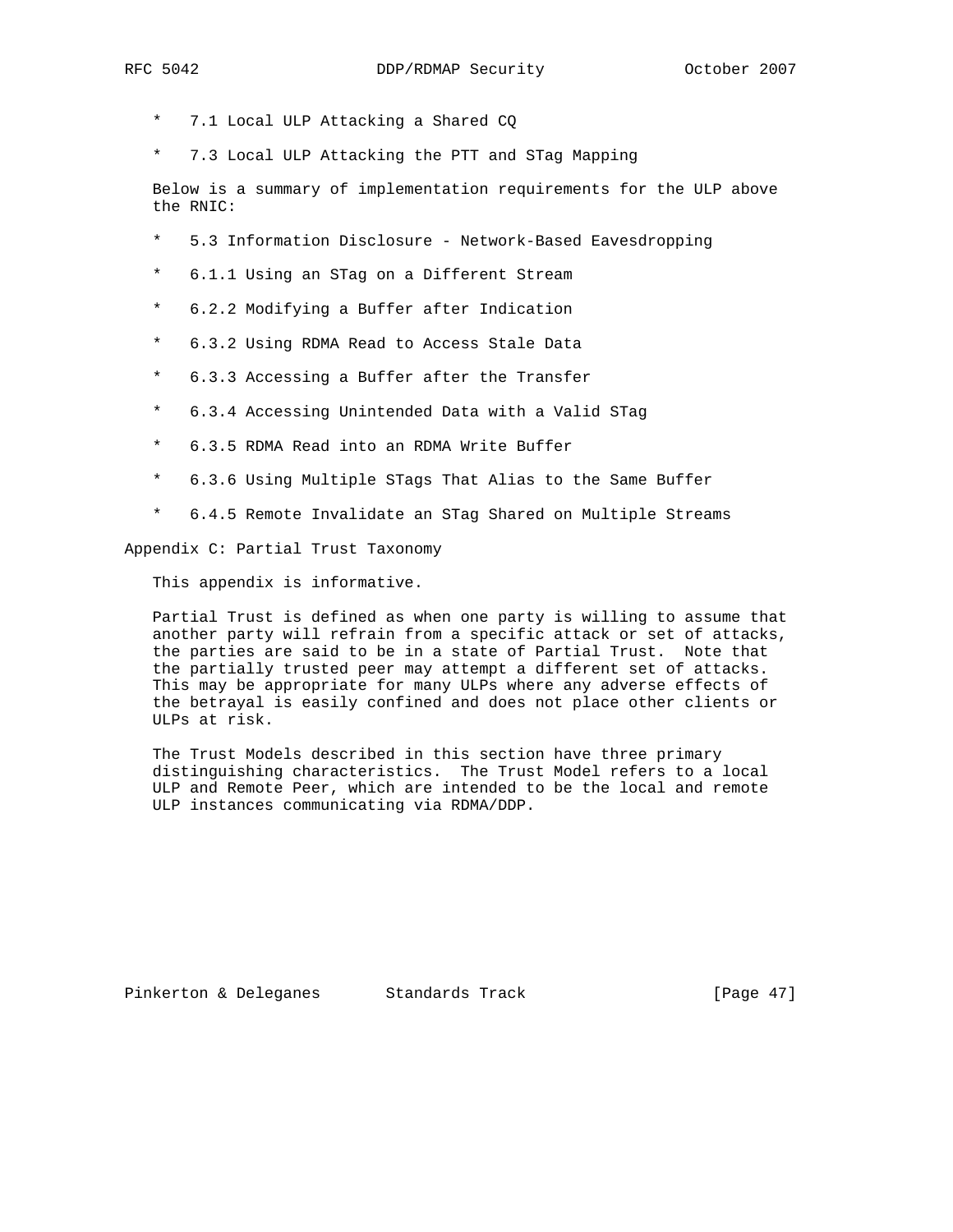- Local Resource Sharing (yes/no) When local resources are shared, they are shared across a grouping of RDMAP/DDP Streams. If local resources are not shared, the resources are dedicated on a per Stream basis. Resources are defined in Section 2.2, Resources. The advantage of not sharing resources between Streams is that it reduces the types of attacks that are possible. The disadvantage is that ULPs might run out of resources.
- Local Partial Trust (yes/no) Local Partial Trust is determined based on whether the local grouping of RDMAP/DDP Streams (which typically equates to one ULP or group of ULPs) mutually trust each other not to perform a specific set of attacks.
- Remote Partial Trust (yes/no) The Remote Partial Trust level is determined based on whether the local ULP of a specific RDMAP/DDP Stream partially trusts the Remote Peer of the Stream (see the definition of Partial Trust in Section 1, Introduction).

 Not all the combinations of the trust characteristics are expected to be used by ULPs. This document specifically analyzes five ULP Trust Models that are expected to be in common use. The Trust Models are as follows:

- NS-NT Non-Shared Local Resources, no Local Trust, no Remote Trust; typically, a server ULP that wants to run in the safest mode possible. All attack mitigations are in place to ensure robust operation.
- NS-RT Non-Shared Local Resources, no Local Trust, Remote Partial Trust; typically, a peer-to-peer ULP that has, by some method outside of the scope of this document, authenticated the Remote Peer. Note that unless some form of key based authentication is used on a per RDMA/DDP Stream basis, it may not be possible for man-in-the-middle attacks to occur.
- S-NT Shared Local Resources, no Local Trust, no Remote Trust; typically, a server ULP that runs in an untrusted environment where the amount of resources required is either too large or too dynamic to dedicate for each RDMAP/DDP Stream.
- S-LT Shared Local Resources, Local Partial Trust, no Remote Trust; typically, a ULP that provides a session layer and uses multiple Streams, to provides additional throughput or fail-over capabilities. All the Streams within the local ULP partially trust each other, but do not trust the Remote Peer. This Trust Model may be appropriate for embedded environments.

Pinkerton & Deleganes Standards Track (Page 48)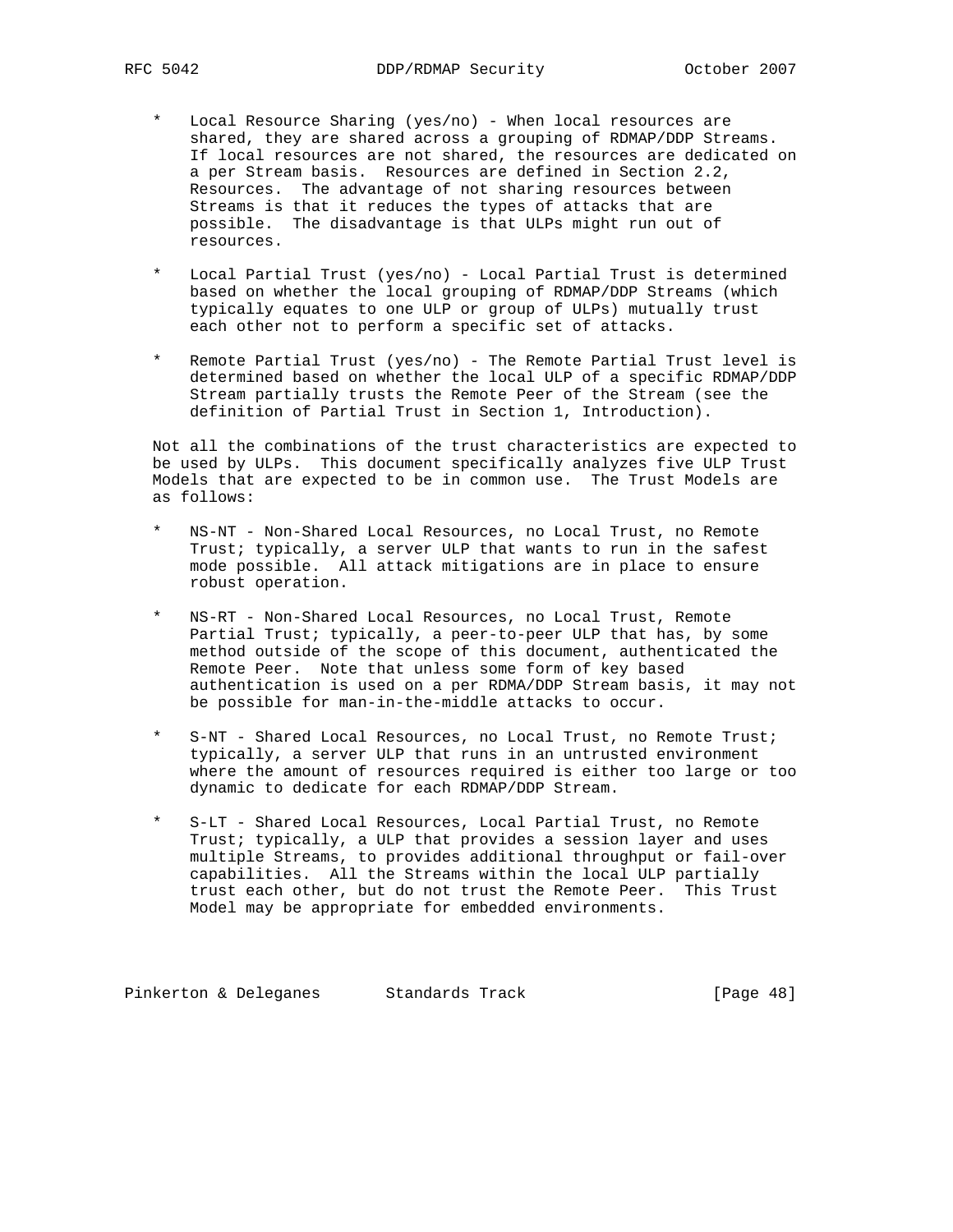S-T - Shared Local Resources, Local Partial Trust, Remote Partial Trust; typically, a distributed application, such as a distributed database application or High Performance Computer (HPC) application, which is intended to run on a cluster. Due to extreme resource and performance requirements, the application typically authenticates with all of its peers and then runs in a highly trusted environment. The application peers are all in a single application fault domain and depend on one another to be well-behaved when accessing data structures. If a trusted Remote Peer has an implementation defect that results in poor behavior, the entire application could be corrupted.

 Models NS-NT and S-NT, above, are typical for Internet networking neither the local ULP nor the Remote Peer is trusted. Sometimes, optimizations can be done that enable sharing of Page Translation Tables across multiple local ULPs; thus, Model S-LT can be advantageous. Model S-T is typically used when resource scaling across a large parallel ULP makes it infeasible to use any other model. Resource scaling issues can either be due to performance around scaling or because there simply are not enough resources. Model NS-RT is probably the least likely model to be used, but is presented for completeness.

Acknowledgments

 Sara Bitan Microsoft Corporation EMail: sarab@microsoft.com

 Allyn Romanow Cisco Systems 170 W Tasman Drive San Jose, CA 95134 USA Phone: +1 (408) 525-8836 EMail: allyn@cisco.com

 Catherine Meadows Naval Research Laboratory Code 5543 Washington, DC 20375 USA EMail: meadows@itd.nrl.navy.mil

Pinkerton & Deleganes Standards Track [Page 49]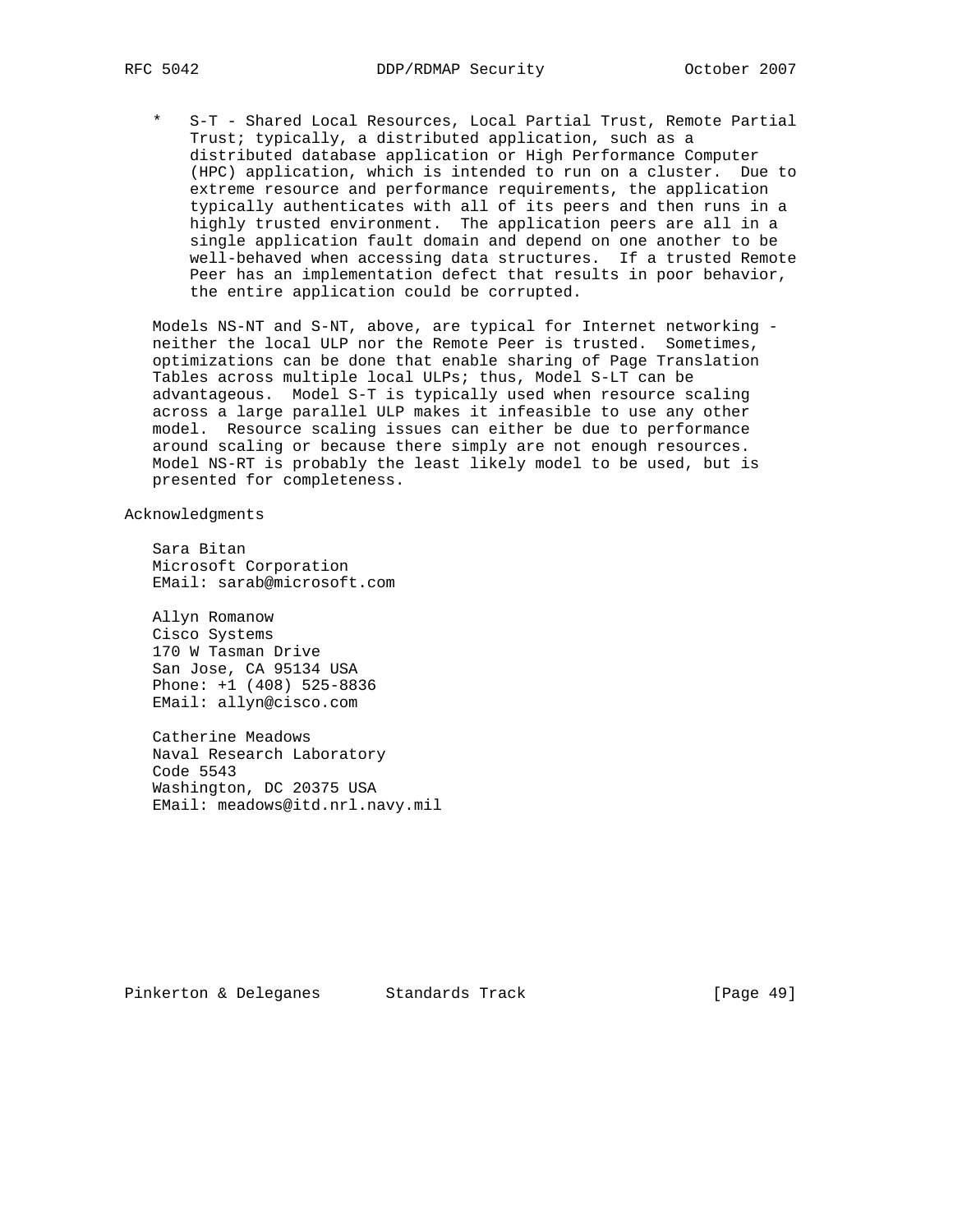Patricia Thaler Agilent Technologies, Inc. 1101 Creekside Ridge Drive, #100 M/S-RG10 Roseville, CA 95678 USA Phone: +1 (916) 788-5662 EMail: pat\_thaler@agilent.com

 James Livingston NEC Solutions (America), Inc. 7525 166th Ave. N.E., Suite D210 Redmond, WA 98052-7811 USA Phone: +1 (425) 897-2033 EMail: james.livingston@necsam.com

 John Carrier Cray Inc. 411 First Avenue S, Suite 600 Seattle, WA 98104-2860 Phone: 206-701-2090 EMail: carrier@cray.com

 Caitlin Bestler Broadcom 49 Discovery Irvine, CA 92618 EMail: cait@asomi.com

 Bernard Aboba Microsoft Corporation One Microsoft Way USA Redmond, WA 98052 Phone: +1 (425) 706-6606 EMail: bernarda@windows.microsoft.com

Pinkerton & Deleganes Standards Track [Page 50]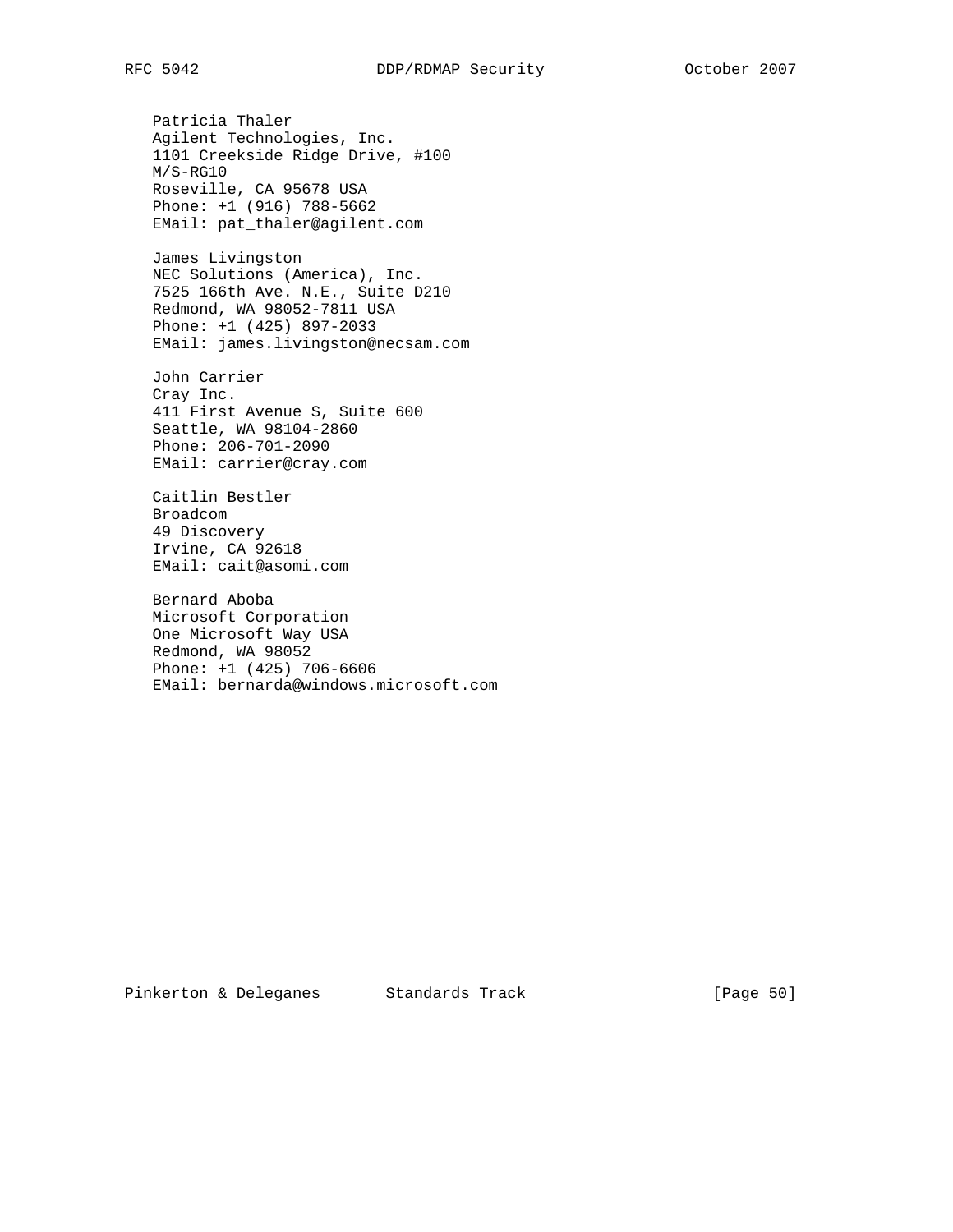Authors' Addresses

 James Pinkerton Microsoft Corporation One Microsoft Way Redmond, WA 98052 USA Phone: +1 (425) 705-5442 EMail: jpink@windows.microsoft.com

 Ellen Deleganes Self P.O. Box 9245 Brooks, OR 97305 Phone: (503) 642-3950 EMail: deleganes@yahoo.com